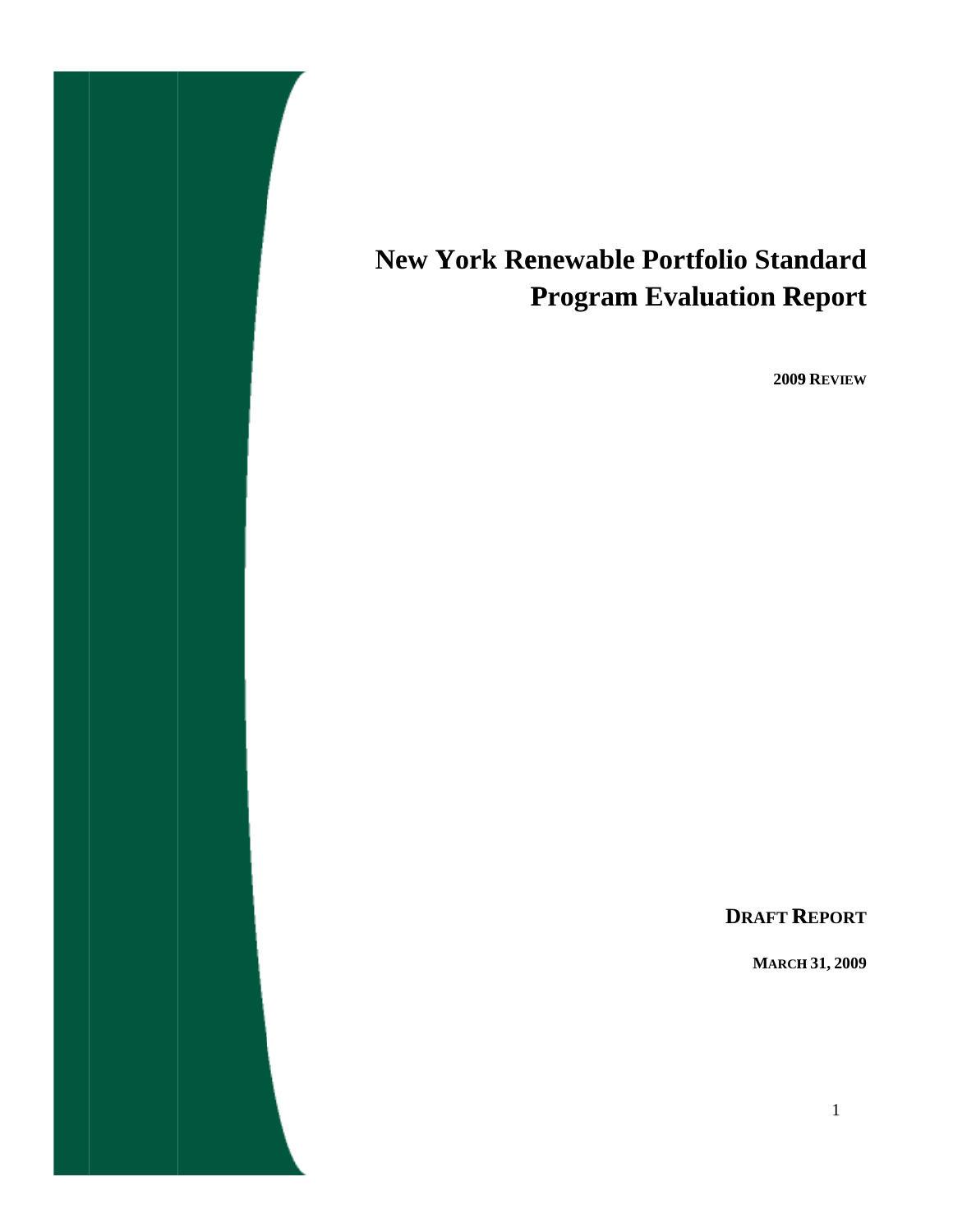# **Table of Contents**

| $\mathbf{1}$ |                                                                                                 |  |
|--------------|-------------------------------------------------------------------------------------------------|--|
|              |                                                                                                 |  |
|              |                                                                                                 |  |
|              |                                                                                                 |  |
|              |                                                                                                 |  |
| 2            |                                                                                                 |  |
|              |                                                                                                 |  |
|              |                                                                                                 |  |
|              |                                                                                                 |  |
|              |                                                                                                 |  |
| 3            |                                                                                                 |  |
|              |                                                                                                 |  |
|              |                                                                                                 |  |
|              | Complementary Role of Future Demand-Side Management and Energy Efficiency Initiatives to Reduce |  |
|              | Estimated Impact of Reduced Load on the Amount of New Renewable Generation Necessary to Meet    |  |
|              |                                                                                                 |  |
|              |                                                                                                 |  |
|              | Options for Developing a Regionally Compatible Certification Tracking and Trading System  26    |  |
|              |                                                                                                 |  |
|              |                                                                                                 |  |
|              |                                                                                                 |  |
| 4            |                                                                                                 |  |
|              |                                                                                                 |  |
|              |                                                                                                 |  |
|              |                                                                                                 |  |
|              |                                                                                                 |  |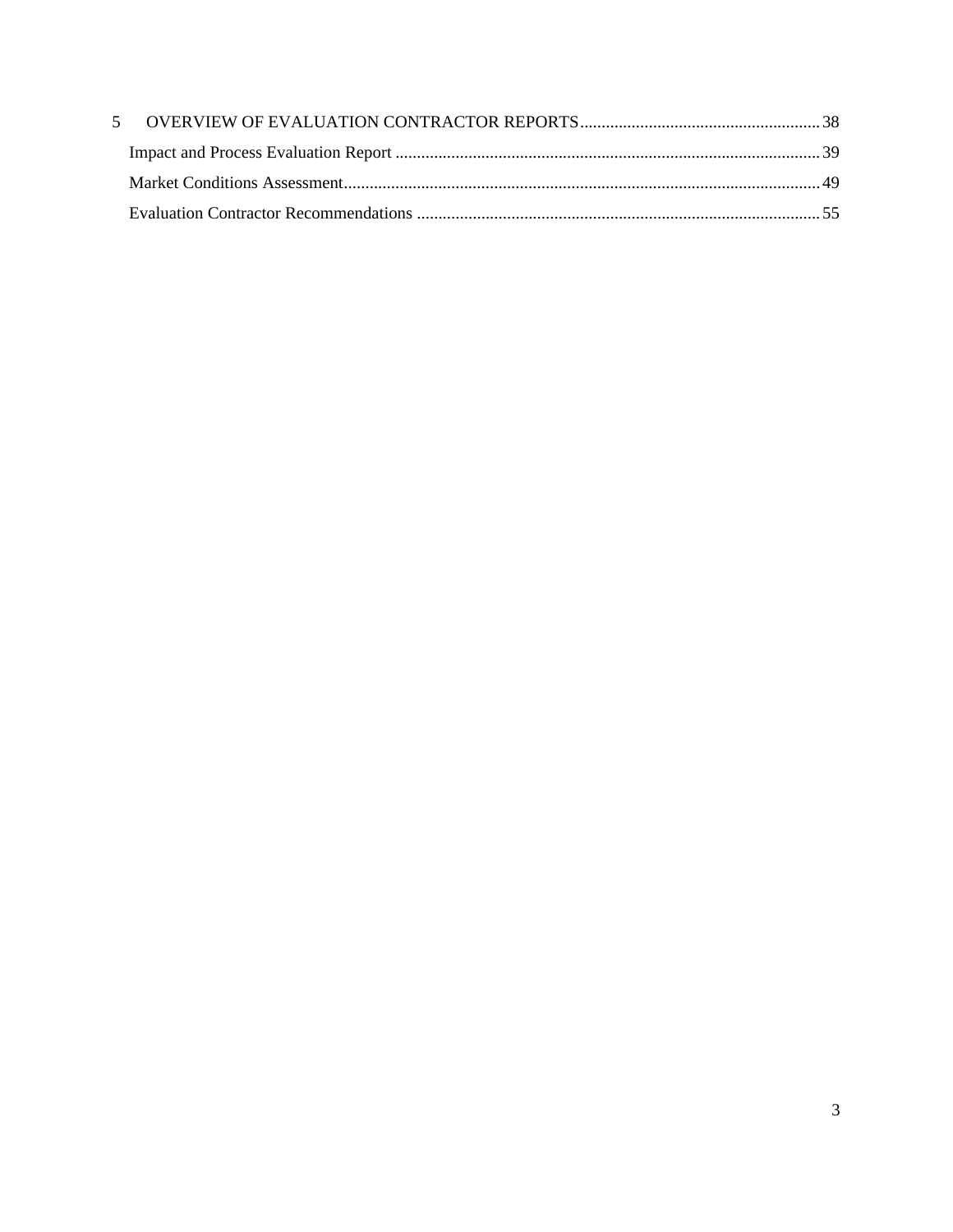# <span id="page-3-0"></span>**EXECUTIVE SUMMARY**

This report presents mid-term evaluation results for the New York Renewable Portfolio Standard (RPS) Program. In compliance with the Public Service Commission's (Commission) April [1](#page-3-1)4, 2005 Order<sup>1</sup>, this report was prepared by the New York State Energy Research and Development Authority (NYSERDA) in cooperation with Department of Public Service Staff (DPS Staff) using research performed by a team of third-party evaluation contractors. In fulfillment of the terms of the April 2005 Order, NYSERDA is filing this draft report with the Commission for public review and providing two independently prepared evaluation reports<sup>[2](#page-3-2)</sup> in support of the 2009 evaluation. Following the close of the public comment period, a final report including specific recommendations will be submitted by DPS Staff to the Commission for its review and action.

This report presents key findings and recommendations provided by KEMA, Inc. and Summit Blue Consulting, LLC in their role as independent evaluation contractors. Findings are based on the scope and timing of the research conducted by the contractors, and the recommendations provided are not necessarily being advanced by NYSERDA or DPS Staff. The contractors' findings are intended to provide useful input on the RPS Program's progress and market conditions to help inform future program and policy decision making. If deemed worthy of consideration from a programmatic or public policy perspective, such recommendations offered by the evaluation contractors may be appropriate for consideration by the Commission or NYSERDA. Other recommendations may be outside the jurisdiction or authority of the Commission or NYSERDA and, if warranted, would require more broad policy changes in the State. As these are the findings of the independent evaluation contractors, NYSERDA anticipates filing its own comments and recommendations in the proceeding.

# **Background**

1

By Order issued on September 24, 2004, the Commission adopted a policy designed to help achieve the goal of increasing the percentage of renewable electric energy sold to New York consumers to at least 25% by 201[3](#page-3-3)<sup>3</sup>, and authorized a new RPS Program to be administered by NYSERDA to achieve this goal. Based on a comprehensive cost study conducted in 2003, the Commission, in its September 24, 2004 Order (2004 RPS Order), specified an escalating annual collection schedule lasting through 2013 and totaling approximately \$7[4](#page-3-4)1.5 million.<sup>4</sup> At full achievement of the 25% RPS goal, roughly 4,600

<span id="page-3-1"></span><sup>&</sup>lt;sup>1</sup> Case 03-E-0188, Proceeding on Motion of the Commission Regarding a Retail Renewable Portfolio Standard, "Order Approving Implementation Plan, Adopting Clarifications, and Modifying Environmental Disclosure Program", issued and effective April 14, 2005.

<span id="page-3-2"></span> $2$  KEMA, New York Main Tier RPS Impact and Process Evaluation (March 2009) and Summit Blue, New York Renewable Portfolio Standard Market Conditions Assessment (February 2009).

<span id="page-3-3"></span><sup>&</sup>lt;sup>3</sup> Case 03-E-0188, Proceeding on Motion of the Commission Regarding a Retail Renewable Portfolio Standard, Order Regarding Retail Renewable Portfolio Standard, September 24, 2004 (2004 RPS Order).

<span id="page-3-4"></span> $4$  2004 RPS Order, Appendix E.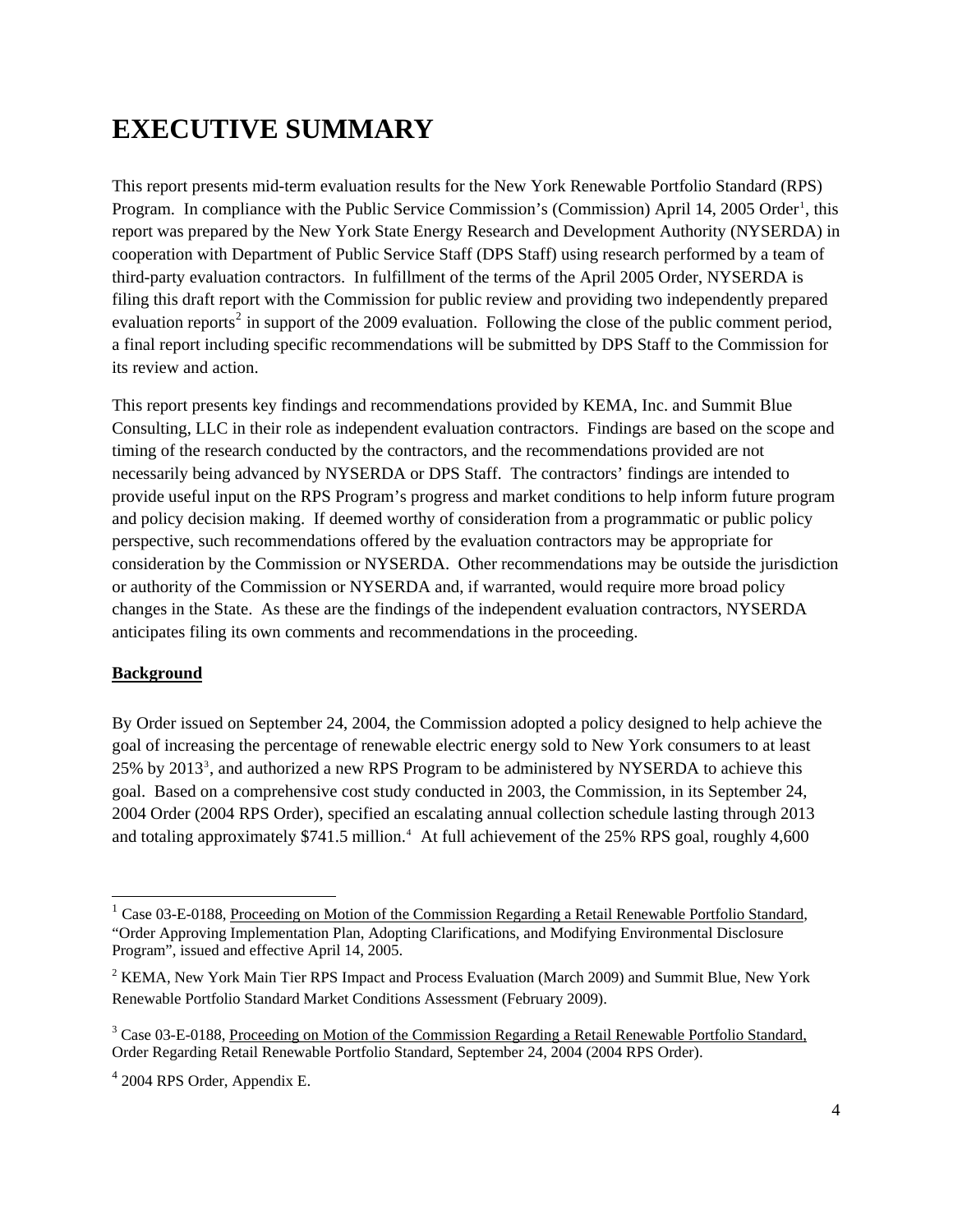<span id="page-4-0"></span>MW of new renewable nameplate capacity<sup>[5](#page-4-1)</sup> would enter service and produce approximately 14 million MWh annually of new renewable energy generation.  $6\text{ This } 2009$  $6\text{ This } 2009$  RPS evaluation is presented to help the Commission in assessing the RPS Program's progress toward meeting its goals and objectives, and to provide information and input on how best to continue the State's investment in clean energy.

# **Evaluation Focus and Approach**

Based on Commission Orders and activities that have subsequently impacted the scope and emphasis of the evaluation review for 2009, and NYSERDA's consultation with DPS Staff, a determination was made that the evaluation would focus on:

- Program implementation;
- RPS Program cost effectiveness and benefit/cost analyses;
- RPS Program impacts on the energy system reliability and economic development; and
- Market conditions including impacts of the RPS Program and other factors on the development of wholesale, retail, and voluntary power markets for renewable resources, including steps for transitioning the RPS Program to a market-based system.

Given that the RPS Main Tier is responsible for procurement of 98% of the attributes targeted for the Program, most of the evaluation resources were dedicated to the Main Tier Program.

In February 2008, NYSERDA competitively procured the services of two consulting firms with expertise in the evaluation of renewable energy programs to provide technical and analytical support for documenting the results and impacts of the RPS Program. KEMA, Inc. was selected to conduct program implementation and impact analyses including macroeconomic benefits and benefit/cost analyses. Summit Blue Consulting, LLC was selected to conduct an assessment of market conditions and to identify potential steps toward a transition to a more market-based system.

KEMA and Summit Blue collected and analyzed both primary and secondary data to inform the evaluation. Collectively, more than 90 in-depth interviews were completed with a range of market actors including: renewable energy developers, manufacturers, distributors and installers; financial community representatives; municipalities and citizens' groups; voluntary green power marketers; distribution companies and the New York Independent System Operator (NYISO); as well as trade associations and RPS program administrators in other states. Secondary data collection included official RPS documents; internal program documents provided by NYSERDA; and data obtained from programs in other states.

# **Program Progress and Key Evaluation Findings**

Mid-term Program progress and important findings from the evaluation contractors are summarized below:

1

<span id="page-4-1"></span><sup>5</sup> 2004 RPS Order, Appendix D, Table 7.

<span id="page-4-2"></span><sup>&</sup>lt;sup>6</sup> Includes contributions by the Long Island Power Authority.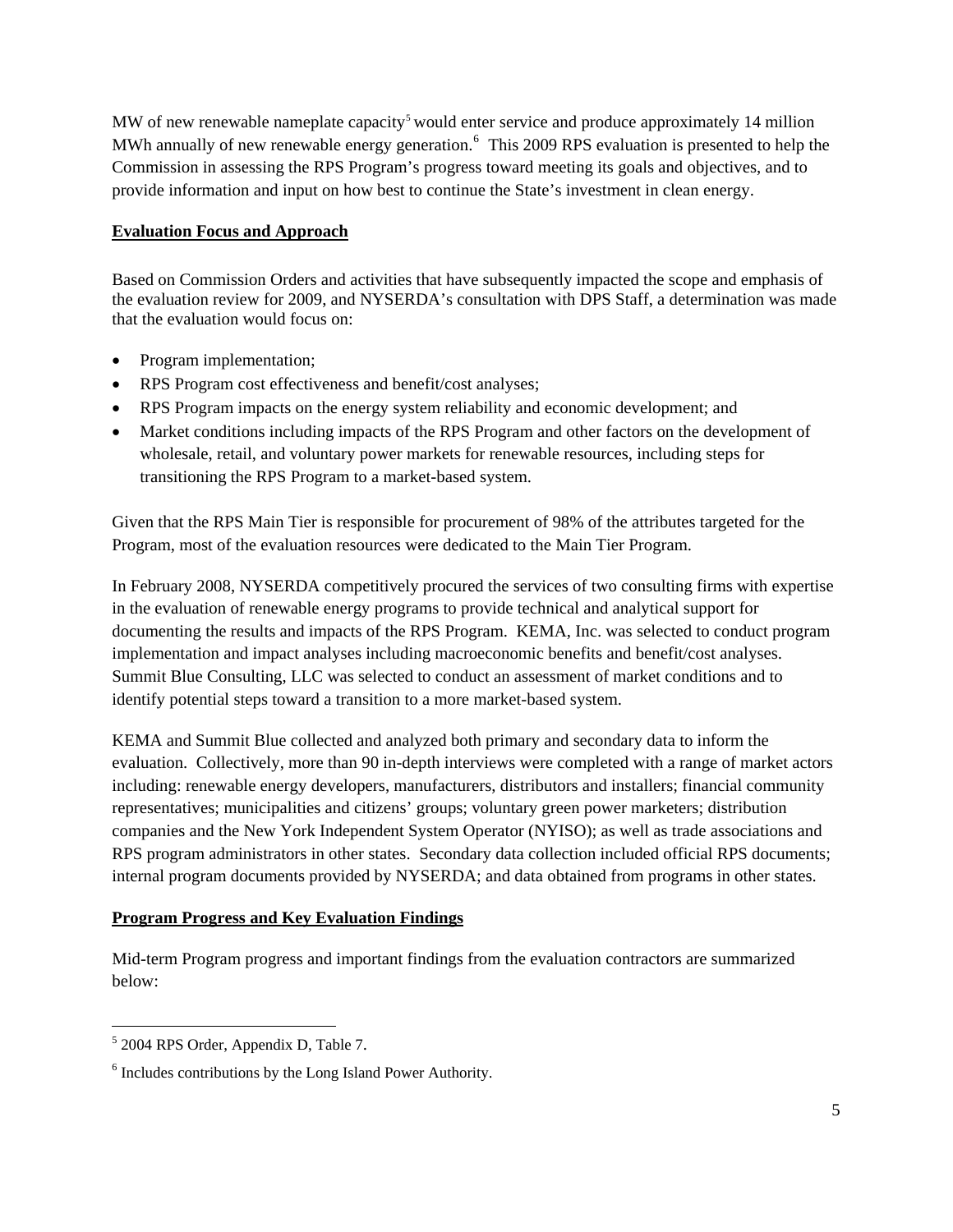- As of January 2009, more than 1,164 MW (28 projects) of renewable energy capacity are now under contract as a result of three Main Tier procurements. Of this, more than 1,100 MW of capacity are installed and operating at 23 project sites. These facilities are expected to produce 2.9 million MWh annually; or the equivalent of about 29% of NYSERDA's RPS obligation to procure 9.8 million MWh by 2013. NYSERDA has committed \$509.5 million of the Main Tier budget, leaving a balance of over \$110 million for use in developing additional renewable generation resources.
- As of January 2009, in the Customer Sited Tier (CST) program, over 2 MW of capacity are installed, 6 MW of capacity are under contract, and contract applications for 14 MW of project capacity have been accepted and wait contracting. Total expected energy production associated with this project capacity exceeds 73,000 MWh. This program activity accounts for approximately \$77 million out of an authorized budget of approximately \$88 million[.7](#page-5-0)
- The evaluation concluded that the RPS Program is being administered efficiently and with due diligence concerning ratepayer funding risks. Nevertheless, currently approved funding levels are inadequate to meet the 2013 targets.
- The RPS Program has cost-effectively achieved new renewable energy capacity in New York. The Main Tier is highly cost-effective with a program administrative benefit-cost ratio exceeding 6 to 1. The specified benefits include investment and wages in the New York economy, electricity price suppression at the wholesale level, and environmental benefits in the form of avoided air pollution emissions. The specified costs include NYSERDA's cost to administer the program and the payments to developers under contract for RPS Program attributes.
- KEMA has reported that, should all of the renewable energy facilities selected in the three Main Tier solicitations enter commercial operation, the total economic benefits impact to New York is estimated to be about \$4.2 billion over the average 20 year life of the facilities.<sup>[8](#page-5-1)</sup> Most of these economic benefits are associated with wind projects. The evaluator's independent credibility assessment of developers' self-reported economic data concluded that, with a few minor exceptions, the data reported are reliable and could serve as a basis for this and other analyses of the economic benefits that can be claimed from renewable energy development.
- Main Tier renewable resources are suppressing wholesale electricity prices and, more modestly, natural gas prices. A regression analysis estimated electricity price suppression statewide in 2010 at \$2/MWh.
- The RPS Program has played a critical role in advancing renewable energy markets in New York, highly influencing the development of wind and biomass in the State. Providing long-term contracts to Main Tier projects is a key factor affecting the success of the RPS Program. CST incentives are

l

<span id="page-5-0"></span><sup>&</sup>lt;sup>7</sup> Excludes about \$4 million in program funds set aside for field system performance monitoring and verification.

<span id="page-5-1"></span><sup>&</sup>lt;sup>8</sup> The Impact and Process Evaluation Report does not incorporate the recent cancellations of three wind projects representing 174 MW in the RPS Main Tier Program.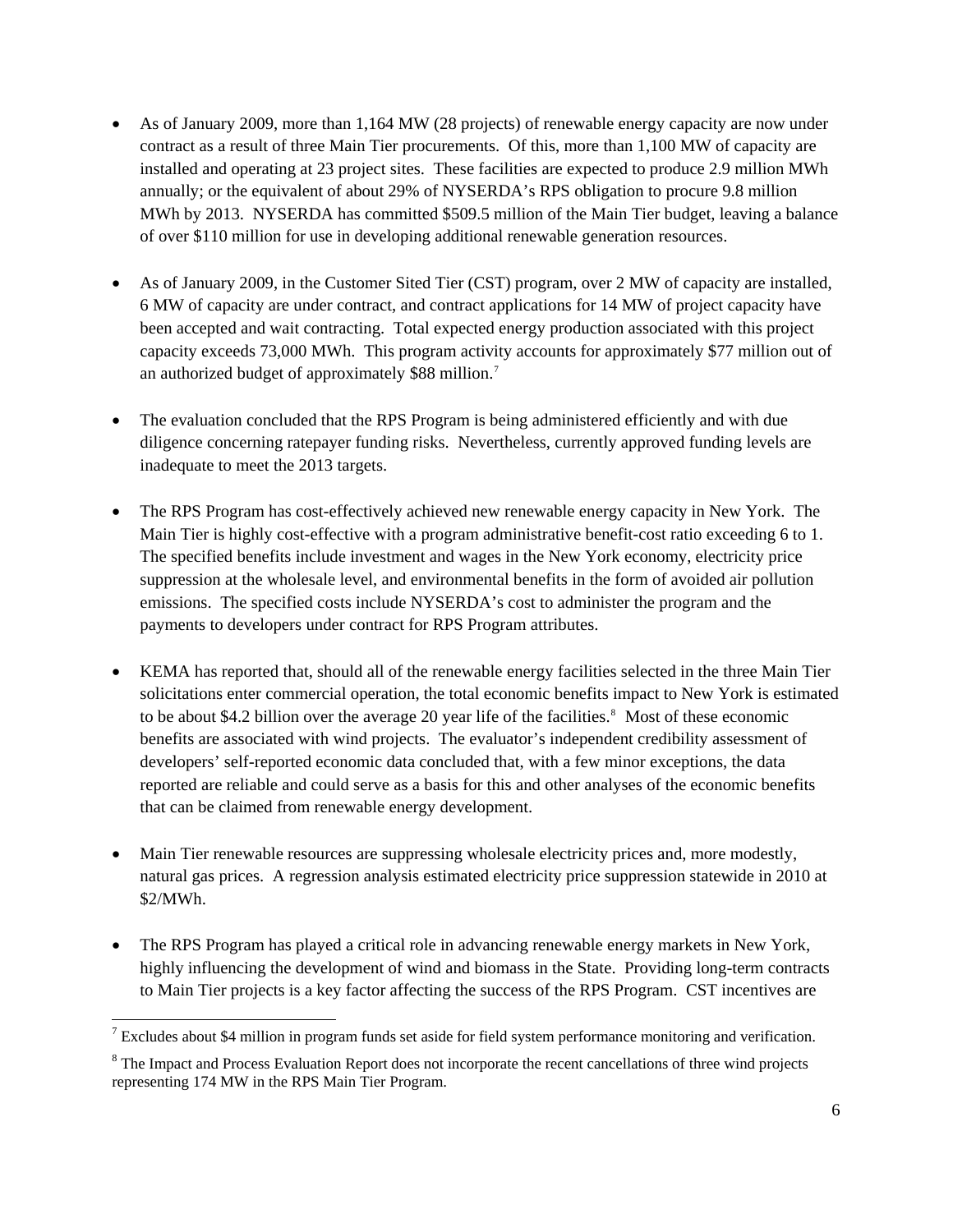also significantly increasing market activity for solar photovoltaics and anaerobic digesters. Installers across CST technologies reported that less than 10% of the current volume would have been installed in the absence of the RPS CST incentives. The State's investment in development of the renewable energy industry through many of NYSERDA's complementary Research & Development programs has helped advance market growth.

- The wind potential in New York is being developed at a pace exceeding other states with more abundant wind resources, indicating in part, the Program's positive influence on wind development.
- Program costs, in particular the prices paid for RPS Attributes<sup>[9](#page-6-0)</sup>, are reasonable and lower than those in most other states with an RPS program. However, the bid prices for RPS Attributes are substantial enough to indicate that they are a significant component of the projects' financing mix.
- In part, lower RPS Attribute prices result from having all technologies compete against each other in the Main Tier solicitation process. Using technology-specific tiers or allocations could attract more resource diversity but may come at the expense of paying higher prices for RPS Attributes, because less efficient facilities would advance their competitive position in a smaller bidder pool.
- The Commission chose a central procurement model that maximizes early ventures and ease of procurement, while laying the basis for a certificates market.<sup>[10](#page-6-1)</sup> By engaging in attribute-only transactions, NYSERDA's intervention in the market is minimal.
- If the economic benefits evaluation criteria in the Main Tier RFP process were weighted higher than the current 30%, it could result in more Main Tier contracts to biomass facilities under existing bidding strategies.
- The current central procurement structure using an RFP approach is working well to select projects that satisfy the Program's objectives of providing least-cost renewable energy while promoting economic development in the State. NYSERDA as the administrator of the RPS is well-positioned (being a state entity) to take into consideration the economic benefits of new renewable projects in the award selection process. Given that renewable energy development is costly and lengthy, the central procurement approach also likely saves developers time and money by avoiding multiple competitive markets and customized requirements under a load-serving entity approach.

<span id="page-6-0"></span><sup>&</sup>lt;sup>9</sup> One "RPS Attribute" is created by the production and delivery into New York's power system of one MWh of electricity by an eligible RPS resource. RPS Attributes are not to be confused with tradable renewable energy credits or RECs in other markets. This report attempts to clarify that distinction; however, NYSERDA's evaluation contractors used the term "RECs" or "renewable energy credits" interchangeably throughout their reports to mean an RPS Attribute. They also used the term to refer to "renewable energy credit" market transactions in other states.

<span id="page-6-1"></span><sup>10 2004</sup> RPS Order, p. 49.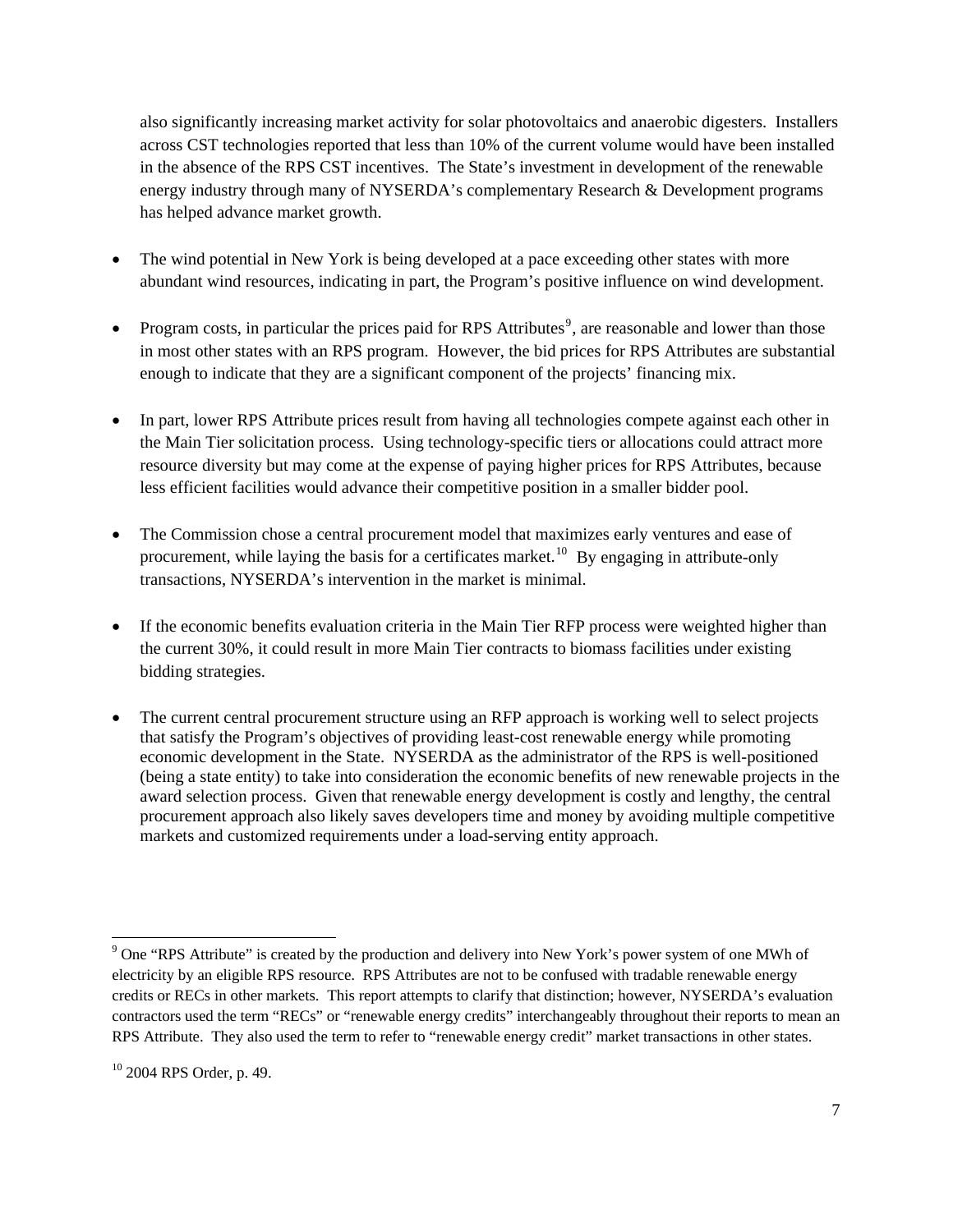## <span id="page-7-0"></span>**Opportunities for Improvement**

l

Despite the Program's successes to date, both evaluation contractors identified certain elements of the Main Tier RPS Program and the market for renewable resources that limit the potential for future market growth. Programmatic limitations are related to: uncertainty in terms of targets and funding; market liquidity and transparency; and limited resource diversity. Market growth is also limited by barriers to development that are not directly related to the RPS Program and are outside of NYSERDA's control, including concern over the capability of the existing power grid to accommodate new renewable generation. Furthermore, some limitations highlighted by the evaluation contractors are outside of the Commission's jurisdiction. Based on their interviews with market actors, the contractors presented the following primary limitations of the Main Tier RPS Program with respect to building renewable energy markets: $^{11}$  $^{11}$  $^{11}$ 

- The lack of regularly scheduled and known RPS competitive solicitations, and that the Program does not disclose the funding available for each procurement, send an uncertain market signal that impedes the development of new renewable capacity.
- Since the RPS Program has operated with infrequent solicitations and NYSERDA is the primary buyer of attributes for RPS goal attainment in the State, this constrains liquidity in the marketplace for renewable energy attributes. The lack of an attribute tracking system further limits liquidity as the State's current environmental accounting practice functions with a lag and is inconsistent with systems in place in neighboring regions. $^{12}$  $^{12}$  $^{12}$
- To improve market liquidity, New York should formally recognize tradable RECs as a means of compliance with the RPS Program.
- Uncertainty and inevitable changes in equipment costs, electricity market pricing, and other factors may increase or decrease a project's revenue requirements. Lack of programmatic flexibility to use available funding in response to changing market conditions is a significant barrier to ensuring that New York meets its RPS targets.
- To the extent renewable resources' ability to serve load is limited by the physical limitations of the transmission system, policy goals will not be satisfied. In order to accommodate increased renewable generation, the State should consider alternatives for increasing transmission capability. To address this, the State should encourage the transfer of accurate and timely market knowledge from the NYISO to the renewable development community so expectations on delivery are realistic. The State

<span id="page-7-1"></span> $11$  The program design preferences expressed by the project development community through the evaluation interviews are not necessarily compatible with current procurement mechanisms, many of which have been deliberately employed in an effort to minimize costs to the ratepayer.

<span id="page-7-2"></span><sup>&</sup>lt;sup>12</sup> New York does not convert RPS attributes into tradable "certificates" as is done for "renewable energy credits" in other states. The lack of a tracking system is secondary to this policy.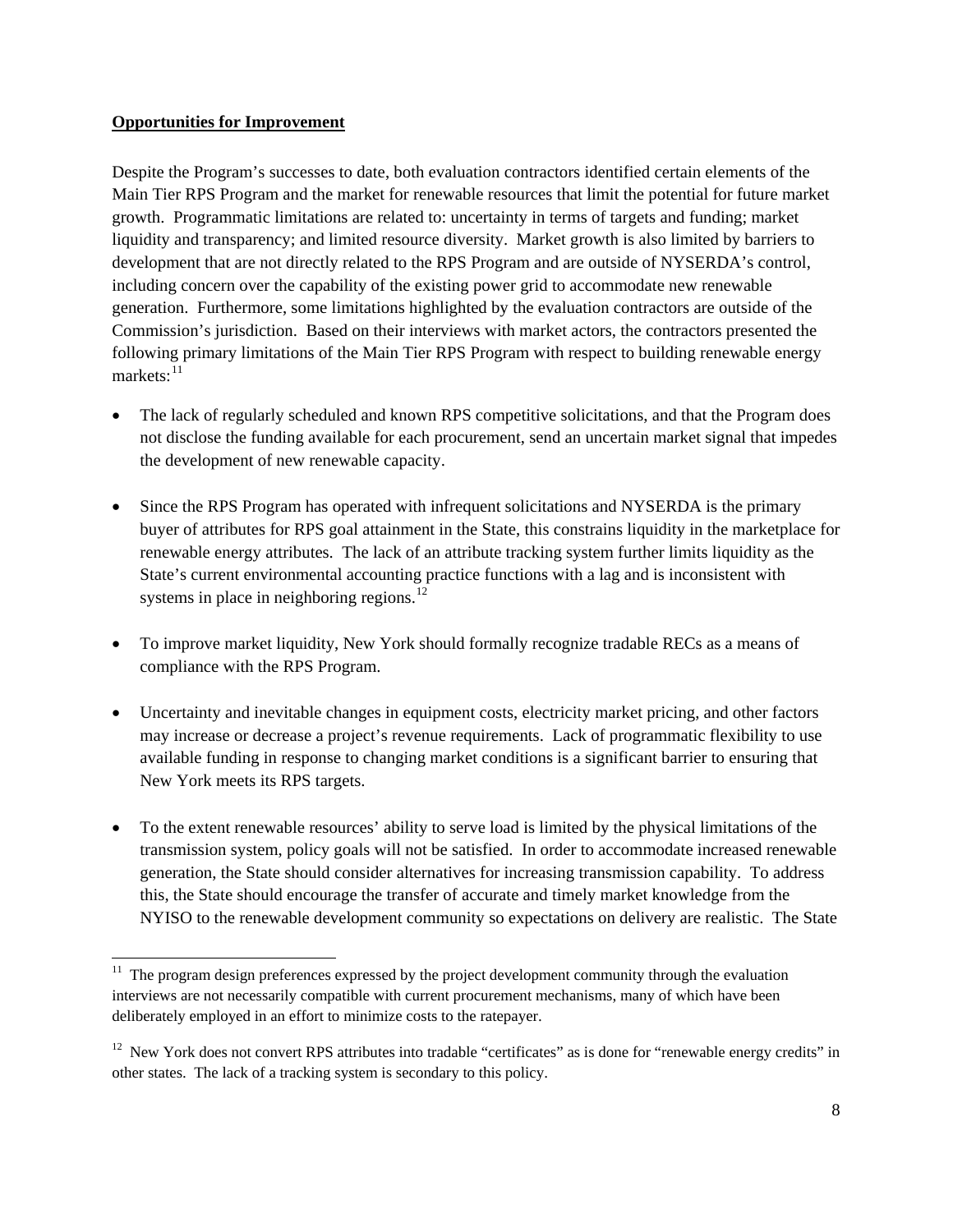should investigate the current capabilities of the transmission system so that new renewable generation does not displace other renewable generation counted on to achieve aggressive program goals.

• New York's Main Tier RPS is designed such that all technologies compete with one another for the same funds. This structure ensures that the State secures the highest volume of RPS Attributes at the lowest cost; however, technologies other than land-based wind and hydro upgrade projects have, to date, experienced limited opportunities for success under this model. To the extent that the State seeks to achieve renewable resources diversity through the RPS Program, and achieve it at a more aggressive pace<sup>[13](#page-8-0)</sup>, this is a notable program limitation. However, resource diversity would come at a higher cost.

 $\overline{\phantom{a}}$ 

<span id="page-8-0"></span><sup>&</sup>lt;sup>13</sup> With time, as more attractive wind resources become harder to find and develop, and as competition to deliver energy from these resource increases, non land based wind and hydro will grow in terms of price competitiveness. This is consistent with the analysis of resource costs as conducted for the 2008 RPS Cost Study Update.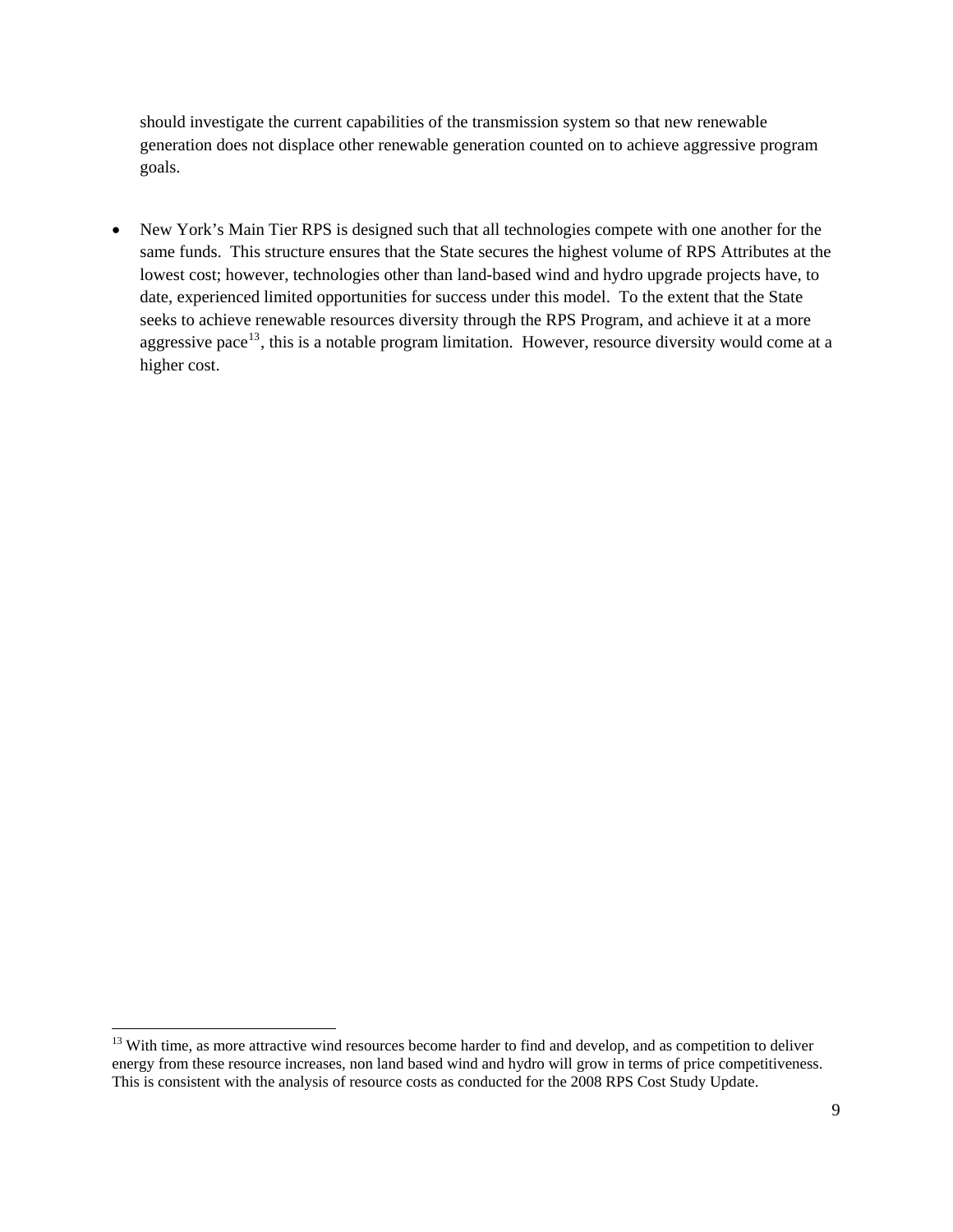# <span id="page-9-0"></span>**1 INTRODUCTION**

Historically, New York met as much as 32% of its electric power requirements through hydroelectric and other renewable resources. For several reasons, by 2001, the contribution from renewable resources had fallen to below 20%. The 2002 New York State Energy Plan recognized that the addition of electricity generated from renewable resources would help achieve fuel diversity, energy security, economic development, environmental benefits, and would help foster greater retail competition and customer choice.<sup>[14](#page-9-1)</sup> To advance the deployment of renewable-based technologies in New York, the Energy Plan recommended that NYSERDA examine and report on the feasibility of establishing a Renewable Portfolio Standard (RPS).<sup>[15](#page-9-2)</sup>

# **Establishment of the New York RPS**

On September 24, 2004, following an extensive stakeholder process, the Commission issued an Order adopting an RPS (2004 RPS Order), with a goal of increasing the proportion of renewable energy used by New York consumers from the then-current 19.3% (baseline resources) to at least 25% by the end of 2013.<sup>[16](#page-9-3)</sup> In the 2004 RPS Order, the Commission expected that voluntary market retail customers would contribute at least 1% toward the 25% goal, and State Agencies' purchases under Executive Order 111 (EO 111) and contributions of the Long Island Power Authority would also help attain the goal. As part of the 2004 RPS Order, the Commission designated NYSERDA as the central procurement administrator for the new RPS Program, and recognized that NYSERDA procurements would be necessary to realize the majority of the remainder of the goal.

The 2004 RPS Order directed the major investor-owned utilities to collect funds from ratepayers, in the amount of \$741.5 million through 2013, with such funds to be administered by NYSERDA in support of the RPS Program implementation. The Commission recognized that NYSERDA would be entering into long-term contracts<sup>[17](#page-9-4)</sup> requiring payments past 2013 but deferred specifying an amount of collections to cover those payments above the currently specified \$741.5 million until the program was underway and program costs became better known. The estimate of costs to acquire resources through 2013 in the 2003 cost study excluded costs associated with: (a) program administration, (b) NYS public authority fees, (c) maintenance tier contracts, and (d) acquisition costs associated with NYSERDA contracts extending beyond 2013.

<span id="page-9-1"></span><sup>1</sup> <sup>14</sup> New York State Energy Planning Board, New York State Energy Plan and Final Environmental Impact Statement, June 2002, Section 3.3 Renewable Energy Assessment, pp 3-40 – 3-79.

<span id="page-9-2"></span><sup>&</sup>lt;sup>15</sup> State Energy Plan, page I-39.

<span id="page-9-3"></span> $16$  2004 RPS Order.

<span id="page-9-4"></span> $17$  This applies to the Main Tier Program described in the next section.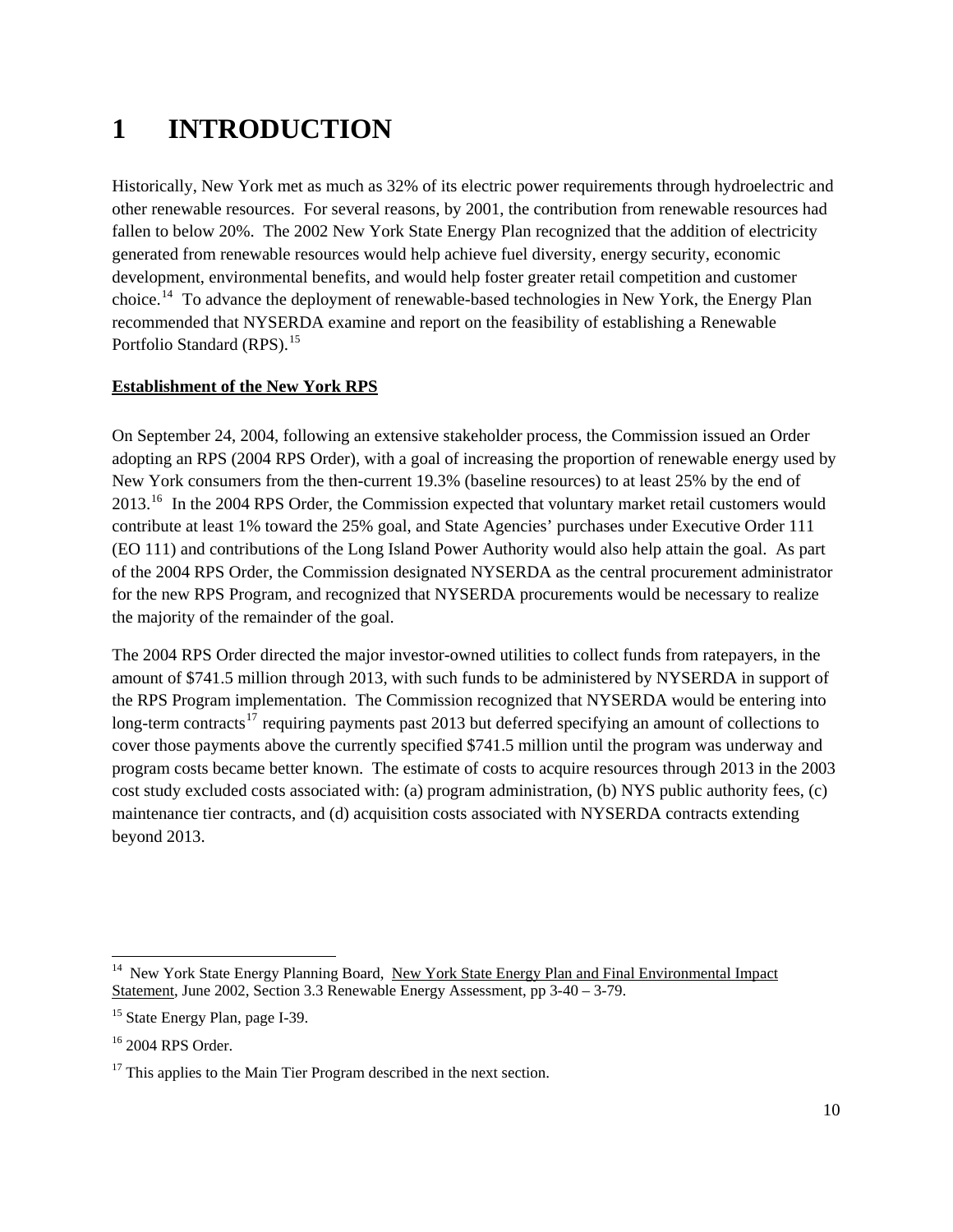<span id="page-10-0"></span>NYSERDA, as the central procurement administrator, does not procure electricity.<sup>[18](#page-10-1)</sup> Rather, NYSERDA pays production incentives for the environmental attributes ("RPS Attributes" or "attributes") created with the generation of electricity by eligible renewable resources under long-term contracts.<sup>[19](#page-10-2)</sup> These RPS Attributes are defined to include any and all reductions in harmful pollutants and emissions, such as carbon dioxide and oxides of sulfur and nitrogen. In exchange for receiving production incentives, the renewable generator provides NYSERDA with all rights and/or claims to the RPS Attributes associated with each MWh of renewable electricity generated and delivered to the New York Control Area that are under an RPS contract. One RPS Attribute is created by the production and delivery into New York's power system of one MWh of electricity by an eligible RPS resource. By acquiring the RPS Attributes, rather than the associated electricity, the RPS production incentives ensure increasing amounts of renewable electricity will be developed and sold into the State's power system, while minimizing interference with competitive wholesale power markets.

In the 2004 RPS Order, the Commission directed that an RPS Implementation Plan be developed and approved to guide the program through 2013. In advance of this Implementation Plan and in order to help projects take advantage of a federal production tax credit set to expire at the end of 2005, the DPS and NYSERDA developed the first Main Tier procurement on a "fast track." In December 2004, the first Request for Proposals (RFP) was issued to procure the environmental or "green" attributes of new renewable electricity generation. After this "fast track" procurement, the Commission issued an Order Approving an Implementation Plan on April 15,  $2005^{20}$  $2005^{20}$  (2005 Implementation Order) specifying implementation parameters for the RPS Program, and requiring a mid-term review of the program in 2009.

## **RPS Program Tiers and Targets**

The 2004 RPS established two tiers of resource types under the RPS Program. The first, or "Main Tier," consists primarily of medium to large-scale electric generation facilities that deliver electrical output into the wholesale power market administered by the New York Independent System Operator (NYISO). The second, or "Customer-Sited Tier," consists of smaller, "behind-the-meter" resources that produce electricity for use on site. Only renewable energy systems installed on or after January 1, 2003 would be eligible to participate, and Customer-Sited Tier resources must be located in New York State. The Main Tier operates through the issuance of periodic competitive solicitations for the purchase of attributes. Eligible Customer-Sited Tier resources are served on a first-come, first-served basis, and are supported through a combination of incentives for the "buy-down" of capital costs and/or energy production.

<span id="page-10-1"></span><sup>1</sup> <sup>18</sup> Thirty-three states currently have RPS polices and federal RPS legislation is under consideration. Among the array of state RPS policies, New York and Illinois' approach are unique in the nation. Most other states have enacted RPS compliance mandates on load-serving entities and/or utilities.

<span id="page-10-2"></span><sup>&</sup>lt;sup>19</sup> One "RPS Attribute" is created by the production and delivery into New York's power system of one MWh of electricity by an eligible RPS resource. RPS Attributes are not to be confused with tradable renewable energy credits or RECs in other markets.

<span id="page-10-3"></span><sup>&</sup>lt;sup>20</sup> Case 03-E-0188, Order Approving Implementation Plan, Adopting Clarifications, And Modifying Environmental Disclosure Program, issued and effective April 15, 2005.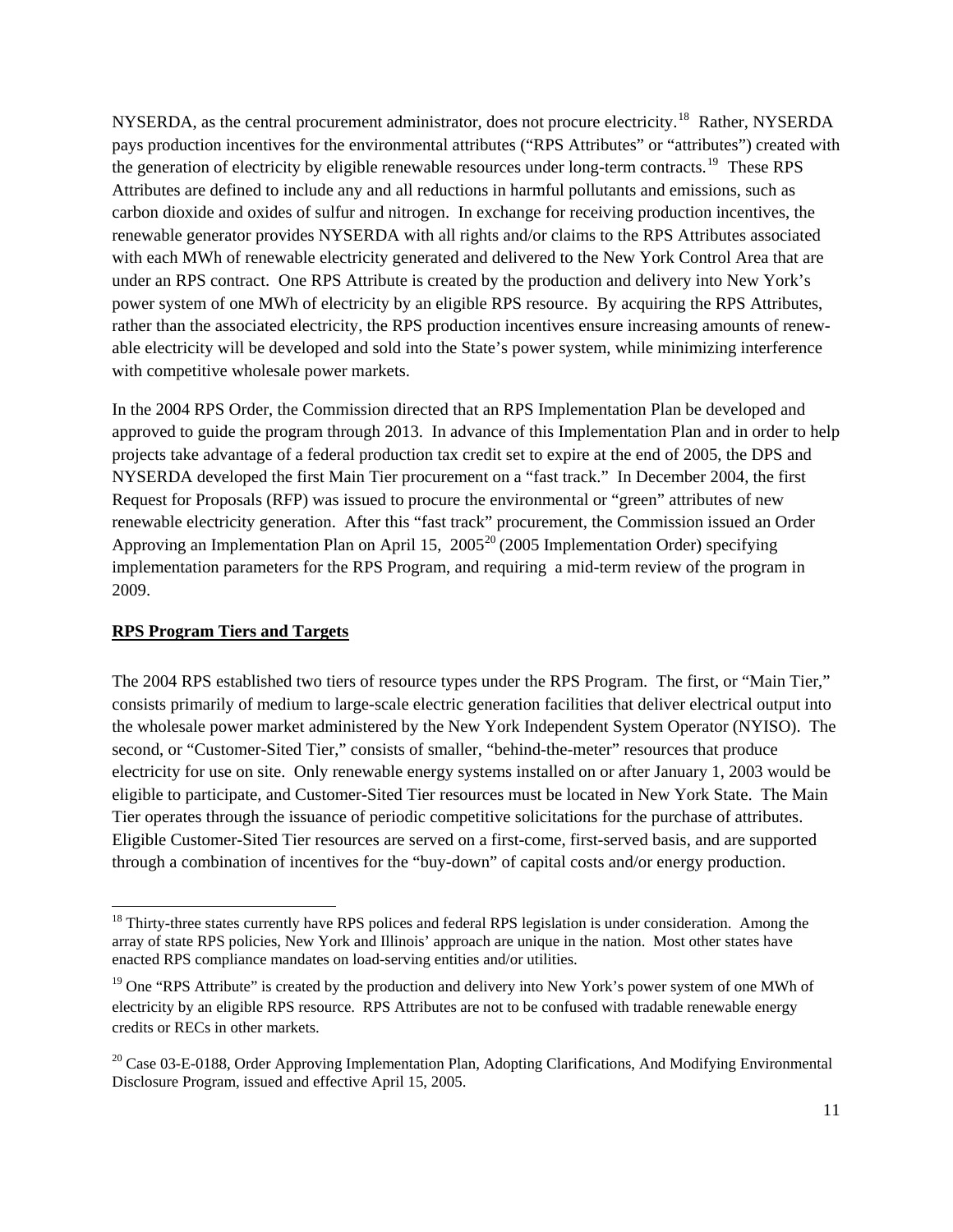Eligible resources and technologies for both the Main and Customer-Sited Tiers are described in the 2004 RPS Order and in subsequent Orders that added anaerobic digesters to the CST and maintenance resources to the Main Tier. The RPS Program includes a process for evaluating and certifying new resources and technologies for eligibility as the program progresses.

The 2004 RPS Order set forth annual renewable energy targets that represent an incremental "glide path" toward achievement of the 2013 goal of having 25% of the electricity consumed in New York come from renewable energy. This Order also designated NYSERDA as the administrator of the RPS Program, and NYSERDA is responsible for managing incentive programs to satisfy both the Main Tier and the Customer-Sited Tier targets. The renewable energy targets for those elements, as well as others, are shown in Table 1-1.

|      | <b>Main Tier</b> | <b>Customer-Sited</b> | <b>EO 111</b>  | <b>Voluntary Market</b> | <b>Combined</b> |
|------|------------------|-----------------------|----------------|-------------------------|-----------------|
|      | <b>Targets</b>   | <b>Tier Targets</b>   | <b>Targets</b> | <b>Targets</b>          | <b>Targets</b>  |
| 2006 | 1,121,247        | 25,259                | 282,812        | 228,584                 | 1,657,902       |
| 2007 | 2,326,171        | 50,488                | 314,579        | 457,167                 | 3,148,405       |
| 2008 | 3,549,026        | 75,685                | 346,366        | 685,751                 | 4,656,828       |
| 2009 | 4,767,994        | 100,855               | 378,174        | 914,335                 | 6,161,358       |
| 2010 | 6,012,179        | 125,988               | 410,002        | 1,142,919               | 7,691,088       |
| 2011 | 7,297,746        | 151,081               | 391,857        | 1,371,502               | 9,212,186       |
| 2012 | 8,556,710        | 176,123               | 373,712        | 1,600,086               | 10,706,631      |
| 2013 | 9,854,038        | 201,130               | 355,568        | 1,828,670               | 12,239,406      |

**Table 1-1: Cumulative Energy Targets in MWh (as stated in the 2004 RPS Order)** 

Note: Not shown are energy targets associated with any renewable energy development or purchases by the Long Island Power Authority (LIPA) and the New York Power Authority (NYPA).

In its June 28, 2006 CST Order<sup>[21](#page-11-0)</sup>, the Commission established new capacity and energy targets for the Customer-Sited Tier through 2009, authorized incentive funding of \$45 million, and directed the development of a Customer-Sited Tier Operating Plan ("CST Operating Plan") for the solicitation of customer-sited renewable resources. Table 1-2 shows new capacity and generation targets for each CST resource category, based on the \$45 million budget. The CST Operating Plan<sup>[22](#page-11-1)</sup> reflected experience gained by NYSERDA through implementation of similar programs funded by the System Benefits

1

<span id="page-11-0"></span> $21$  Case 03-E-0188, Order on Customer-Sited Tier Implementation, June 28, 2006.

<span id="page-11-1"></span> $22$  The CST Operating Plan was released in February 2007 and can be found at [http://www.dps.state.ny.us/CST\\_OP\\_02-12-07.pdf](http://www.dps.state.ny.us/CST_OP_02-12-07.pdf).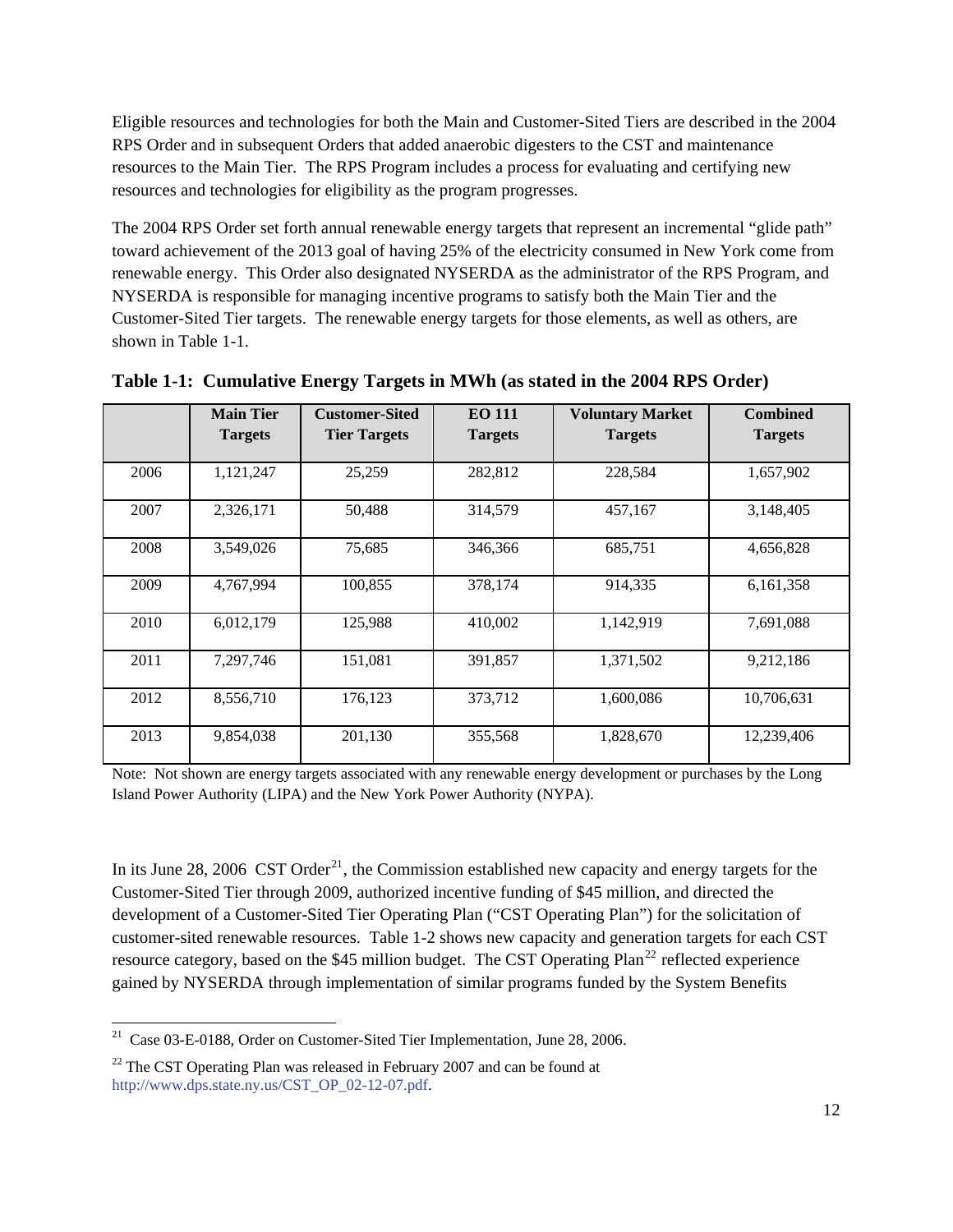<span id="page-12-0"></span>Charge (SBC) from 1998 through 2006. Table 1-2 below show the targets and funding for the CST Program pursuant to the CST Operating Plan.

| <b>Resource Category</b>  | <b>Target Capacity in</b><br>MW by 12/31/09 | <b>Target Annual</b><br><b>Generation in MWh by</b><br>12/31/09 | <b>Authorized</b><br><b>Funding</b><br>(million \$) |
|---------------------------|---------------------------------------------|-----------------------------------------------------------------|-----------------------------------------------------|
| Solar Photovoltaics       | 3.5                                         | 4,533                                                           | 13.8                                                |
| <b>Fuel Cells</b>         | 2.7                                         | 18,700                                                          | 11.2                                                |
| Anaerobic Digester Biogas | 3.7                                         | 25,700                                                          | 11.0                                                |
| Small Wind                | 1.8                                         | 3,945                                                           | 4.5                                                 |
| Discretionary **          |                                             |                                                                 | 4.5                                                 |
| Program Total             | 11.7                                        | 52,878                                                          | 45.0                                                |

|  | Table 1-2: Customer-Sited Tier Expected Program Results by Resource Category 2007-2009* |
|--|-----------------------------------------------------------------------------------------|
|  |                                                                                         |

\* Pursuant to CST Operating Plan.

\*\* Discretionary Funds may be used by NYSERDA to supplement allocated funding for: (1) resource categories for which demand clearly exceeds their allocations; (2) eligible technologies that would benefit from an increased allocation; and (3) for new technologies that the Commission determines to be eligible for CST support.

In establishing the RPS goal of 25%, the Commission recognized that 19.3% of retail electric sales in New York was being generated by renewable resources that existed prior to the RPS being adopted in 2004 (baseline resources). For the purpose of ensuring the continuing operation of these valuable existing resources, the Commission established an additional Maintenance Resource Program. To be eligible to receive RPS Program funding as a Maintenance Resource, an in-state generator must demonstrate financial hardship through a formal request to the Commission. The Commission then determines the existence and degree of hardship, and makes a determination as to the eligibility of the facility for Maintenance Resource treatment. The Commission may or may not grant Maintenance Resource status. If granted, the Commission determines the form and magnitude of support to be offered. As directed by PSC Orders, NYSERDA has contracts with two biomass facilities in New York as Maintenance Resources, the Lyonsdale plant in Lyons Falls and the Boralex plant in Chateaugay.

# **Market and Policy Context**

Market conditions in 2009 are starkly different from those in 2004 when the RPS Program was designed. Current economic conditions have left many renewable energy developers struggling to find the necessary capital to complete projects. This constraint in the capital markets is responsible for the recent cancellation of three Main Tier wind projects, representing a reduction of 174 MW of anticipated new capacity. Moreover, prospective developers are scaling back their plans to grow or expand, potentially diminishing the number or size of projects able to bid into future RPS solicitations. Despite this financial market uncertainty, renewable energy provides job creation and other macroeconomic benefits that may help the economic recovery of the State.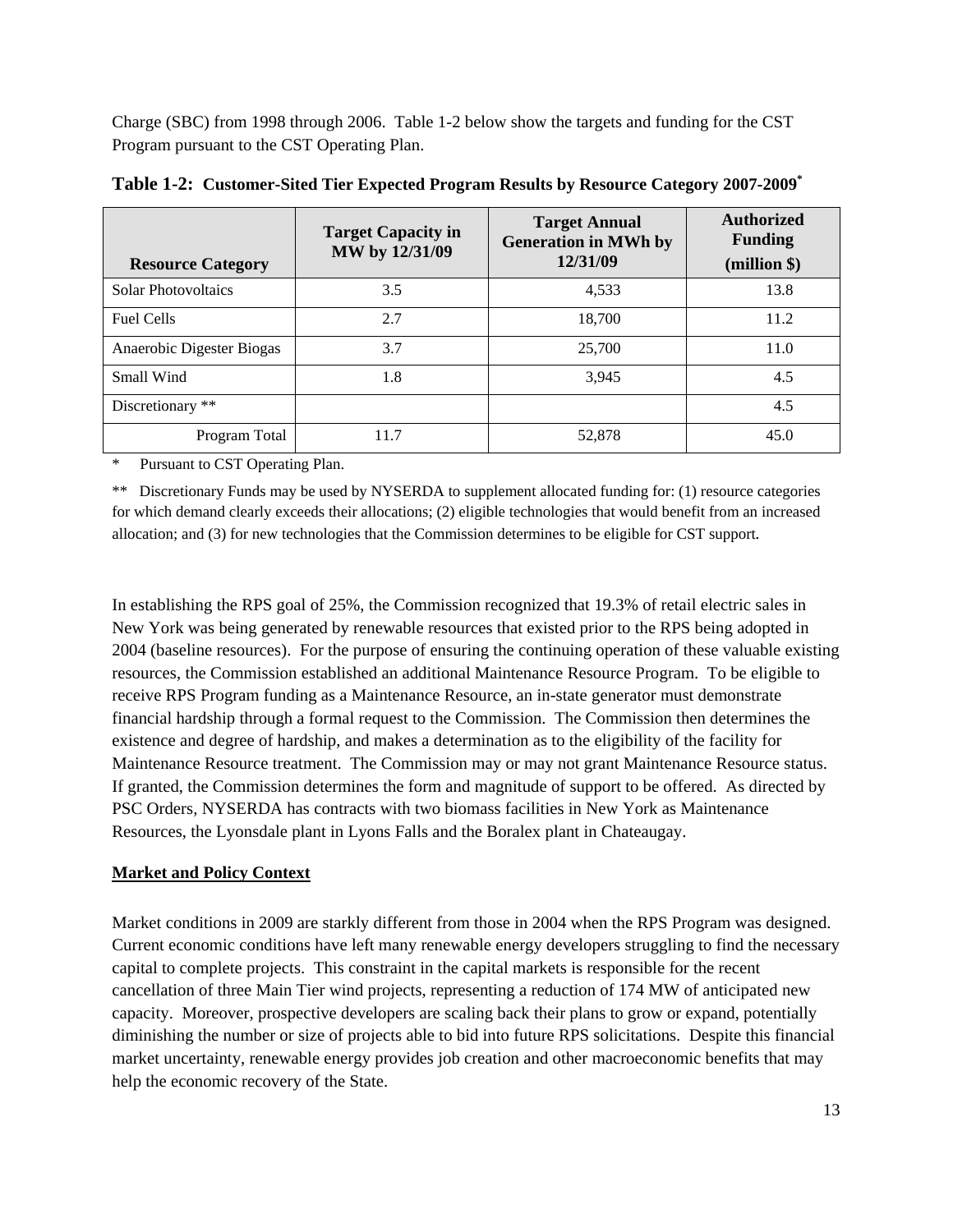<span id="page-13-0"></span>In February 2008, then Lieutenant Governor Paterson released the First Report of the Renewable Energy Task Force on the current state of the renewable energy industry in New York and the potential for expansion of the renewable energy industry going forward. The Task Force Report<sup>[23](#page-13-1)</sup> recommended that the Commission examine the possibility of increasing the RPS goal to 30% by 2015, and increasing the PV program target to 100 MW. Also in 2008, the Commission adopted an Energy Efficiency Portfolio Standard<sup>[24](#page-13-2)</sup> and is now commencing programs to reduce the State's electricity use to 15% below forecast levels by 2015. Governor Paterson's 2009 State of the State message to the New York State Legislature pledged to meet 45% of New York's electricity needs through these expanded energy efficiency and clean renewable energy goals by 2015. The 2009 State Energy  $Plan<sup>25</sup>$  $Plan<sup>25</sup>$  $Plan<sup>25</sup>$  is expected to offer recommendations to advance the Governor's "45 by 15" goals and strategies to sustain the growth of New York's clean energy economy. Emerging State and federal policies and programs, including the Regional Greenhouse Gas Initiative and the federal "Economic Stimulus" offer potential additional funding mechanisms to achieve these new goals.

# **Program Evaluation**

 $\overline{\phantom{a}}$ 

The 2005 Implementation Order required NYSERDA to conduct two evaluation reviews; one mid-course review in 2009 and one at the conclusion of the program in 2013, and specified the following elements to be included in a formal review:

- Overview of program status;
- Assessment of program's success in achieving program goals and objectives, including consideration of what renewable resource might have been added to the electric system with the RPS Program;
- Progress of the New York RPS Program as compared with the progress of programs in other states;
- Assessment of the impact on the RPS Program goals as a consequence of achievements in the voluntary green market;
- Complementary role of future demand-side management and energy efficiency initiatives to reduce statewide electric load;
- Estimated impact of reduced load on the amount of new renewable generation necessary to meet RPS goals and the amount of funding required for the program;

<span id="page-13-1"></span> $^{23}$  Clean, Secure Energy and Economic Growth: A Commitment to Renewable Energy and Enhanced Energy Independence," The First Report of the Renewable Energy Task Force, February 2008.

<span id="page-13-2"></span><sup>&</sup>lt;sup>24</sup> Case 07-M-0548 - Order Establishing Energy Efficiency Portfolio Standard and Approving Programs, June 23, [2008.](http://www3.dps.state.ny.us/pscweb/WebFileRoom.nsf/Web/544F8DE178C8A15285257471005D41F6/$File/201_07m0548_final.pdf?OpenElement)

<span id="page-13-3"></span><sup>&</sup>lt;sup>25</sup> Executive Order No 2: Establishing A State Energy Planning Board And Authorizing The Creation And Implementation Of A State Energy Plan, April 9, 2008.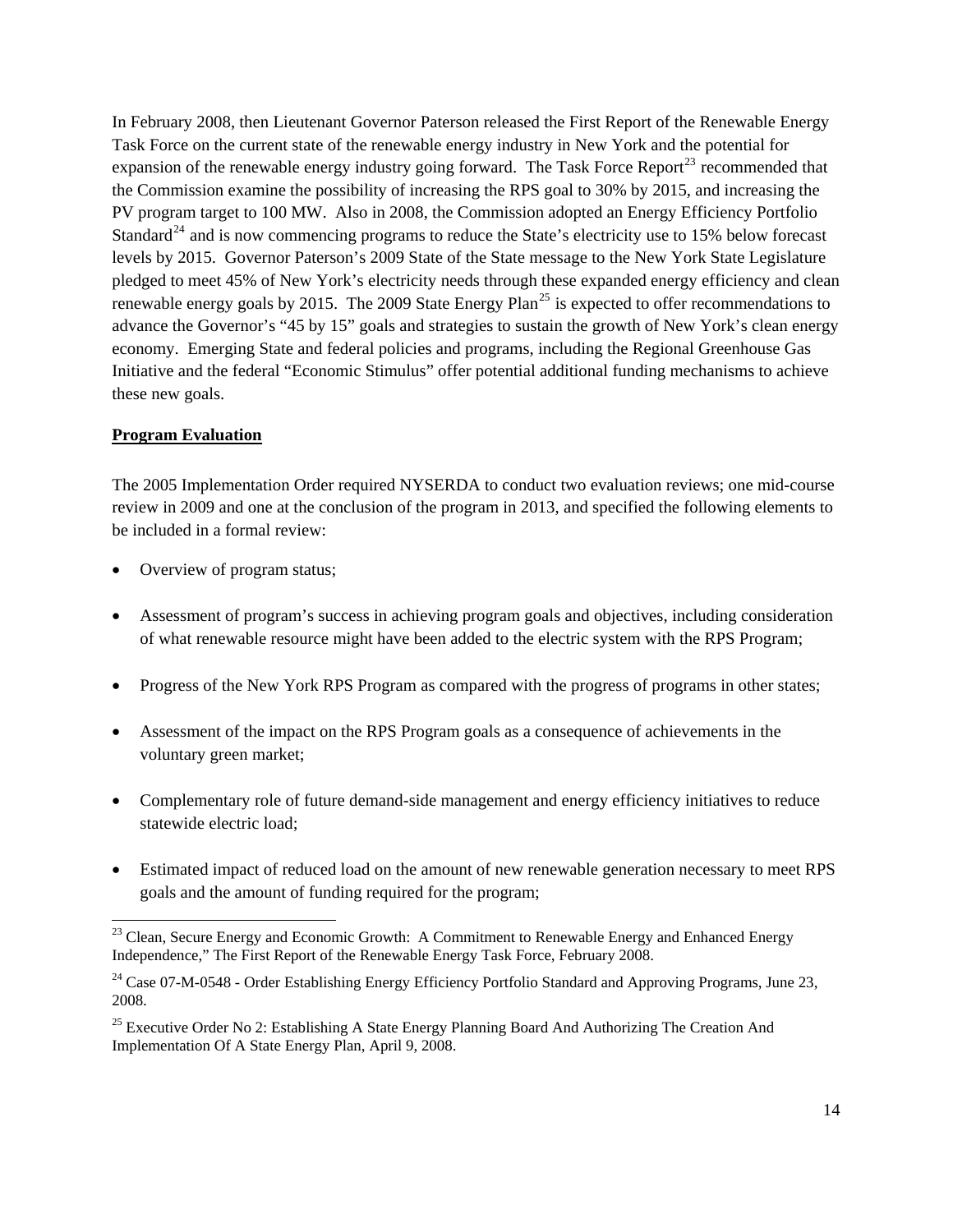- To the extent possible, assessment of program costs and benefits, including identification of cost/benefit ratios as appropriate, impacts of renewable resources developed through the RPS on the environment, energy security, economic development, and electric system reliability;
- Macroeconomic benefits accruing to New York as a result of implementation of the RPS Program, including the extent to which the RPS Program has advanced renewable resource technologies, attracted jobs and renewable resource generators, manufacturers, and installers to New York;
- Interaction of the RPS Program with Regional Greenhouse Gas Initiative, as the latter is implemented;
- Possible modifications to the list of eligible resources, if deemed appropriate;
- Possible modifications to the delivery requirement, if deemed appropriate;
- Steps for transitioning the RPS Program to a market-based system;
- Options for developing a regionally compatible certificate tracking and trading system;
- Input from stakeholders; and
- Additional program recommendations for improving the RPS Program.

Section 2 of this report describes the evaluation approach in more detail. Intervening Commission Orders and other program activities have further refined the Program's implementation, and several issues considered important for the 2009 review have been modified or resolved. The intervening orders and activities are discussed in Section 3 of this report in order to provide additional context for the program progress and evaluation findings presented in Sections 4 and 5, respectively.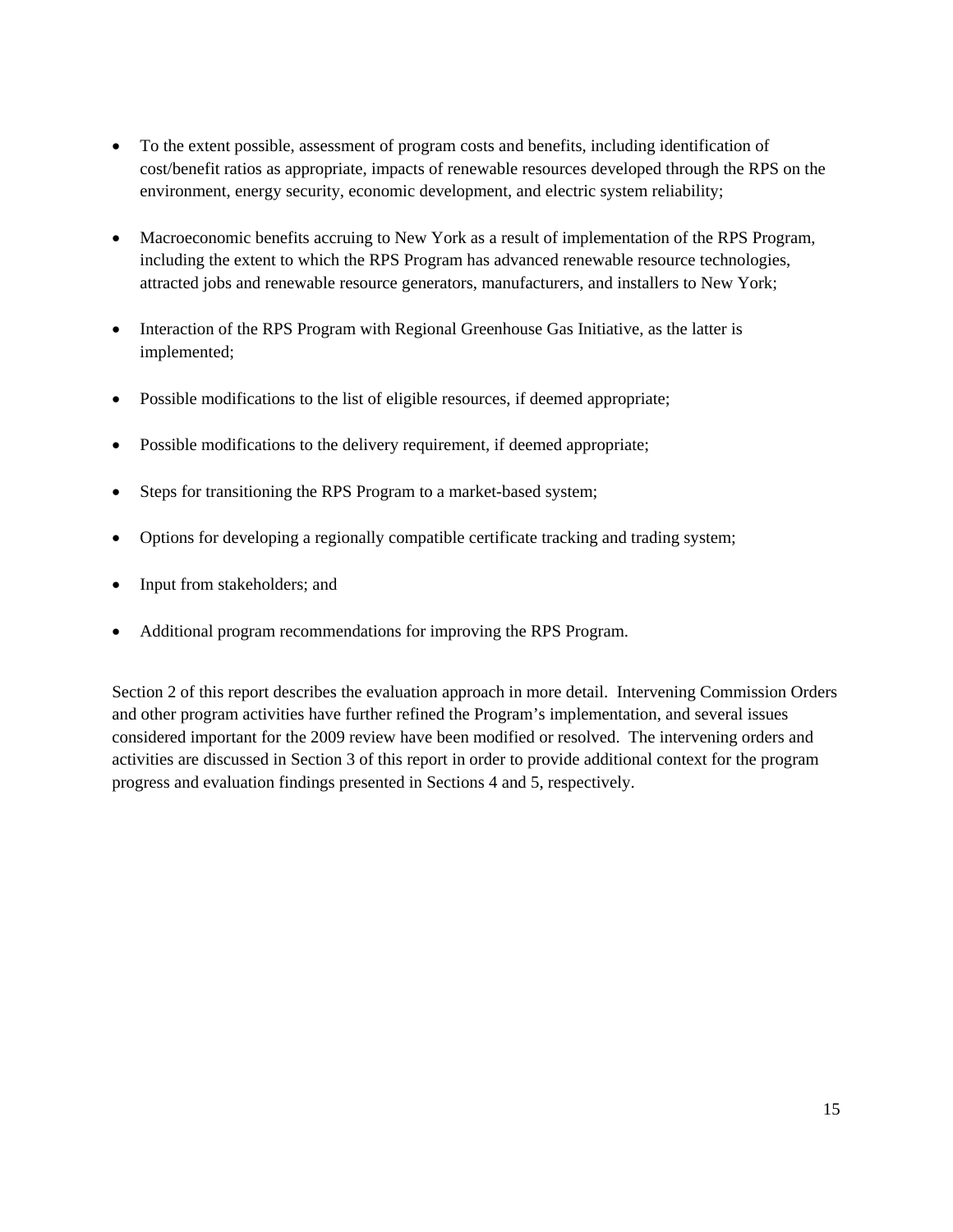# <span id="page-15-0"></span>**2 2009 EVALUATION REVIEW APPROACH**

This evaluation report has been prepared to comply with the given directives, to help the Commission assess the Program's contributions, and to shed light on how best to continue the State's public investment in the achievement of the original and recommended RPS Program goals. This report was prepared by NYSERDA using findings from the two reports by independent evaluation contractors.

Beginning in Fall 2007 and through early 2008, NYSERDA and DPS Staff engaged in a series of meetings to discuss the scope of the 2009 RPS Program evaluation. Based on these discussions and, in light of a series of intervening Orders and activities, the scope of the evaluation was focused on the following overarching issues:

- RPS Program implementation;
- RPS Program cost effectiveness and benefit/cost analyses;
- RPS Program impacts on the energy system reliability and economic development; and
- Market conditions including impacts of the RPS Program and other factors on the development of wholesale, retail, and voluntary power markets for renewable resources.

In February 2008, NYSERDA procured, through a competitive solicitation, the services of two consultant firms with expertise in the evaluation of renewable energy programs to provide technical and analytical support for assessing the results and impacts of the RPS Program.<sup>[26](#page-15-1)</sup> KEMA, Inc. was selected to conduct program implementation and impact analyses including macroeconomic benefits and benefit/cost analyses. Summit Blue Consulting, LLC was selected to conduct an assessment of the market conditions, including steps to transition to a more market-based system.

## **RPS Program Objectives**

1

The 2004 RPS Order specified RPS Program Objectives that were used to guide the development of the RPS Program and focus of the 2009 evaluation review. The Program Objectives are listed below as they appear in the 2004 RPS Order, along with the evaluation contractor report in which the progress toward that objective was most closely considered:

• Renewable Resources: institute an RPS to increase New York State's supply of renewable resources with the ultimate aim of establishing a viable, self-sustaining competitive renewable generation market; (Summit Blue, Market Conditions Assessment)

<span id="page-15-1"></span><sup>&</sup>lt;sup>26</sup> Request for Proposals (RFP) 1133 (<http://www.nyserda.org/funding/1133rfp.pdf>) offered up to \$500,000 for contractor support for the 2009 RPS Evaluation. The evaluation consultants were selected by a Technical Evaluation Panel (TEP) comprised of three individuals internal to NYSERDA and four external members with subject matter expertise. A DPS staff member participated on the TEP.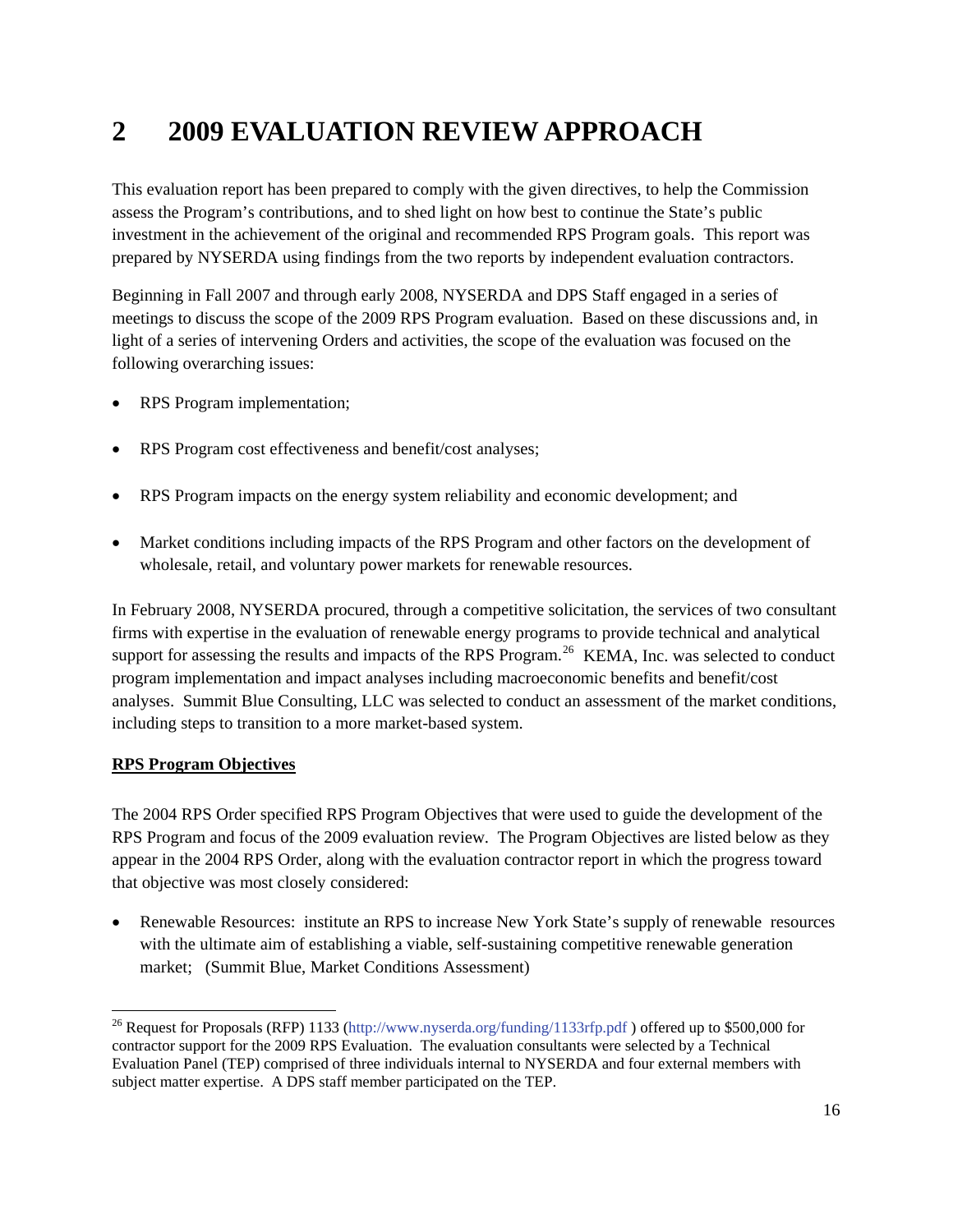- <span id="page-16-0"></span>• Generation Diversity for Security and Independence: diversify the generation resource mix of energy retailed in New York State to improve energy security and independence, while ensuring protection of system reliability; (KEMA, Impact and Process Evaluation)
- Economic Benefits: develop renewable resources and advance renewable resource technologies in, and attract renewable resource generators, manufacturers, and installers to New York State; (Summit Blue, Market Conditions Assessment)
- New York's Environment: improve New York's environment by reducing air emissions, including greenhouse gas emissions, and other adverse environmental impacts on New York State, including upon underserved communities, of electricity generation; (KEMA, Impact and Process Evaluation)
- Equity and Economic Efficiency: develop an economically efficient RPS requirement that minimizes adverse impact on energy costs, allocates costs equitably among ratepayers, and affords opportunities for recovery of utility investment; (KEMA, Impact and Process Evaluation)
- Administrative Fairness and Efficiency: develop an RPS that is administratively transparent, efficient, and verifiable; (KEMA, Impact and Process Evaluation)
- Competitive Neutrality: develop an RPS compatible with competition in energy markets in New York State. (Summit Blue, Market Conditions Assessment).

# **Evaluation Parameters**

Pursuant to the 2004 RPS Order, the Main Tier is responsible for procurement of 98% of the attributes targeted for the RPS Program; therefore, NYSERDA and DPS Staff agreed that most of the evaluation resources would be dedicated to the Main Tier program. It was also agreed that the 2009 evaluation would examine program results from program inception through June 2008.

## **Assignment of 2009 Review Elements**

The following review elements, as set forth in the 2005 Implementation Order, were assigned to the evaluation contractors and are addressed in their evaluation reports as listed below. While a specific section of each evaluation report is cited herein, information pertaining to the review elements may also be addressed generally elsewhere in the evaluation contractors' reports.

# Impact and Process Evaluation Report (KEMA, Inc.)

- Overview of program achievements (Section 4)
- Assessment of success in achieving program goals and objectives (Section 4)
- Program costs and benefits, including appropriate cost/benefit ratios (Section 5)
- Suggested modifications to the list of eligible resources, if deemed appropriate (Section 6)
- Overview of program status (Section 4)
- To the extent possible, assessment of program costs and benefits, including identification of cost/benefit ratios as appropriate, impacts of renewable resources developed through the RPS on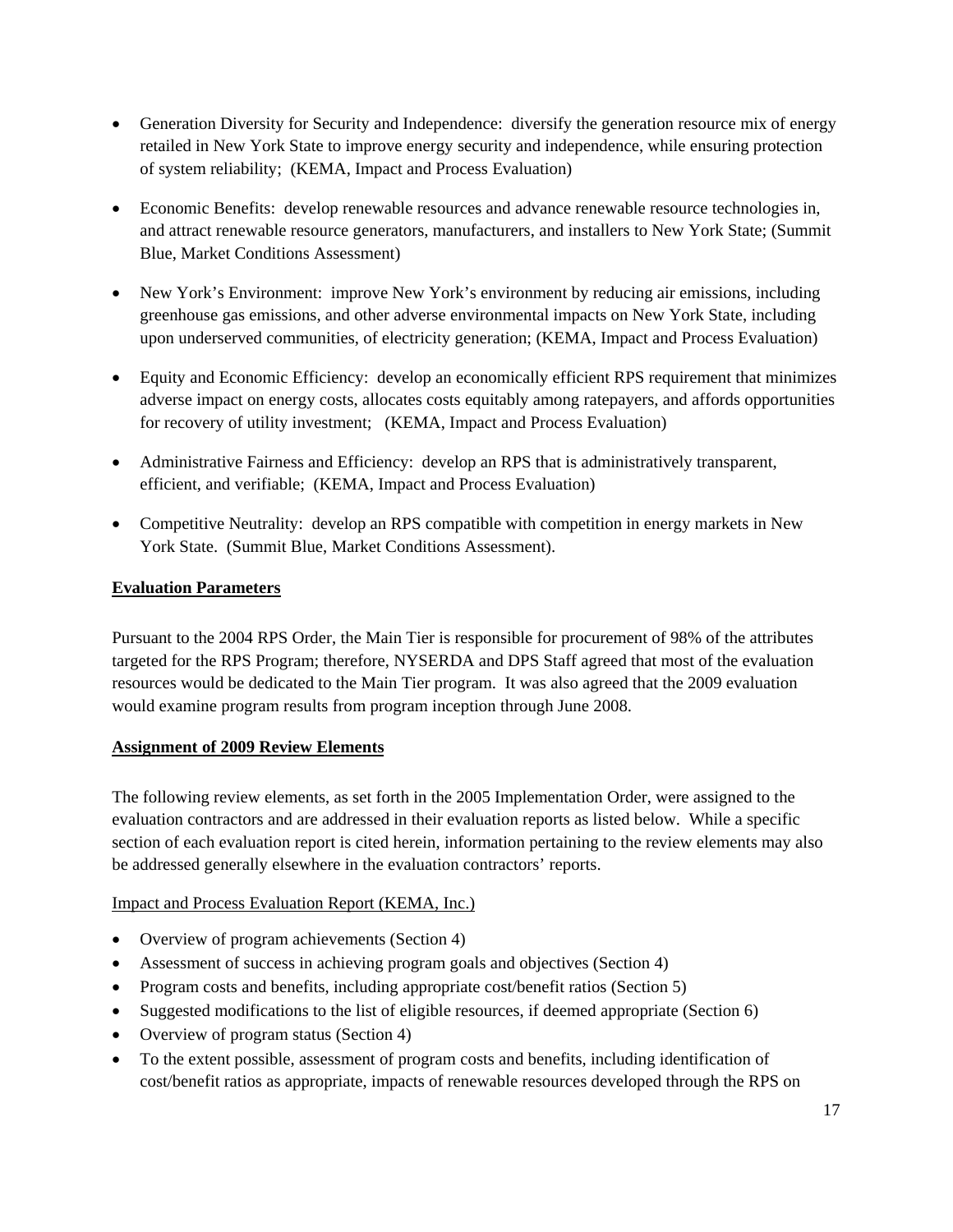environment, energy security, economic development, and electric system reliability (Section 5)

• Macroeconomic benefits accruing to New York as a result of the RPS, including the extent to which the RPS has advanced renewable resource technologies, attracted jobs and renewable resource generators, manufacturers, and installers to New York. (Section5, Appendix A, see also Summit Blue Market Conditions Assessment, Section 7)

# Market Conditions Assessment Report (Summit Blue Consulting, LLC)

- Appropriateness of continuing the delivery requirement (Section 4)
- Assessment of program's success in achieving program goals and objectives in terms of renewable resource that might have been added to the electric system with the RPS Program (Section 4)
- Progress of the New York RPS Program as compared with the progress of programs in other states (Sections 4 and 5)
- Assessment of the impact on the RPS Program goals as a consequence of achievements in the voluntary green market (Section 5 and 8)
- Interaction of the RPS Program with Regional Greenhouse Gas Initiative, as the latter is implemented (Section 4 and Appendix E-1)
- Possible modification to the delivery requirement, if deemed appropriate (Section 4)
- Steps for Transitioning the RPS Program to a market-based system (including ways to develop the voluntary market in the interim) (Sections 4, 5, 6 and 8)
- Options for developing a regionally compatible certificate tracking and trading system (Sections 4 and 8)

# RPS Cost Study Update Report

-

Additionally, the following review elements were determined to be best analyzed in a separate, independently prepared RPS Cost Study Update, which was completed in  $2008^{27}$  $2008^{27}$  $2008^{27}$ .

- Complementary role of future demand-side management and energy efficiency initiatives to reduce statewide electric load
- Estimated impact of reduced load on the amount of new renewable generation necessary to meet RPS Program goals and the amount of funding required to achieve program targets.

The RPS Cost Study Update was commissioned by NYSERDA to estimate the costs to achieve the balance of the targets remaining after three Main Tier procurements and implementation of the CST Operating Plan. The Cost Study was provided to the Commission in November 2008 pursuant to a rulemaking procedure discussed in more detail in Section 3.

<span id="page-17-0"></span><sup>&</sup>lt;sup>27</sup> See RPS Cost Study Update, La Capra Associates & Sustainable Energy Advantage, LLC. March 18, 2008, submitted to the Commission for consideration in response to two Notices of Rulemaking: 03-E-0188SA18 and 03- E-0188SA19, published in the New York State Register on October 1, 2008.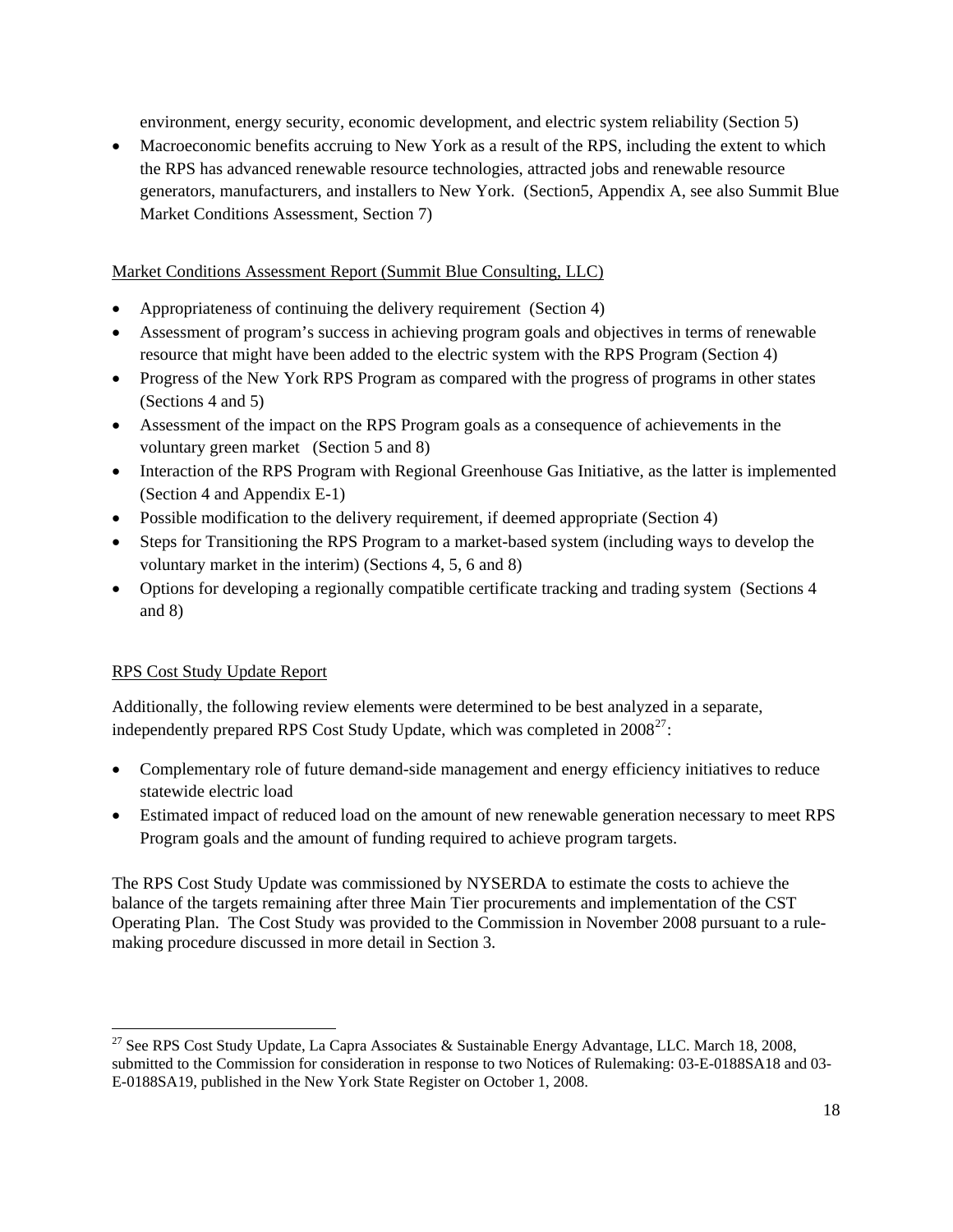## <span id="page-18-0"></span>2008 State Register Notices

On October 1, 2008, the PSC issued two notices in the State Register<sup>[28](#page-18-1)</sup> seeking comments on new goals for solar photovoltaics and other on-peak resources in high cost load pocket areas, and new goals for the RPS Main Tier based on updated load forecasts with associated ratepayer collections reauthorization. Since KEMA and Summit Blue were asked to provide analyses deemed necessary to address any additional emerging policy issues and program needs, including analytical support for program changes that may be proposed, the evaluation contractors provided "accelerated" evaluation reports (labeled Exhibits B, C, and D below) to support NYSERDA's comments in these proceedings.

- Exhibit A; RPS Cost Study Update 2008 LaCapra/Sustainable Energy Advantage
- Exhibit B: Analysis of the Renewable Portfolio Standard's Influence on Large-Scale Renewable Energy Project Development in New York (aka Attribution) – Summit Blue Consulting, LLC
- Exhibit C: Renewable Energy Credit Prices the Market Signal Summit Blue Consulting, LLC
- Exhibit D: Main Tier Economic Benefits Report KEMA, Inc.

The accelerated contractor reports are part of the 2009 evaluation review. Exhibit B is discussed in Section 4.2.4, and Exhibit C is in Section 4.3 of the Summit Blue Market Conditions Assessment Report. Exhibit D is found in Appendix A of the KEMA Impact and Process Evaluation Report.

# **Data Sources**

1

Both primary and secondary data collection and analyses were conducted. Evaluation contractors consulted official documents listed for Case 03-E-0188 on the DPS Web site, and NYSERDA provided both official and internal program documents. For the Main Tier, data were provided as requested, including developers' bid proposals and the scoring results of three Main Tier solicitations (RFPs 916, 1037 and 1168). For the Customer-Sited Tier, data summarizing the status of projects by technology were provided by NYSERDA. Data obtained from programs in other states, such as benefit/cost analysis approaches and available incentives, as well as trade association data on renewable energy development activity, informed the market conditions assessment.

Primary data collection activities were closely coordinated by the evaluation contractors. The overarching goals for primary data collection activities were to:

- Gather a diverse set of perspectives on the program and the market;
- Learn from the experiences of actual program and market participants;
- Leverage existing data sources; and

<span id="page-18-1"></span><sup>&</sup>lt;sup>28</sup> See Notices of Rulemaking, No.03-E-0188SA18 and No.03-0188A19, published in the New York State Register on October 1, 2008.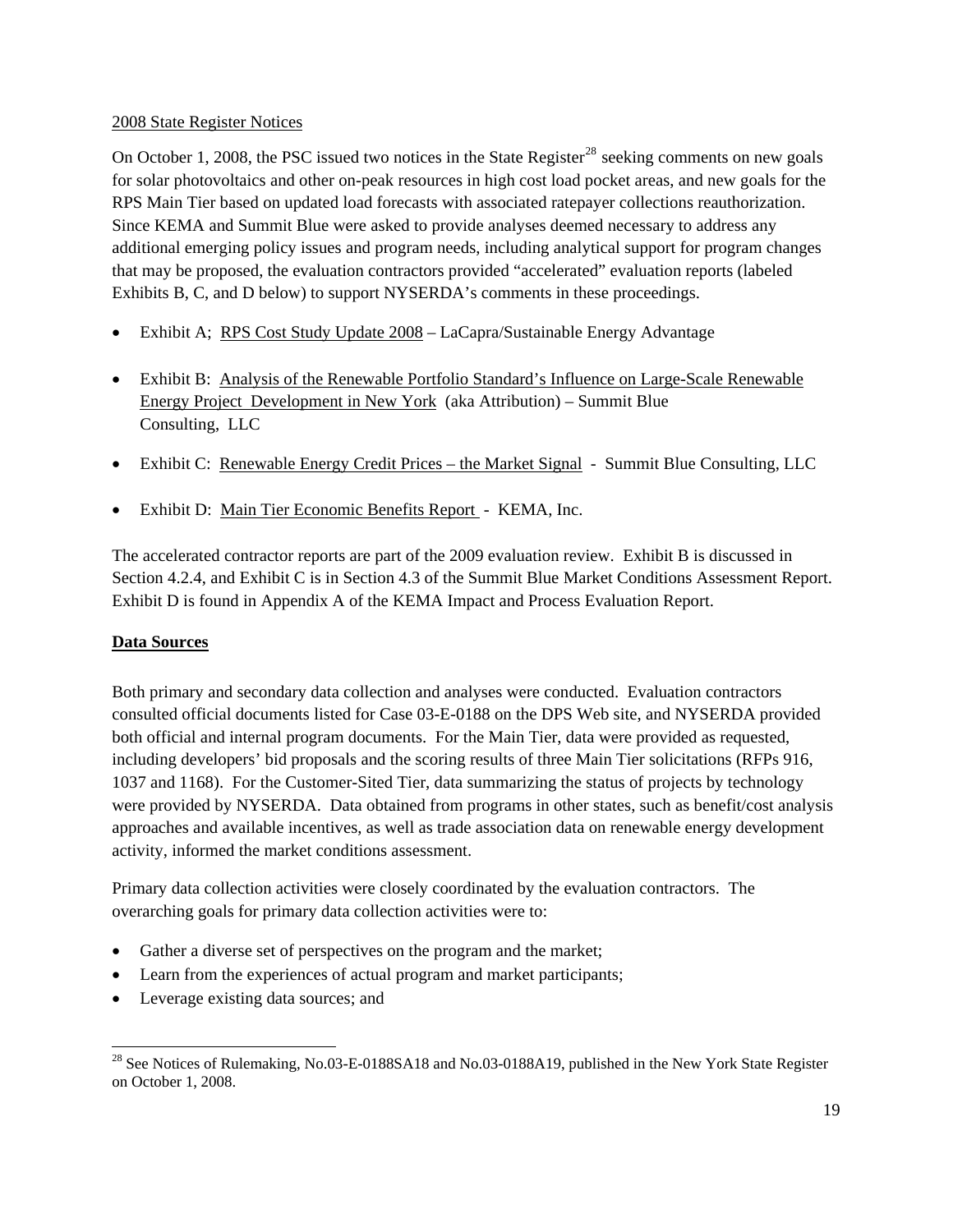• Conduct effective, efficient communications with program and market participants.<sup>[29](#page-19-0)</sup>

The evaluation contractors jointly developed stakeholder interview guides and conducted in-depth telephone interviews. Table 2-1 provides a summary of the stakeholder interviews conducted for this report. The interviews focused on program and market participants having an existing or potential relationship with the Main Tier component of the RPS Program or, more broadly, with utility-scale renewable energy development in the State. These participants included wind, biomass, landfill gas and hydropower project developers (both non-participating developers and program participants), the financial/investment community, equipment manufacturers and distributors, green power marketers, Load Serving Entities (LSEs), host communities, citizen groups, NYSERDA program staff, as well as staffs of the New York Independent System Operator, the Long Island Power Authority, and other state entities active in renewable energy. Interviews were also conducted in other leading or neighboring RPS states to facilitate comparison to the New York RPS Program, with an emphasis on large-scale renewable energy development. For each of the technologies in the Customer-Sited Tier, NYSERDA's project managers and installers were also interviewed.

In-depth interviews consisted of questions covering a diverse set of topics related to program design and implementation, project finance, key market drivers, changes in market conditions, barriers to project development, and market experience in other states. The interview guides used for the assessment are appended to the contractors' reports.

1

<span id="page-19-0"></span><sup>&</sup>lt;sup>29</sup> New York Renewable Portfolio Standard Market Conditions Assessment, Summit Blue Consulting, LLC, February 19, 2009.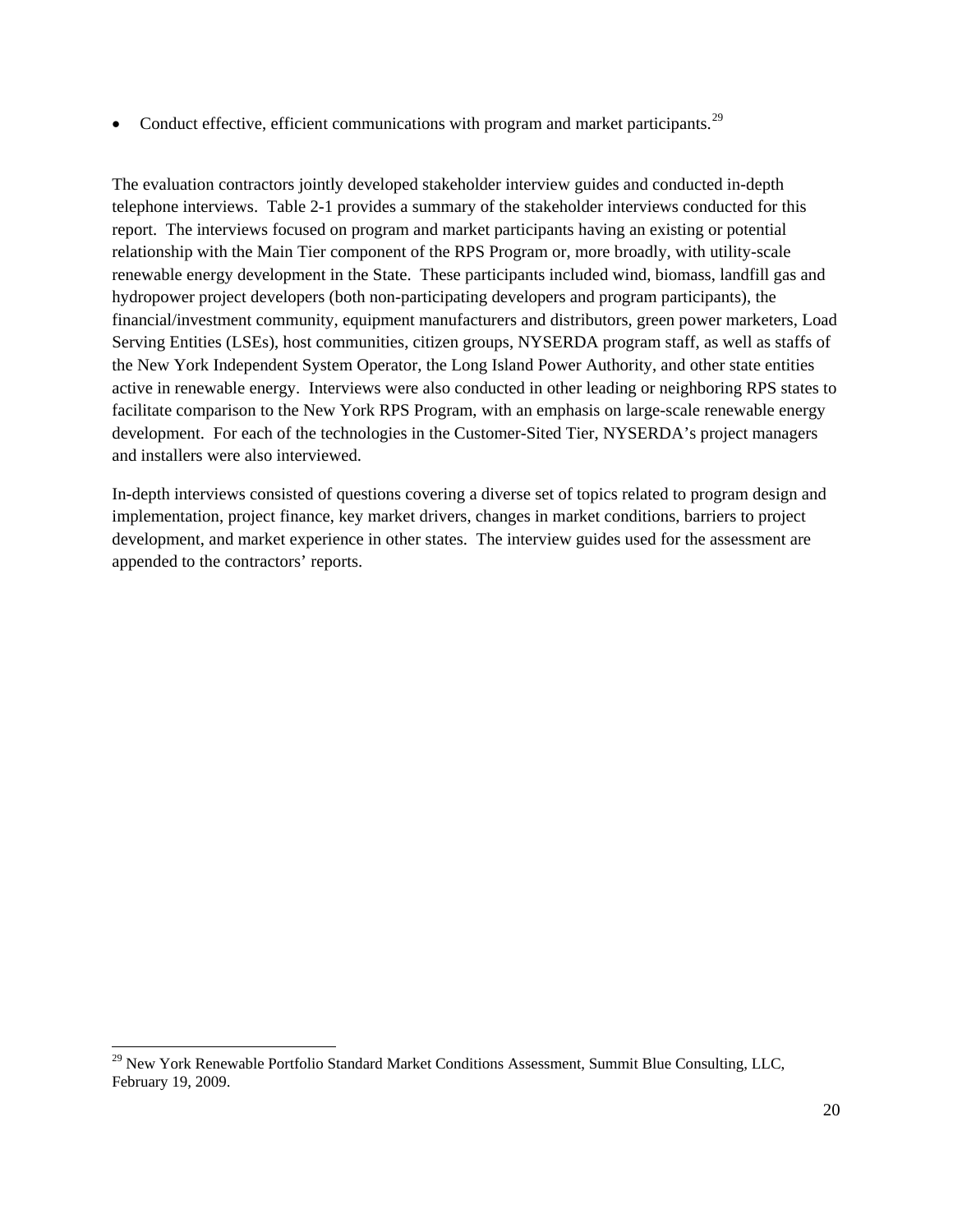**Table 2-1: Summary of Surveys and Interviews Conducted by Summit Blue and KEMA** 

| <b>Market Actor</b>                                                                                   | <b>Targeted</b><br><b>Completions</b> | <b>Actual</b><br><b>Completions</b> | <b>Percent Complete</b> | <b>Comments on Completed</b><br><b>Interviews</b>                                              |
|-------------------------------------------------------------------------------------------------------|---------------------------------------|-------------------------------------|-------------------------|------------------------------------------------------------------------------------------------|
| Participating<br>developers                                                                           | 21                                    | 18                                  | 86%                     | Ten winning bidders and eight<br>non-winning bidders                                           |
| Non-participating<br>developers                                                                       | 6                                     | 9                                   | 150%                    | Three onshore wind, two<br>offshore wind, two biomass,<br>one landfill gas, one tidal<br>power |
| Representatives from<br>the financial<br>community                                                    | $\overline{4}$                        | $\overline{4}$                      | 100%                    | One debt provider, two equity<br>providers, one other                                          |
| Equipment<br>manufacturers and<br>distributors                                                        | 7                                     | $\tau$                              | 100%                    | Four wind, three solar                                                                         |
| RPS administrators in<br>other states                                                                 | 5                                     | $\overline{4}$                      | 80%                     | California, Massachusetts,<br>New Jersey, Pennsylvania                                         |
| Installers of CST<br>technologies                                                                     | $\overline{7}$                        | $\overline{7}$                      | 100%                    | Two ADG, two solar, two<br>wind, one fuel cell                                                 |
| Voluntary green<br>power marketers                                                                    | 7                                     | $\overline{7}$                      | 100%                    | N/A                                                                                            |
| Distribution<br>companies and<br><b>NYISO</b>                                                         | 8                                     | 8                                   | 100%                    | One representative from each<br>major utility, and the NYISO                                   |
| NYSERDA program<br>staff                                                                              | 10                                    | 10                                  | 100%                    | RPS staff and project<br>managers of manufacturer<br>industry incentives                       |
| Representatives from<br>municipalities hosting<br>renewable energy<br>projects, and citizen<br>groups | 9                                     | 11                                  | 122%                    | Five municipal<br>representatives, one<br>landowner, five citizen groups                       |
| Trade associations                                                                                    | 5                                     | 6                                   | 120%                    | N/A                                                                                            |
| Total                                                                                                 | 89                                    | 92                                  | 106%                    | N/A                                                                                            |

Source: Summit Blue, Market Conditions Assessment, page 3-2. KEMA was involved in a subset of the interviews.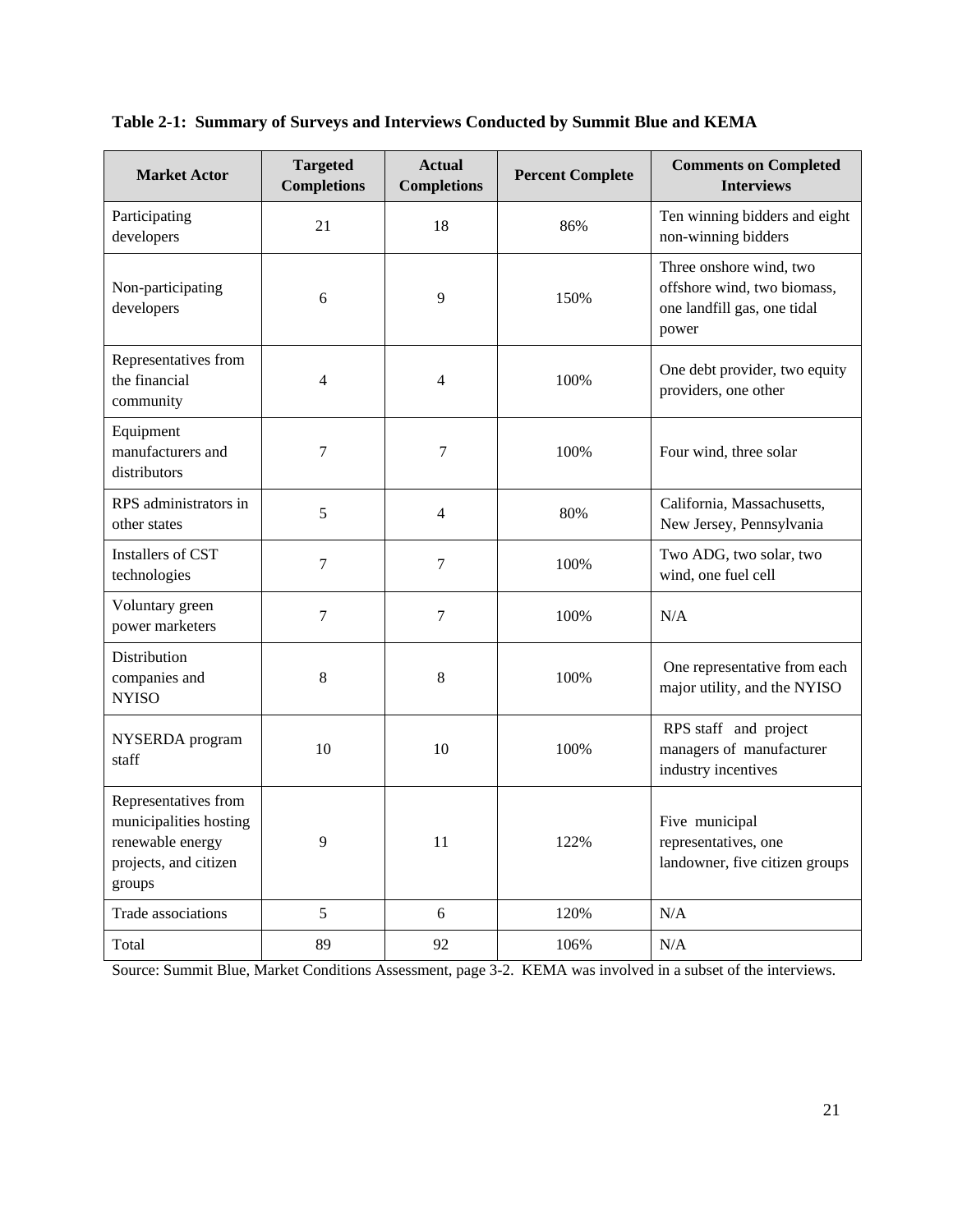# <span id="page-21-0"></span>**3 INTERVENING ORDERS AND ACTIVITIES**

Some issues specified in the 2005 RPS Implementation Order for analysis and evaluation review in 2009 were addressed or superseded, fully or partially, in a series of Commission Orders and through other activities between 2005 and 2008, thereby modifying, to some extent, the scope and emphasis of the 2009 evaluation review. This section is intended to provide context on the Orders, reports and other activities that affected the scope or direction of the 2009 evaluation review. The section is organized according to original evaluation review elements. A list of Orders and activities is provided, for reference, at the end of this Section (Table 3-2).

## **Modifications to the Eligibility List**

-

The Order issued on October 31,  $2005^{30}$  $2005^{30}$  $2005^{30}$  provided for the eligibility and participation of maintenance resources, *i.e.*, pre-existing facilities included in the baseline that are in danger of ceasing operations because of financial difficulties. The Commission clarified that projected costs for "maintenance resources" should be based on forward operating costs and new capital expenditures, not sunk costs, and that specific relief would be given on a case-specific basis. The Order issued on November 2,  $2005<sup>31</sup>$  $2005<sup>31</sup>$  $2005<sup>31</sup>$ expanded eligibility to allow anaerobic digestion generator systems to be eligible for incentives as part of the customer-sited tier technologies. Subsequently, the Commission clarified that similar anaerobic digestion systems employed at non-farm locations are also eligible for CST incentives. The Order issued on January  $26$ ,  $2006^{32}$  $2006^{32}$  $2006^{32}$  resolved biomass fuel measurement, accounting, and emissions issues. Biomass eligibility issues were resolved in a guidebook issued on May 26, 2006. An Order issued June 28, 2006<sup>[33](#page-21-4)</sup> and the Customer-Sited Tier Operating Plan in  $2007<sup>34</sup>$  $2007<sup>34</sup>$  $2007<sup>34</sup>$  specified the eligibility requirements for PV, small wind, fuel cells, and anaerobic digesters.

<span id="page-21-1"></span><sup>&</sup>lt;sup>30</sup> Case 03-E-0188, Proceeding on Motion of the Commission Regarding a Retail Renewable Portfolio Standard, "Order Approving Modifications to Maintenance Resource Category," issued and effective October 31, 2005.

<span id="page-21-2"></span><sup>&</sup>lt;sup>31</sup> Case 03-E-0188, Proceeding on Motion of the Commission Regarding a Retail Renewable Portfolio Standard, "Order Approving Request for Inclusion of Methane Digester Systems as Eligible Technologies in the Customer-Sited Tier," issued and effective November 2, 2005.

<span id="page-21-3"></span> $32$  Case 03-E-0188, Proceeding on Motion of the Commission Regarding a Retail Renewable Portfolio Standard, "Order Authorizing Additional Main Tier solicitations and Directing Program Modifications," issued and effective January 26, 2006.

<span id="page-21-4"></span><sup>&</sup>lt;sup>33</sup> Case 03-E-0188, Proceeding on Motion of the Commission Regarding a Retail Renewable Portfolio Standard. "Order on Customer-Sited Tier Implementation," issued and effective June 28, 2006.

<span id="page-21-5"></span><sup>34</sup> Case 03-E-0188, Proceeding on Motion of the Commission Regarding a Retail Renewable Portfolio Standard. "Operating Plan for Customer-Sited Tier program," issued and effective February 12, 2007.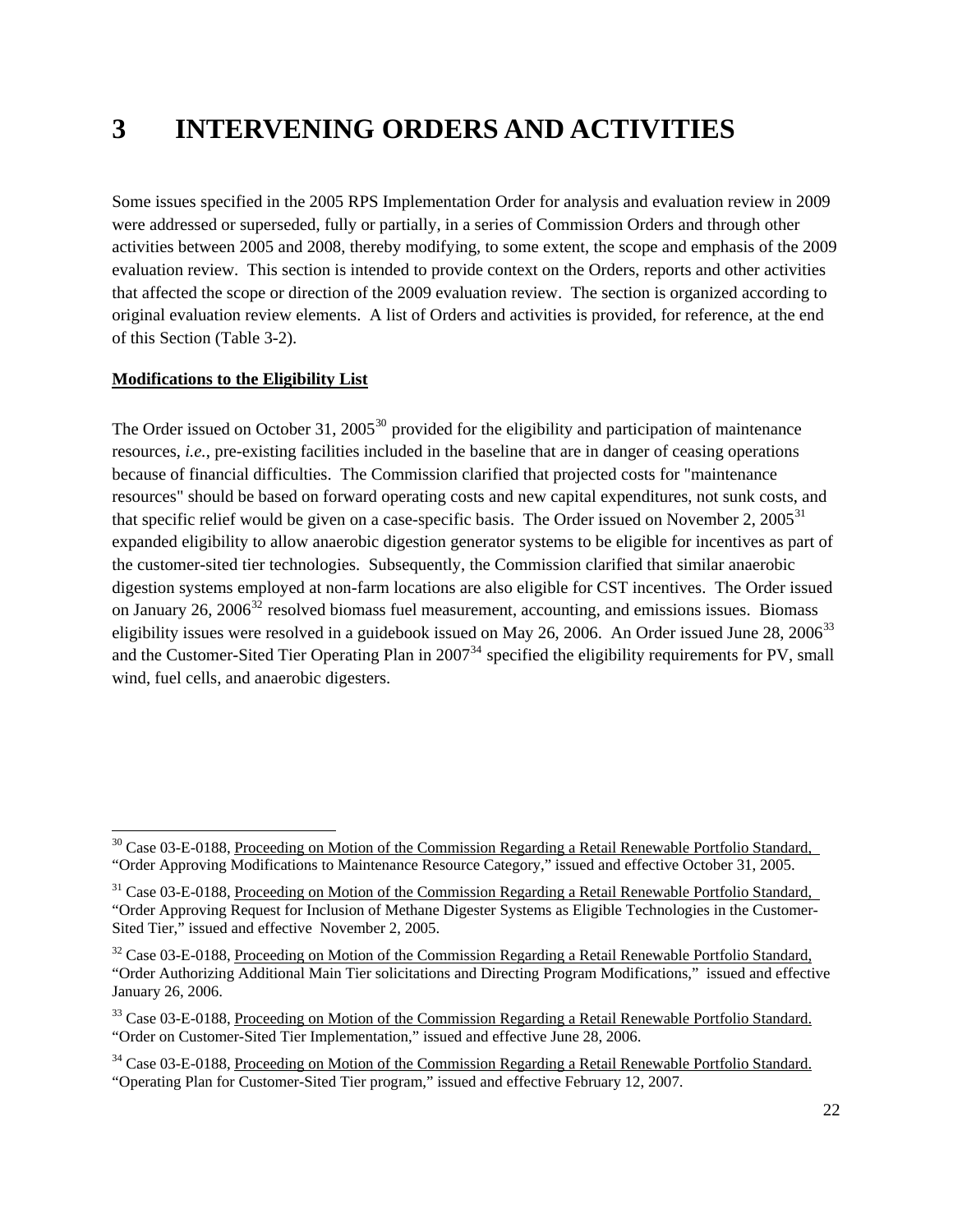## <span id="page-22-0"></span>**Appropriateness of Continuing the Delivery Requirement**

The Order issued on January 26, 2006 expedited DPS Staff's review of the monthly delivery requirement in advance of the 2009 review. The Order issued June  $28$ ,  $2006<sup>35</sup>$  $2006<sup>35</sup>$  $2006<sup>35</sup>$  modified the delivery requirement for imports from intermittent generators by requiring hourly matching of generation and delivery to New York to replace the original monthly matching requirement. The Order issued on October 19, 2006<sup>[36](#page-22-2)</sup> further clarified the hourly delivery requirement as applicable to out-of-state intermittent resources, so that no out-of-state generation may have its energy or attributes recognized in two jurisdictions simultaneously, and required that non-intermittent generators must still deliver their energy into the New York Control Area. In the second and third solicitations (RFP 10[37](#page-22-3) and RFP 1168 respectively)<sup>37</sup> for Main Tier projects, NYSERDA further clarified that the hourly delivery requirement for intermittent resources would apply to "external" bid facilities and defined "external" as facilities located outside of the New York Control Area.

# **Complementary Role of Future Demand-Side Management and Energy Efficiency Initiatives to Reduce Statewide Electric Load**

In Case 07-M-0548 on June 23, 2008, the Commission issued an Order establishing New York's Energy Efficiency Portfolio Standard (EEPS)<sup>[38](#page-22-4)</sup>, a statewide program to reduce New York's electricity use by 15% of forecast levels by the year 2015. The EEPS is expected to reduce the load forecast, which will result in a commensurate reduction in RPS Program targets. This topic is further discussed in the following element.

# **Estimated Impact of Reduced Load on the Amount of New Renewable Generation Necessary to Meet RPS Goals and the Amount of Funding Required**

The 2003 RPS Cost Study estimated that it would cost upwards of \$1.5 billion to achieve the Main Tier and Customer-Sited Tier RPS goals based on a 2013 load forecast done in 2003.<sup>[39](#page-22-5)</sup> In 2004, the Commission authorized \$741.5 million in ratepayer collections through 2013. Recognizing that longterm contract payments would go beyond 2013, the Commission approved but did not specify post-2013

<span id="page-22-1"></span>l <sup>35</sup> Case 03-E-0188, Proceeding on Motion of the Commission Regarding a Retail Renewable Portfolio Standard, "Order On Delivery Requirements for Imports from Intermittent Generators," issued and effective June 28,2006.

<span id="page-22-2"></span><sup>&</sup>lt;sup>36</sup> Case 03-E-0188, Proceeding on Motion of the Commission Regarding a Retail Renewable Portfolio Standard, "Order Authorizing Solicitation Methods and Consideration of Bid Evaluation Criteria and Denying Request for Clarification," issued and effective October 19, 2006.

<span id="page-22-3"></span> $37$  NYSERDA's RFP 1037 and 1168 can be accessed at: http://www.nyserda.org/funding/funding.asp.

<span id="page-22-4"></span><sup>&</sup>lt;sup>38</sup> Case 07-M-0548, Proceeding on Motion of the Commission Regarding an Energy Efficiency Portfolio Standard, "Order Establishing Energy Efficiency Portfolio Standard and Programs," issued and effective June 23, 2008.

<span id="page-22-5"></span> $39$  The estimate of costs to acquire resources through 2013 in the 2003 cost study excluded costs associated with a) program administration, (b) NYS public authority fees, (c) maintenance tier contracts and (d) acquisition costs associated with NYSERDA contracts extending beyond 2013.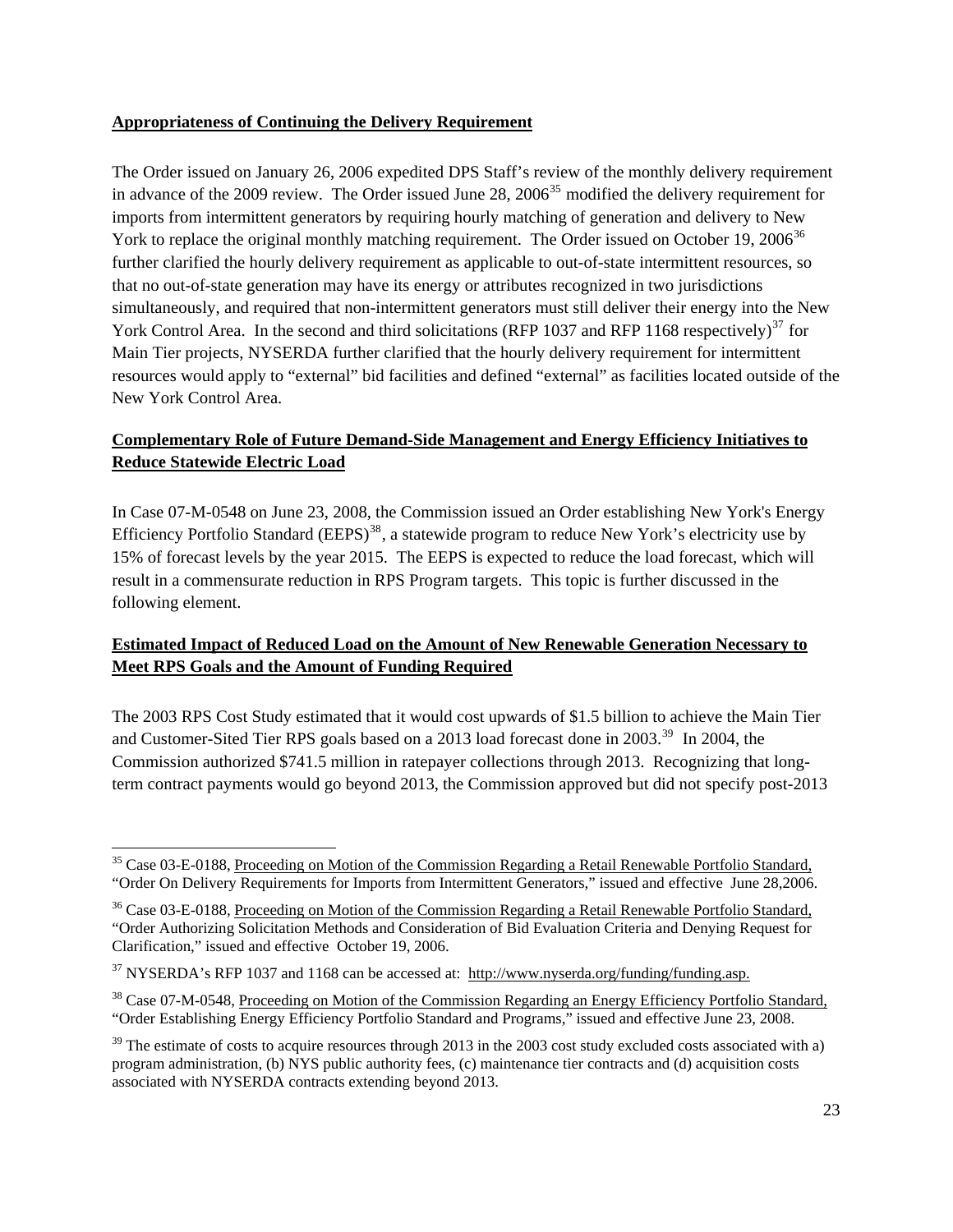collections, choosing to defer that decision until actual program costs became better known through experience with the program's operation.

A 2008 RPS Cost Study Update<sup>[40](#page-23-0)</sup>, conducted by an independent contractor to NYSERDA, was provided to the Commission as a part of two currently open SAPA proceedings before the Commission. One proceeding<sup>[41](#page-23-1)</sup> is considering whether or not to increase funding for PV in high cost load pockets in the New York City metropolitan area (specifically, increasing the installed capacity of PV from 3.5 MW to 100 MW of PV) or whether the higher acquisition costs of PV and other on-peak renewable resources might be better financed directly by a utility as a rate base addition. The 2008 RPS Cost Study Update also included an estimate of the costs of achieving an overlapping 100 MW solar photovoltaic (PV) goal as was set forth in the first report of the Renewable Energy Task Force in February 2008 to then Lieutenant Governor Paterson.

The second proceeding<sup>[42](#page-23-2)</sup> is considering whether to revise the base forecast, goals, tier allocations, annual targets, and schedule of collections for the Main and Customer-Sited Tiers. For this proceeding, the RPS Cost Study Update was provided to inform the Commission as to the costs of achieving the Main Tier and Customer-Sited Tier program goals under three different scenarios, as follows:

- 1. a reference case using the 25% goal applied to a new load forecast for 2013 that was updated in 2007;
- 2. a goal of 25% of the reduced post-EEPS load by 2013 (assumed to be reduced by the implementation of the EEPS); and
- 3. a goal of 30% of the post-EEPS load forecast by 2015.

The 2008 RPS Cost Study Update showed the new RPS Program targets in MWh that would be needed to achieve the final goals under different load forecasts including a load forecast reduced by the implementation of the EEPS. In so doing, the 2008 RPS Cost Study Update addressed a component of the 2009 evaluation review regarding the effect of reduced load due to energy efficiency on RPS goals.

The 2008 RPS Cost Study Update resulted in forecasted program and tier-specific costs on the basis of new Main Tier and CST program targets, as shown in Table 3-1. These targets were developed using formulas employed by the Commission in its 2004 RPS Order. That is, NYSERDA's total energy procurement obligations under the RPS Program were derived by applying the policy goals, expressed as a percent of retail load and subtracting (a) baseline/historical renewable generation, (b) energy procurement associated with compliance with EO 111 targets, contributions made by the Long Island Power Authority, and (c) anticipated voluntary green market purchases. CST program targets were set at 2% of the total NYSERDA procurement goal.

l

<span id="page-23-0"></span><sup>&</sup>lt;sup>40</sup> La Capra Associates and Sustainable Energy Advantage. "2008 New York Renewable Portfolio Standard Cost Study Update," New York State Energy Research and Development Authority.

<span id="page-23-1"></span><sup>41</sup> Express Terms "SAPA 03-E-0188SA18," October 1, 2008.

<span id="page-23-2"></span><sup>42</sup> Express Terms "SAPA 03-E-0188SA19," October 1, 2008.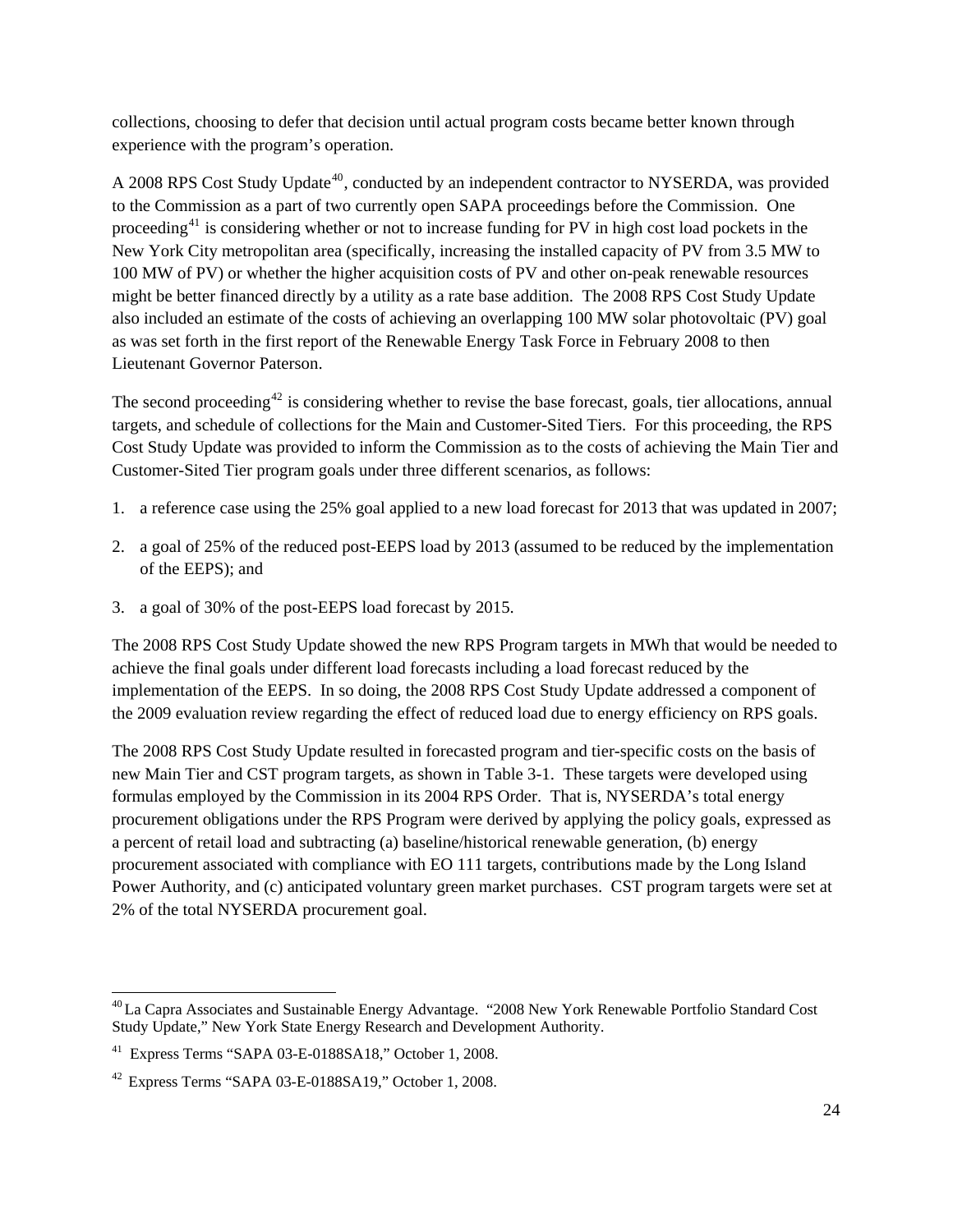|                            | <b>2004 RPS</b><br>Order | 25% by 2013 of<br><b>Updated Load</b><br><b>Forecast</b> | 25% by 2013 of reduced,<br><b>Post-EEPS Load Forecast</b> | 30% by 2015 of<br><b>Post-EEPS Load</b><br>Forecast |  |
|----------------------------|--------------------------|----------------------------------------------------------|-----------------------------------------------------------|-----------------------------------------------------|--|
| <b>Main Tier</b>           | 9,854,038                | 8,319,625                                                | 4,570,699                                                 | 10,123,157                                          |  |
| <b>Customer-Sited Tier</b> | $201,130^{43}$           | 169.788                                                  | 93,280                                                    | 206,595                                             |  |

# <span id="page-24-0"></span>**Table 3-1: RPS Program Targets (in MWh) Under Different Load Forecasts**

# **Impact on the Environment**

The Order issued on August 26, 2004<sup>[44](#page-24-2)</sup> adopted and approved the issuance of a Final Generic Impact Statement and the Order issued October 19, 2006<sup>[45](#page-24-3)</sup> reiterated that out-of-state generators would not be subject to the State Environmental Quality Review Act with regard to impacts in their host communities. However, it stated that the potential environmental impacts of out-of-state projects on New York should be evaluated before the letting of contracts. The environmental impacts of the RPS Program are addressed in the cost-effectiveness section of KEMA's report.

# **Macroeconomic Benefits Accruing to New York as a Result of the RPS**

The Order issued on October 19, 2006 authorized NYSERDA's use of proposal scoring and evaluation criteria in the competitive solicitation process to ensure that economic benefits to New York are given appropriate value while preserving the pool of potentially eligible projects, some of which may not be located in New York. It authorized two proposal scoring categories: the "bid price" category was to be weighted at 70%, while the "economic benefits to New York " category would receive a 30% weight, and that job creation, tax or  $PILOT<sup>46</sup>$  $PILOT<sup>46</sup>$  $PILOT<sup>46</sup>$  payments, royalties and payments for fuels should be included in the economic benefits calculation.

For SAPA No.03-E-0188SA19 (October 2008) NYSERDA provided the Commission with an Economic Benefits report prepared by KEMA in  $2008^{47}$  $2008^{47}$  $2008^{47}$  that assessed the direct and indirect benefits accruing to

<span id="page-24-1"></span><sup>1</sup>  $43$  This target was subsequently revised to 52,878 MWh in the CST Operating Plan presented to the Commission in February 2007. The CST Operating Plan established program year 2009 as the year for achieving program-specific targets (achievement measured on the basis of energy production associated with funding encumbered/contracted as of the end of program year 2009). The energy production target of 52,878 MWh through 2009 represented a reasonable assessment of what program resources could achieve given the \$45 million of authorized funding.

<span id="page-24-2"></span><sup>&</sup>lt;sup>44</sup> Case 03-E-0188, Proceeding on Motion of the Commission Regarding a Retail Renewable Portfolio Standard, "Order Approving Final environmental Impact Statement," issued and effective August 26, 2004.

<span id="page-24-3"></span><sup>&</sup>lt;sup>45</sup> Case 03-E-0188, Proceeding on Motion of the Commission Regarding a Retail Renewable Portfolio Standard, "Order Authorizing Solicitation Methods and Consideration of Bid Evaluation Criteria and Denying Request for Clarification," issued and effective October 19, 2006.

<span id="page-24-4"></span><sup>46</sup> Payments in Lieu of Taxes.

<span id="page-24-5"></span><sup>&</sup>lt;sup>47</sup> KEMA, Inc. and Economic Development Research Group, Inc. "NYSERDA Main tier RPS Economic Benefits Report", November 14, 2008.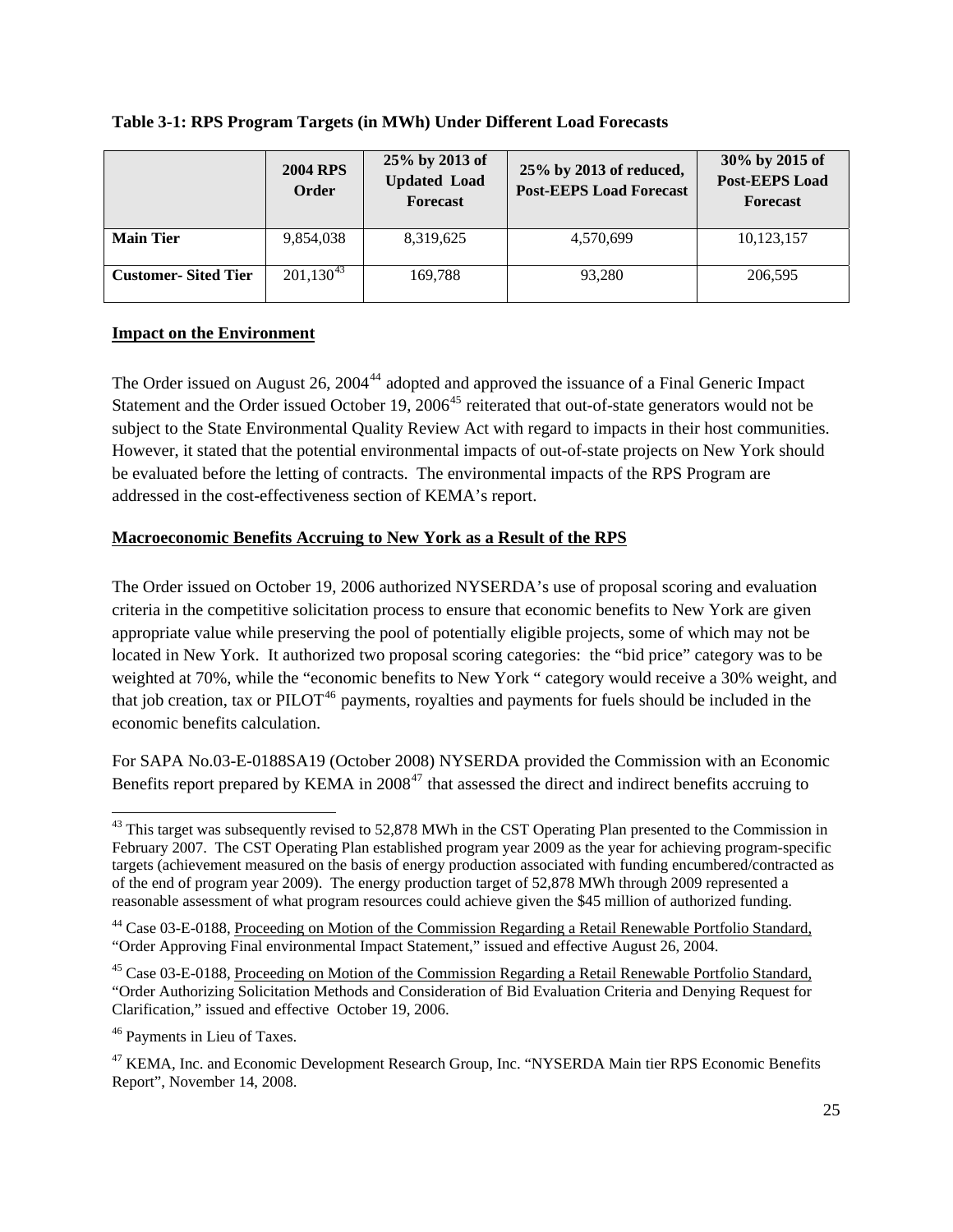<span id="page-25-0"></span>New York as a result of the RPS, in terms of jobs and expenditures made in the State that are stimulating the economy. The Economic Benefits report was used to help develop the benefit/cost analysis that is contained in the more comprehensive Impact and Process Evaluation report prepared by KEMA to support the 2009 review.

# **Options for Developing a Regionally Compatible Certification Tracking and Trading System**

The Commission, in an Order issued on January 26, 2006, concluded that unbundling energy from the associated environmental attributes could result in decreased financial risk to renewable generators and increased market liquidity. The Commission requested that NYSERDA and Staff consider the development and implementation of an attribute accounting system, including its implications for the administration of the current environmental disclosure program, and to report back on their findings. In an Order issued June  $28$ ,  $2006^{48}$  $2006^{48}$  $2006^{48}$ , the Commission authorized the unbundling of environmental attributes from energy, and authorized DPS Staff to work with NYSERDA to develop a certificate-based tracking system, as well as to develop recommendations for modifying the environmental disclosure program in advance of the 2009 review.

In response to the Order Recognizing Environmental Attributes, NYSERDA is collaborating with the NYISO and DPS Staff to identify an appropriate tracking system for the New York Control Area to support policies associated with electric restructuring, the RPS, EO 111, and environmental disclosure. While specific tracking system options are not included in the evaluation, both the Market Conditions Assessment and the Impact and Process Evaluation discuss the pressing need for a regionally compatible tracking system to account for RPS Attributes, and REC creation and trading in both the compliance (RPS) and voluntary markets.

# **Interaction of the RPS Program with the Regional Greenhouse Gas Initiative**

-

The Regional Greenhouse Gas Initiative (RGGI) rule for New York State was adopted in 2008 and two auctions of emission allowances have been conducted to date. Under the RGGI program rule, fossil fuel generators that are subject to the carbon dioxide emission cap under RGGI can purchase carbon offset credits from projects that produce electricity by destroying methane from agricultural anaerobic digesters and landfills. Thus, RGGI offers a revenue stream for anaerobic digesters and landfills, but only if these projects are not simultaneously participating in the RPS program.

In response to this evolving initiative, NYSERDA modified its Standard Form RPS Contract in one instance to provide an opportunity for a generator affected under RGGI regulations to suspend its obligations to deliver RPS attributes to NYSERDA under the RPS Program and instead apply energy production associated with its use of renewable fuel as a qualifying RGGI offset against the affected generator's required volume of carbon allowances. This ensures that rights to carbon credits and/or offsets are counted only once; either for RGGI compliance or RPS compliance but not for both at the

<span id="page-25-1"></span><sup>&</sup>lt;sup>48</sup> Case 03-E-0188, Proceeding on Motion of the Commission Regarding a Retail Renewable Portfolio Standard, "Order Recognizing Environmental Attributes and Allowing Participation of Projects with Physical Bilateral Contracts, "issued and effective June 28, 2006.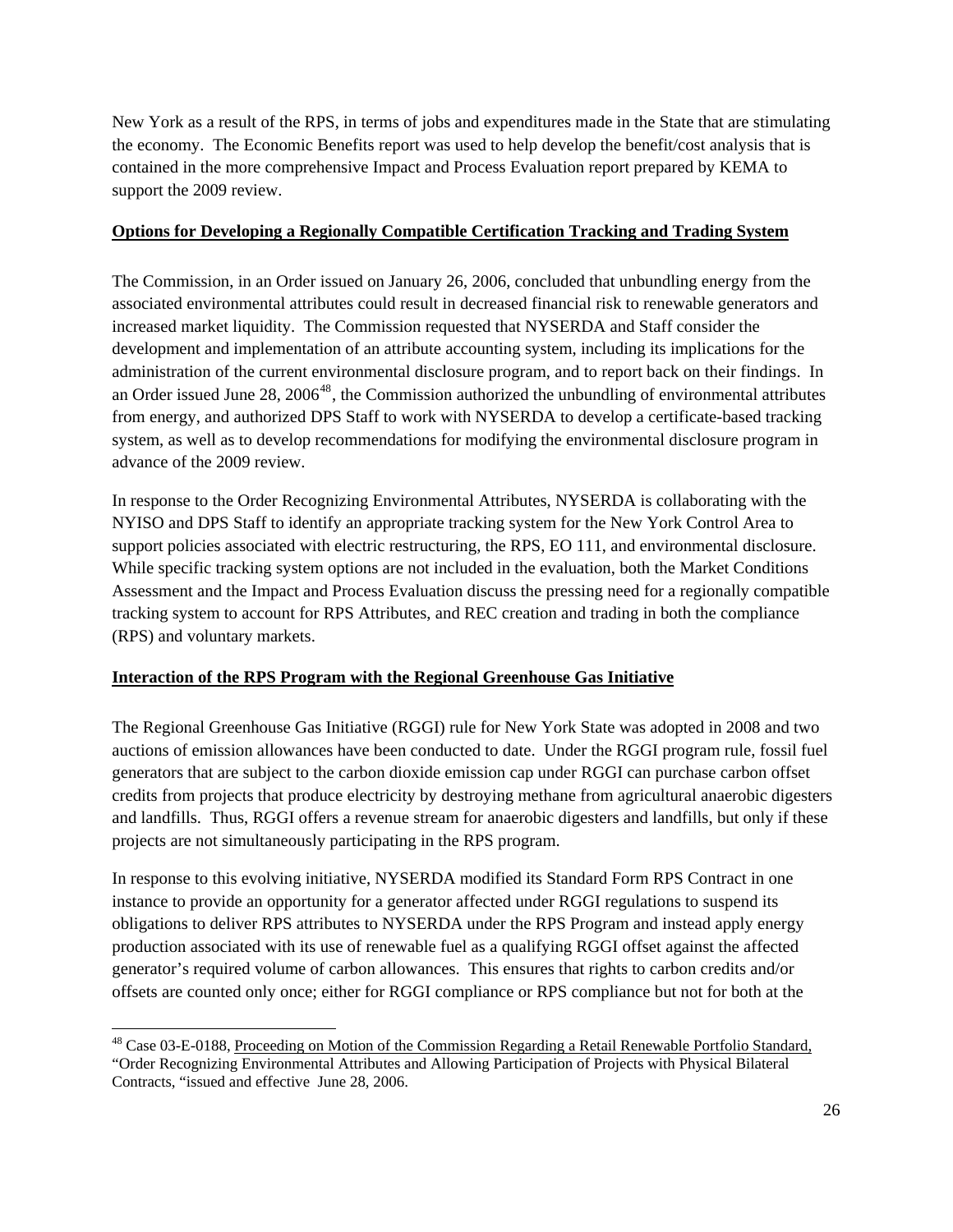<span id="page-26-0"></span>same time. It also serves the objective of using the RPS Program to encourage renewable generation, but doing so to the minimum extent practicable and only to the extent market valuation of the environmental attributes derived from renewable fuel use is insufficient.

# **Steps to Transition RPS to a Market-Based System**

The Order issued January 26, 2006 adopted a 5% set-aside of a facility's output for sales outside of the RPS Program, including voluntary green market sales. This means that the RPS Program is allowed to purchase up to a maximum of 95% of the attributes associated with a facility's output, leaving at least 5% of the attributes for sales into REC markets. Two RPS Main Tier wind projects have contracted to supply only 40% of their output, leaving 200,000 attributes, approximately, for sales to the voluntary green market or into other markets each year. A discussion about barriers and opportunities for New York to consider for the transition the RPS Program to a more market-based system are found in the evaluation report prepared by Summit Blue.<sup>[49](#page-26-1)</sup>

# **Additional Program Recommendations**

The Implementation Plan also called for the 2009 evaluation review to examine additional program recommendations. Intervening Orders and activities also provided context for additional program recommendations as summarized below.

- Contractual Provisions: After the 2005 "fast track" procurement, the Order issued January 26, 2006 approved the continuation of several contractual provisions: the pricing approach would pay fixed payments per MWh, the contract would require winning proposers to post security in the form of cash or a letter of credit, and NYSERDA would offer contract durations of a maximum term of 10 years and a minimum term of three years.
- Bi-Lateral Contracts: Following a recommendation in the January 2006 Order to expedite review of physical bilateral contracts, an Order issued June 28, 2006 authorized, in Main Tier solicitations, participation of projects with physical bilateral contracts.
- Customer-Sited Tier: In an Order issued June 28, 2006 the Commission authorized the creation of a plan for solicitation of Customer-Sited Tier resources. Pursuant to the CST Operating Plan<sup>[50](#page-26-2)</sup>, monies unused by a particular technology are placed in a discretionary fund category for use in the next funding year or as additional funding for eligible technologies that, in NYSERDA's judgment, would benefit from the increased allocation, and for use by any new technology that might be added. This allows NYSERDA to evaluate the effectiveness of the specific programs and modify them. To promote the initial installation and continued operation of the eligible technologies, a combination of capacity payments and/or performance-based payments is permitted, and capacity payments may be based on project milestones.

<span id="page-26-1"></span>l <sup>49</sup> Summit Blue Consulting, LLC, and Nexus Market Research, "New York Renewable Portfolio Standard Market conditions Assessment," issued and effective February 19, 2009.

<span id="page-26-2"></span><sup>&</sup>lt;sup>50</sup> The CST Operating Plan was released by NYSERDA on February 12, 2007 and is discussed further in Section 4.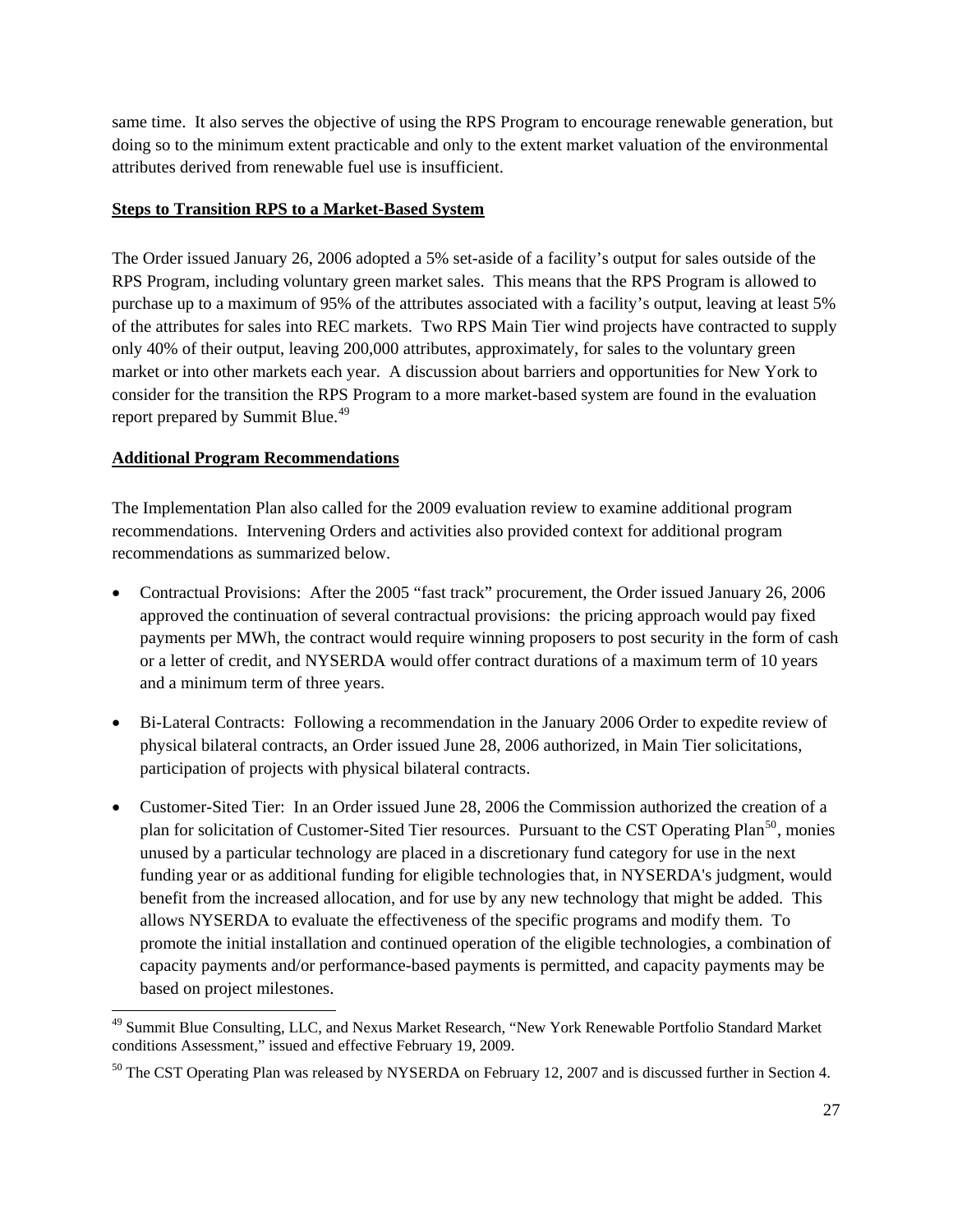• Pricing Approach: The Order issued January 26, 2006 reserved making any changes to the RFP approach until the 2009 review. A Notice issued July 21,  $2006<sup>51</sup>$  $2006<sup>51</sup>$  $2006<sup>51</sup>$  reported on Staff's recommendation that although there were sufficient potential bidders to validate the use of a declining clock auction<sup>[52](#page-27-1)</sup>, the model was not sufficiently developed. By Order issued on October 18, 2006, the Commission authorized NYSERDA to determine whether to execute RPS contracts based on the results of a payas-bid, sealed bid request for proposals (RFP) approach similar to that authorized for the prior solicitation, a standard offer method for small-scale solicitations, or a declining clock auction (with market-clearing-price pricing). The October 2006 Order also authorized NYSERDA to use tranches or purchases of blocks of attributes that are priced at different levels. The Order reaffirmed that the lowest bid prices, regardless of type of renewable technology, would be a deciding factor in the project selection process for the RPS Main Tier Program.

| <b>Orders and Activities</b>                                                                                                      | Date             |
|-----------------------------------------------------------------------------------------------------------------------------------|------------------|
| PSC Order Approving Renewable Portfolio Standard                                                                                  | Sept 2004        |
| PSC Order Authorizing Fast Track Certification and Procurement                                                                    | Dec 2004         |
| NYSERDA issues RFP 916 - first Main Tier Procurement Solicitation                                                                 | Dec 2004         |
| PSC Order Approving Implementation Plan                                                                                           | April 2005       |
| PSC Order Approving Modifications to Maintenance Resource Category                                                                | Oct 2005         |
| PSC Order Approving Request for Inclusion of Methane Digester Systems as Eligible<br>Technologies in the Customer-Sited Tier      | Nov 2005         |
| PSC Order Authorizing Additional Main Tier Solicitations and Directing Program Modifications                                      | Jan 2006         |
| PSC issues Biomass Guidebook                                                                                                      | May 2006         |
| PSC Order on Delivery Requirements for Imports from Intermittent Generators                                                       | June 2006        |
| PSC Order on Customer-Sited Tier Implementation (including revised list of eligible electric<br>generation technologies)          | <b>June 2006</b> |
| PSC Order Recognizing Environmental Attributes and Allowing Participation of Projects with<br><b>Physical Bilateral Contracts</b> | June 2006        |
| PSC Order Authorizing Solicitation Methods and Consideration of Bid Evaluation Criteria and                                       | Oct 2006         |

#### **Table 3-2: Timeline of Orders and Activities**

l

<span id="page-27-0"></span><sup>&</sup>lt;sup>51</sup> Case 03-E-0188, "Staff Notice to Commission Concerning Main Tier Solicitation Mechanism" July 21, 2006.

<span id="page-27-1"></span> $52$  A declining clock auction starts with the total quantity of attributes for sale at an opening price. Qualified bidders offer quantity bids at this price. If excess supply exists at the end of a round, the price is lowered and bidders resubmit quantity bids at that price. The clearing price is determined when the supply of attributes at the end of the round is zero.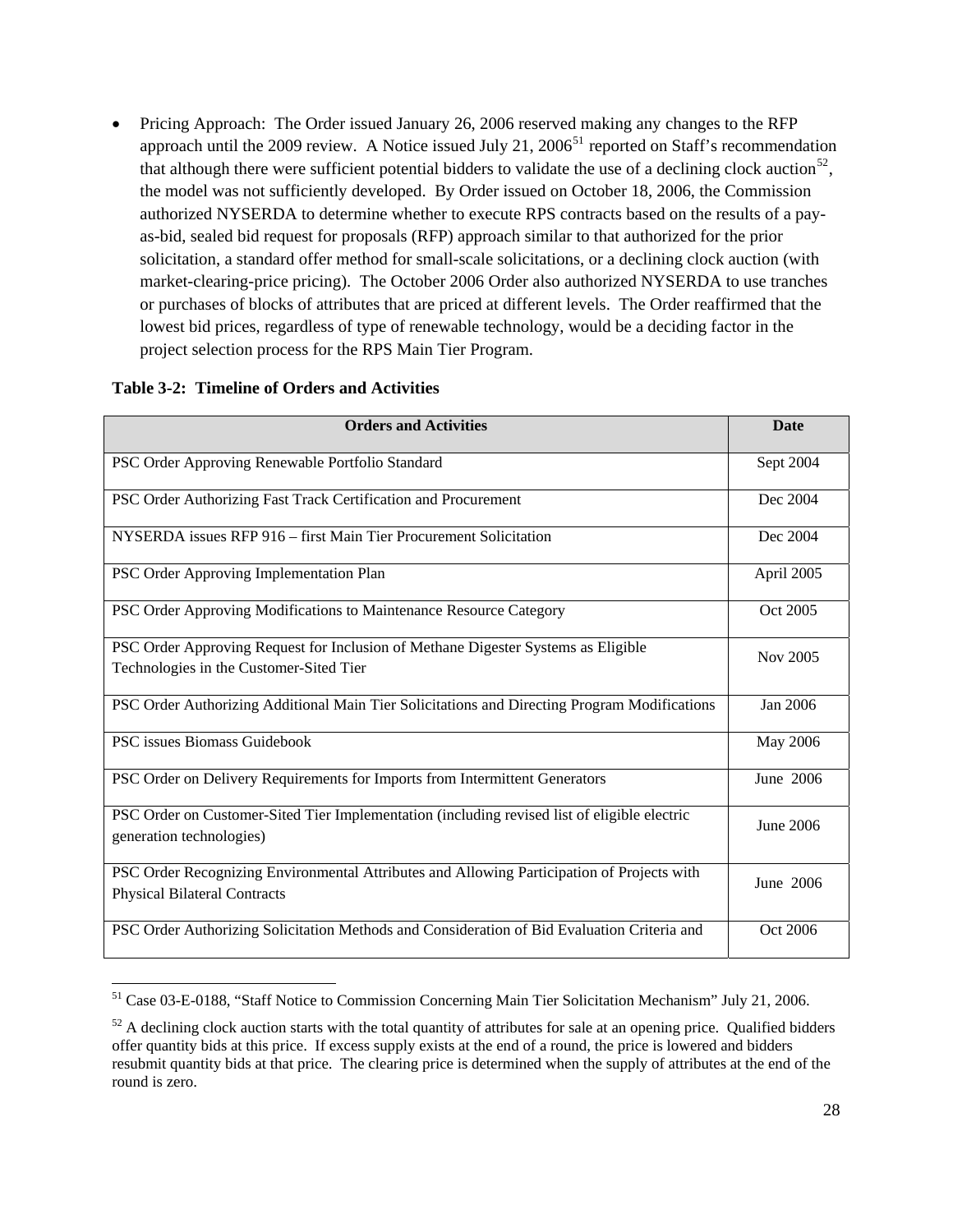| <b>Orders and Activities</b>                                                                                                                                                                                                                                                                           | <b>Date</b>  |
|--------------------------------------------------------------------------------------------------------------------------------------------------------------------------------------------------------------------------------------------------------------------------------------------------------|--------------|
| Denying Request for Clarification                                                                                                                                                                                                                                                                      |              |
| NYSERDA issues RFP 1037 - second Main Tier Procurement Solicitation                                                                                                                                                                                                                                    | Dec 2006     |
| Operating Plan for Customer-Sited Tier Program                                                                                                                                                                                                                                                         | Feb 2007     |
| NYSERDA issues RFP 1168 -- third Main Tier Procurement Solicitation                                                                                                                                                                                                                                    | Dec 2007     |
| NYSERDA contracts with KEMA Inc and Summit Blue LLC to provide evaluation support                                                                                                                                                                                                                      | Feb 2008     |
| PSC Order Establishing Energy Efficiency Portfolio Standard (EEPS)<br>(affecting the load forecast in 2013)                                                                                                                                                                                            | June 2008    |
| <b>RGGI New York Rule Adopted</b>                                                                                                                                                                                                                                                                      | Sept 2008    |
| SAPA 03-E-0188SA19 Express Terms                                                                                                                                                                                                                                                                       | Oct 1, 2008  |
| Comments received in response to SAPA SA-18 and SA-19                                                                                                                                                                                                                                                  | Nov 20, 2008 |
| In support of NYSERDA's comments to SAPA SA-18 and SA-19, the RPS Cost Study Update,<br>Economic Benefits Report, Renewable Energy Credit Prices Report, and the Analysis of the<br>RPS's Influence on Large-Scale Renewable Energy Project Development in New York Report<br>were provided to the PSC | Nov 2008     |
| 2009 Draft Evaluation Report                                                                                                                                                                                                                                                                           | Mar 2009     |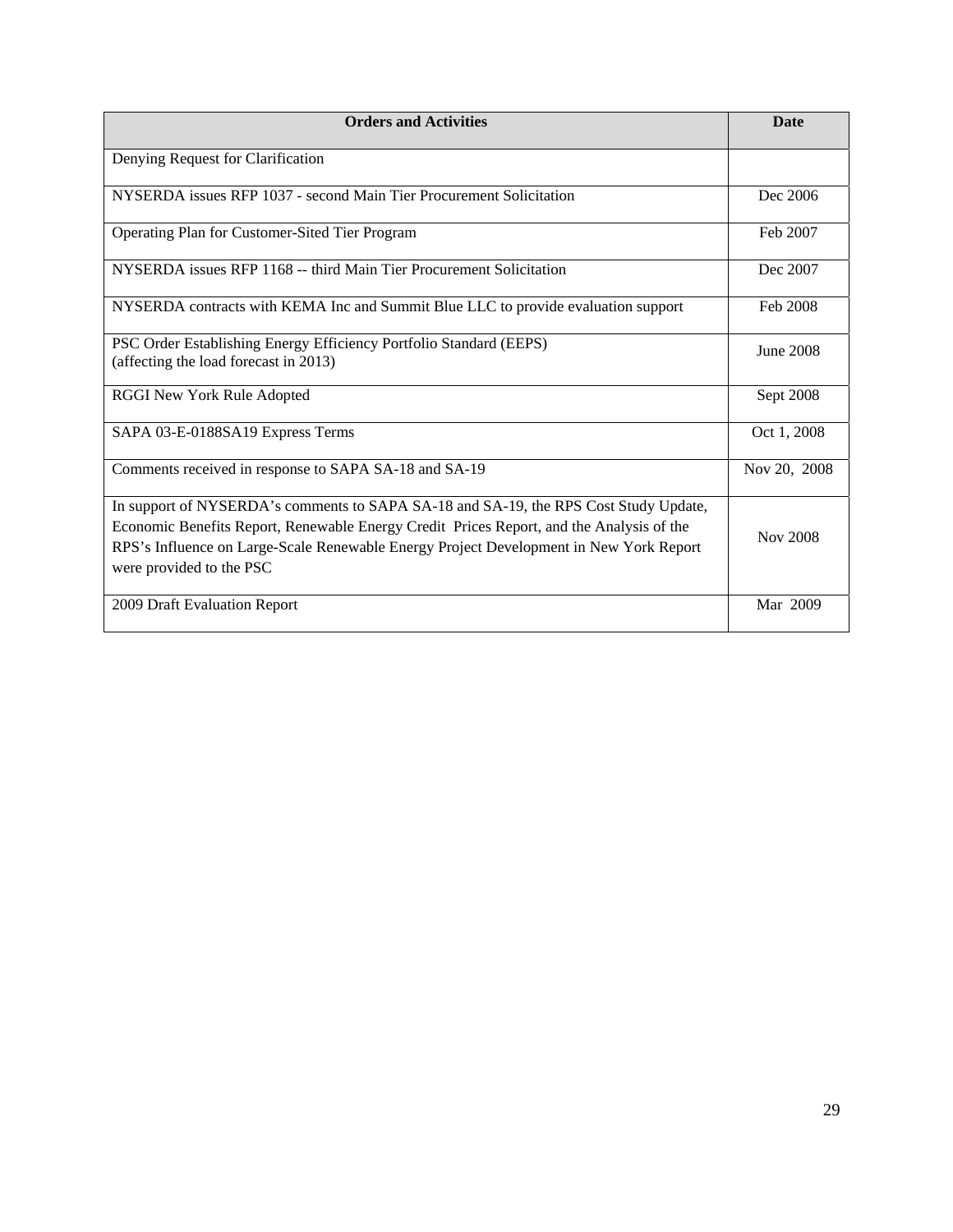# <span id="page-29-0"></span>**4 RPS PROGRAM PROGRESS**

# **Main Tier**

l

The most recent RPS Program performance report highlights the activities and status of the RPS Program through June 2008.[53](#page-29-1) Because program activities evolve on an ongoing basis, the data contained in the June 2008 New York State RPS Performance Report was used as a basis for the evaluation and analyses conducted by both evaluation contractors. It should be noted, however, that recent project developments have occurred since this report was issued. These recent developments are explained below.

# Recent Project Developments

Recently, several projects have successfully entered commercial operation or have progressed from the development phase to the later stages of construction and are expected to be operational no later than November of 2009. More than 1,119 MW of new renewable capacity are operational at 24 facilities, and nearly 45 MW of new renewable capacity at four facilities are expected to be operating by the end of November of 2009. By the end of 2009 there should be 28 new renewable facilities operating, representing more than 1,164 MW of capacity. A listing of the Main Tier projects, along with the status of each, can be found in Table 4-1.

<span id="page-29-1"></span><sup>&</sup>lt;sup>53</sup> New York Renewable Portfolio Standard, Performance Report, Program Period Ending June 2008, September 2008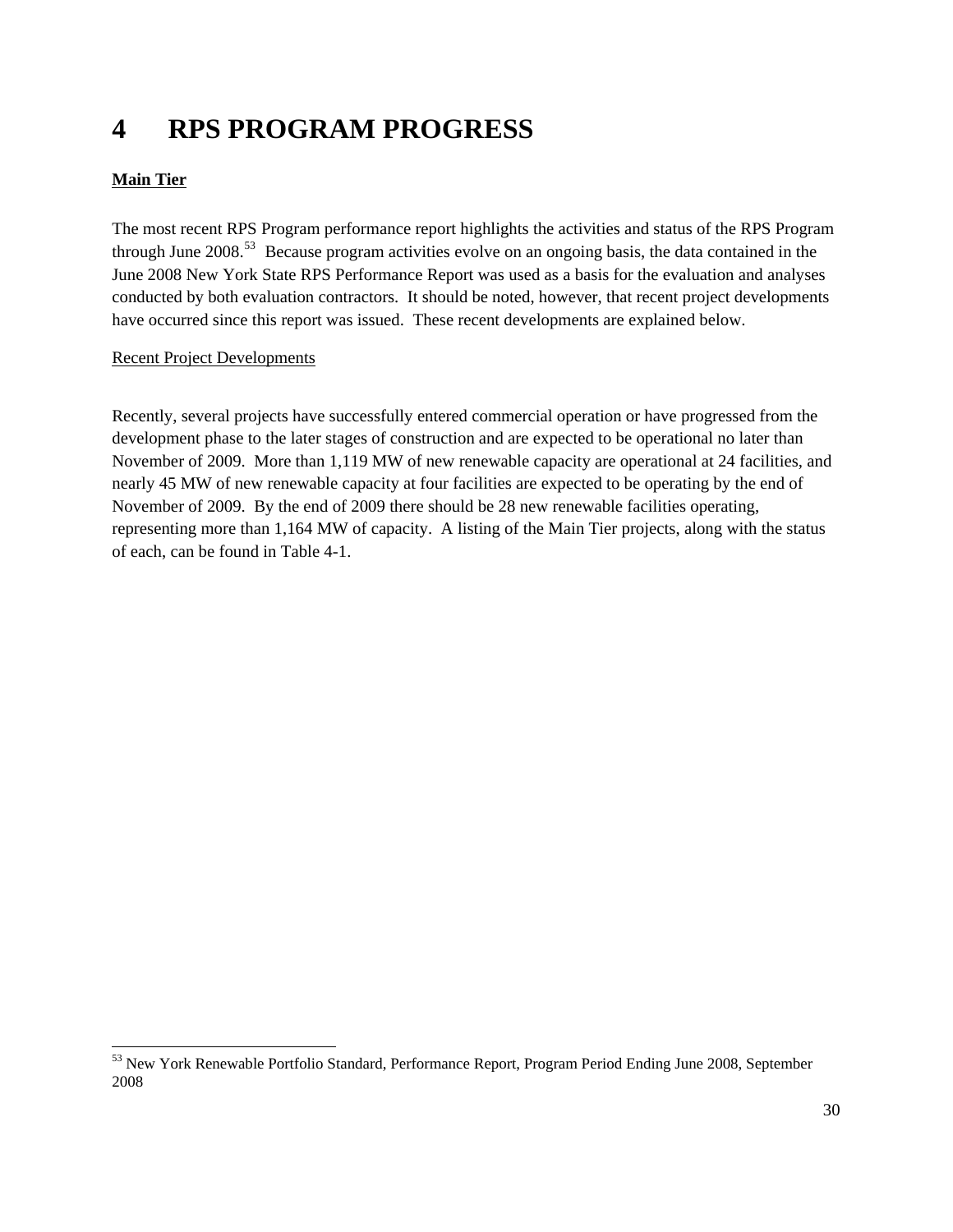|                                | <b>Resource</b> |            | <b>March 2009</b> |                                                           |
|--------------------------------|-----------------|------------|-------------------|-----------------------------------------------------------|
| <b>Facility</b>                | <b>Type</b>     | Location   | <b>Status</b>     | <b>Comments</b>                                           |
| <b>Spier Falls</b>             | Hydro           | <b>NY</b>  | Operating         | N/A                                                       |
| <b>Higley Falls</b>            | Hydro           | <b>NY</b>  | Operating         | N/A                                                       |
| <b>Browns Falls</b>            | Hydro           | <b>NY</b>  | Operating         | N/A                                                       |
| Maple Ridge                    | Wind            | NY         | Operating         | N/A                                                       |
| <b>Bear Creek</b>              | Wind            | PA         | Operating         | N/A                                                       |
| Jersey Atlantic                | Wind            | NJ         | Operating         | Facility built. Contract terminated by<br>mutual consent. |
| Niagara Generating<br>Facility | <b>Biomass</b>  | <b>NY</b>  | Operating         | N/A                                                       |
| <b>Allens Falls</b>            | Hydro           | <b>NY</b>  | Operating         | N/A                                                       |
| Colton                         | Hydro           | ${\rm NY}$ | Operating         | N/A                                                       |
| Eagle                          | Hydro           | <b>NY</b>  | Operating         | N/A                                                       |
| <b>East Norfolk</b>            | Hydro           | <b>NY</b>  | Operating         | N/A                                                       |
| Norfolk                        | Hydro           | NY         | Operating         | N/A                                                       |
| Norwood                        | Hydro           | NY         | Operating         | <b>Awaiting Operational Certification</b>                 |
| Oswego Falls                   | Hydro           | NY         | Operating         | <b>Awaiting Operational Certification</b>                 |
| Raymondville                   | Hydro           | NY         | Operating         | <b>Awaiting Operational Certification</b>                 |
| <b>Cohocton Wind Farm</b>      | Wind            | <b>NY</b>  | Operating         | Awaiting Operational Certification                        |
| Dutch Hill Wind Farm           | Wind            | ${\rm NY}$ | Operating         | <b>Awaiting Operational Certification</b>                 |
| Noble Altona Windpark          | Wind            | <b>NY</b>  | Operating         | <b>Awaiting Operational Certification</b>                 |
| Noble Bliss Windpark           | Wind            | ${\rm NY}$ | Operating         | N/A                                                       |
| Noble Chateaugay               |                 |            |                   |                                                           |
| Windpark                       | Wind            | NY         | Operating         | <b>Awaiting Operational Certification</b>                 |
| Noble Clinton Windpark I       | Wind            | <b>NY</b>  | Operating         | N/A                                                       |
| Noble Ellenburg Windpark       | Wind            | NY         | Operating         | N/A                                                       |
| Piercefield Hydro              | Hydro           | <b>NY</b>  | Operating         | Awaiting Operational Certification                        |
| Effley Hydro                   | Hydro           | <b>NY</b>  | Operating         | Awaiting Operational Certification                        |
| Noble Wethersfield<br>Windpark | Wind            | NY         | Operating         | Awaiting Operational Certification                        |
| Sherman Island                 | Hydro           | <b>NY</b>  | In construction   | Expected completion May 2009                              |
| <b>High Falls</b>              | Hydro           | Quebec     | In construction   | Expected completion May 2009                              |
| AES Greenidge, LLC             | <b>Biomass</b>  | NY.        | In construction   | Expected completion May 2009                              |
| Noble Bellmont                 | Wind            | NY         | In construction   | Expected completion November 2009                         |
|                                |                 |            |                   | Project Cancelled citing current                          |
| Windfarm Prattsburgh           | Wind            | NY         | Cancelled         | economic environment                                      |
| Jordanville                    | Wind            | NY         | Cancelled         | Facility failed to enter operation                        |
| Criterion                      | Wind            | MD         | Cancelled         | Facility failed to enter operation                        |
|                                |                 |            |                   | Project Cancelled citing current                          |
| Noble Allegany Windpark        | Wind            | ${\rm NY}$ | Cancelled         | economic environment                                      |
| Noble Chateaugay               |                 |            |                   | Project Cancelled citing current                          |
| Windpark II                    | Wind            | NY         | Cancelled         | economic environment                                      |

# **Table 4-1: Status of Main Tier Projects - January 31, 2009**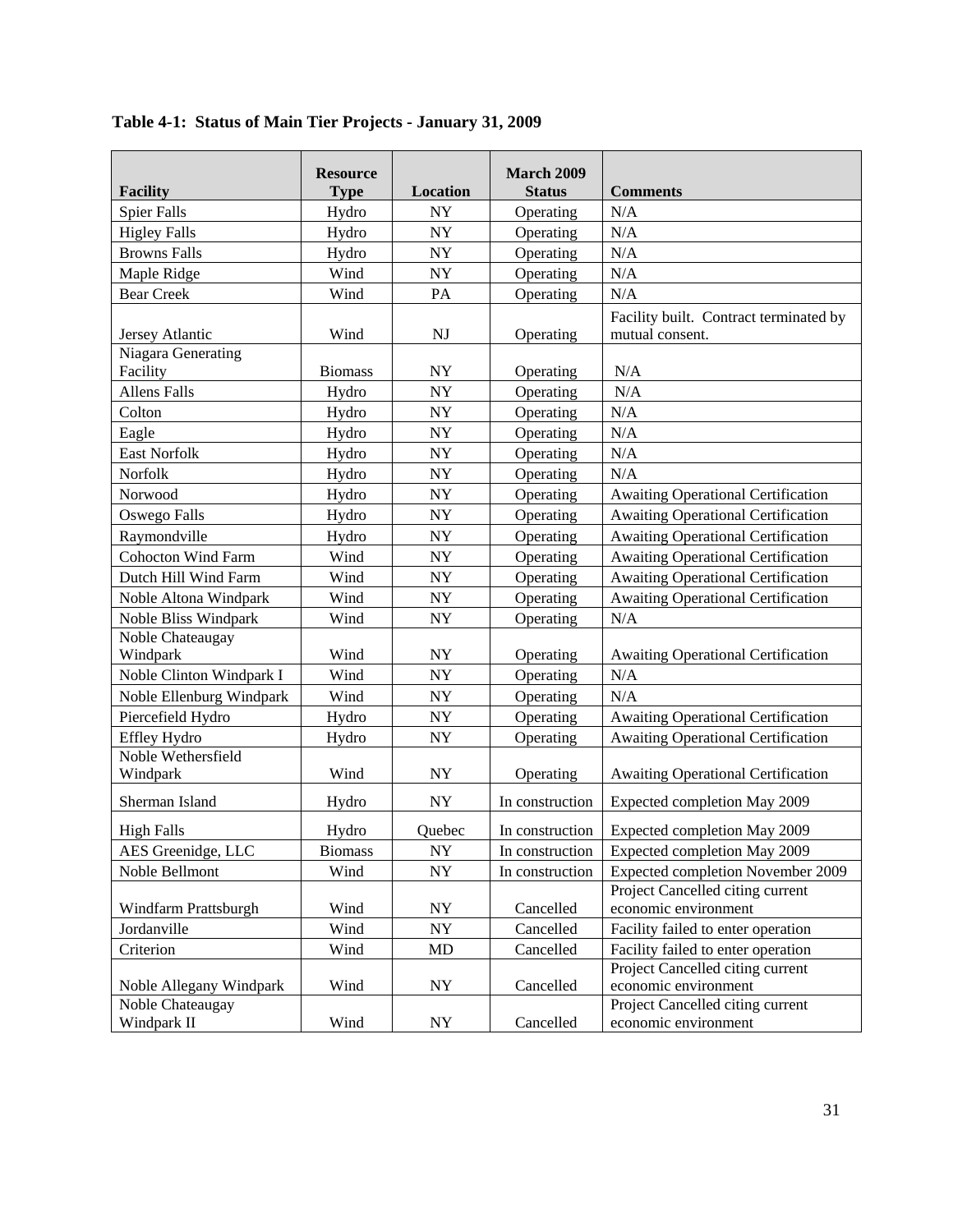Unfortunately, the current financial crisis has had negative impacts on the renewable energy market nationwide and the New York RPS Program. Citing financial difficulties, Noble Environmental Power cancelled two (2) projects: the 100.5 MW Noble Allegany Windpark in Allegany County, and the 19.5 MW Noble Chateaugay II Windpark in Franklin County. In addition to the Noble cancellations, First Wind cancelled its [54](#page-31-0) MW Windfarm Prattsburgh project, also citing financial difficulties.<sup>54</sup>

As a result of these recent project cancellations, program progress as measured by the maximum contracted annual energy deliveries, will be reduced by approximately 360,000 MWh. Approximately \$47.8 million that had been budgeted or encumbered for expected contract payments on these cancelled projects is now available for future Main Tier activities (subject to authorization by the Commission). Also, the financial security forfeiture provisions in the RPS Program contracts have resulted in additional revenue of approximately \$1 million.<sup>[55](#page-31-1)</sup> These funds are available for future Main Tier activities as well, subject to the Commission's authorization.

## Performance-Related Contract Adjustments

1

Renewable resources such as wind and hydroelectric are intermittent in nature and it is difficult to estimate annual and long term electricity production. Therefore, each Main Tier and Maintenance Tier RPS contract includes a maximum annual payment which, depending on actual production, may not be realized. Pursuant to this contract design feature, any monies not paid out for deliveries of RPS Attributes in any given year are disencumbered and made available for future Main Tier activities. As a result, \$12.4 million has been disencumbered from contracts under RFP 916 for 2006 and 2007 and an additional \$5 million may be disencumbered as a result of under production in 2008.<sup>[56](#page-31-2)</sup>

Also, to ensure that program goals are met and other projects are afforded opportunities for funding, NYSERDA contractually requires that each project deliver at least a minimum percentage of its bid-based contract quantity obligation each year. If this percentage is not met for a defined number of consecutive years, the annual quantity of RPS Attributes that NYSERDA is obligated to purchase is reduced for the remaining years of the contract.<sup>[57](#page-31-3)</sup> For example, the Maple Ridge Wind Farm will not meet its obligation to deliver the required 85% of its contracted bid quantity for three consecutive years (2006, 2007, and 2008). As a consequence, this facility's contracted bid quantity will be reduced for the seven remaining years on the contract. While this adjustment represents a loss of approximately 176,000 MWh per year toward program targets, it will also free more than \$28.2 million for future Main Tier activities.

<span id="page-31-0"></span><sup>&</sup>lt;sup>54</sup> This project had contracted under RFP 1037 for 10% of its output, and then under RFP 1168 for an additional 30%.

<span id="page-31-1"></span><sup>&</sup>lt;sup>55</sup> Project developers forfeit up to 100% of their financial security to NYSERDA should they elect to terminate a contract by a predefined date or if they fail to enter commercial operation.

<span id="page-31-2"></span><sup>&</sup>lt;sup>56</sup> Due to a lag in invoicing cycles, NYSERDA has yet to calculate actual deliveries for 2008 and formally disencumber funds associated with under deliveries.

<span id="page-31-3"></span> $57$  Percentages and number of years vary by RFP and facility type (wind, hydro, etc.).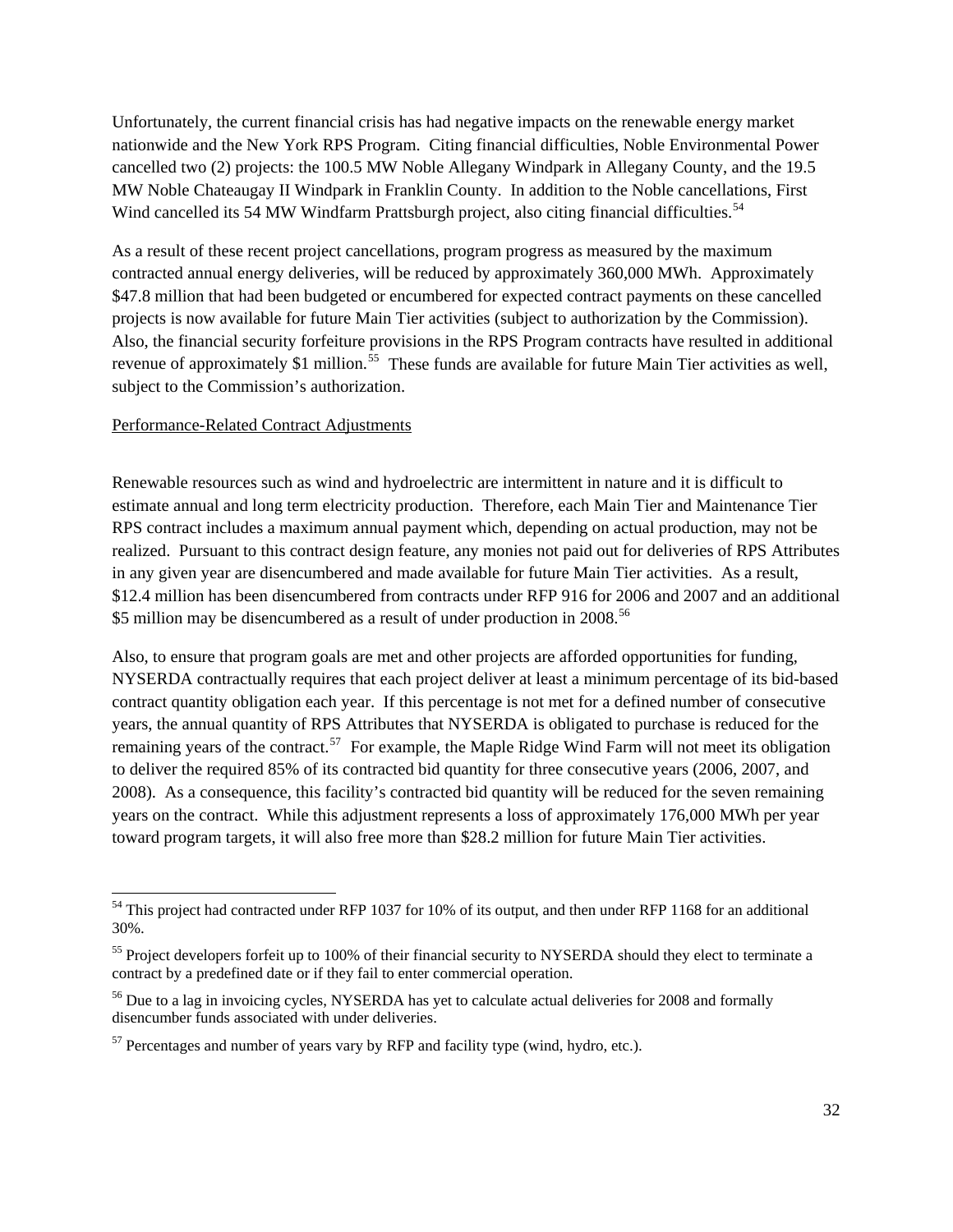<span id="page-32-0"></span>As mentioned above, setbacks in project development and underperformance of operating projects have not been overlooked in program and contract design. As projects face setbacks and fail to enter commercial operation or as projects underperform, program funds are liberated for future Main Tier activities. If NYSERDA had the authorization to reinvest these funds back into the market the resulting shortfall in program targets could be minimized, if not eliminated.

## Main Tier Targets

The above mentioned cancelled projects and performance related contract adjustments have affected progress toward RPS goals and the amount of funding available for future Main Tier activities. A delay in the date facilities enter commercial operation can also affect progress toward annual targets. With respect to expected progress toward the 2008 Main Tier target of 3,549 GWh, projects were allowed contractually, subject to the payment of additional security, to delay their in-service date from January 1, 2008 to November 1, 2008. The majority of projects chose this option, thus reducing actual progress for 2008; however, these projects are expected to deliver their quantity obligations in full during 2009. Table 4-2 illustrates the most up-to-date progress in meeting the Main Tier targets.

|                                                                         | 2006                                                             | 2007  | $2008^1$ | 2009  | 2010  | 2011  | 2012  | 2013  |
|-------------------------------------------------------------------------|------------------------------------------------------------------|-------|----------|-------|-------|-------|-------|-------|
|                                                                         | all values in GWh)                                               |       |          |       |       |       |       |       |
| Main Tier Targets:                                                      | 1,121                                                            | 2,326 | 3,549    | 4,768 | 6,012 | 7,298 | 8,557 | 9,854 |
|                                                                         | Actual Progress toward Annual Targets from Installed Facilities: |       |          |       |       |       |       |       |
| Progress toward Annual Targets:                                         | 582                                                              | 583   | 841      |       |       |       |       |       |
| Progress as % of Annual Targets:                                        | 52%                                                              | 25%   | 24%      |       |       |       |       |       |
| Expected Progress toward Annual Targets from Facilities under Contract: |                                                                  |       |          |       |       |       |       |       |
| 2,947<br>2,878<br>2,878<br>2,639<br>Progress toward Annual Targets:     |                                                                  |       |          | 2,850 | 2,850 |       |       |       |
| Progress as % of Annual Targets:                                        |                                                                  |       | 74%      | 62%   | 48%   | 39%   | 33%   | 29%   |

# **Table 4-2: Main Tier Program Progress toward Targets**

<sup>1</sup> Does not include all production/delivery for program year 2008 because of lags in invoicing/verification.

## **Customer-Sited Tier**

The September 2004 Order established the goal of the CST Program to achieve two percent of the total RPS Program's incremental megawatt-hour (MWh) target. Based on the 2004 RPS Order and information provided by DPS Staff, the cumulative CST target through 2013 was set initially at 201,130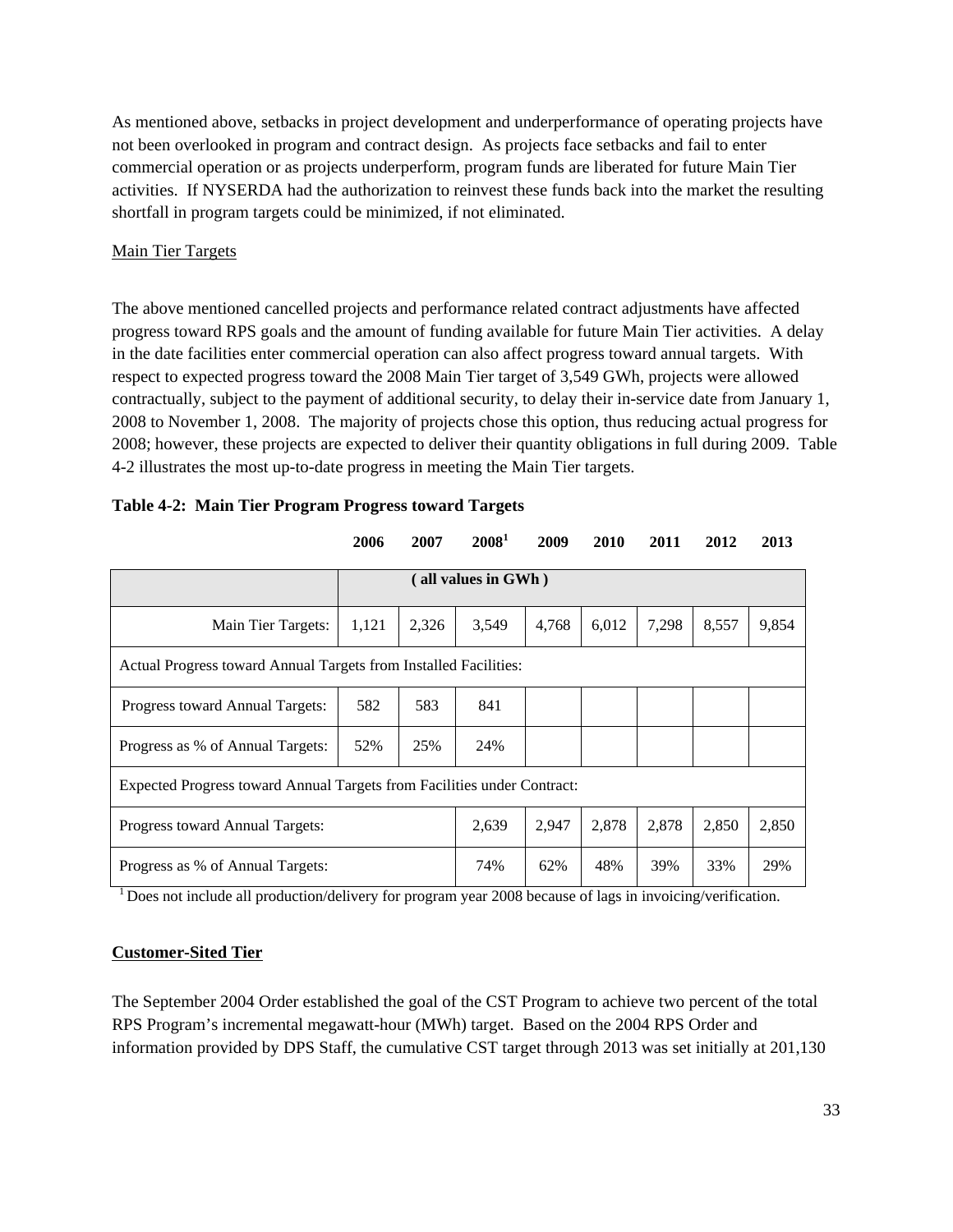MWh. In its June 28, 2006 Order<sup>[58](#page-33-0)</sup>, the Commission established new capacity and energy targets for the CST through 2009, authorized incentive funding of \$45 million, and directed the development of a Customer-Sited Tier Operating Plan ("CST Operating Plan") for solicitation of customer-sited renewable resources.<sup>[59](#page-33-1)</sup> NYSERDA developed a CST Operating Plan dated February 12, 2007 that set forth the specific technology-based programs to be implemented under the CST Program through 2009, along with the expected funding levels for each technology program, the program-specific support payment methods for each technology, the timing of various procurement methods, and other pertinent program design and operational details. The technologies included in the CST program are photovoltaic systems, fuel cells, small wind facilities, and anaerobic digesters. Based upon the CST Operating Plan's funding allocations as established by the Commission, the initial estimate of the cumulative MWh expected to be under contract (funding encumbered) through 2009 was approximately 50,733 MWh, which was subsequently revised to 52,878 MWh. The energy production target of 52,878 MWh and the CST Operating Plan terminal date of 2009 represented a reasonable assessment of what program resources could achieve given the \$45 million of authorized funding.

With respect to the CST Operating Plan, four Customer-Sited Tier solicitations have been issued, offering funding support through an open enrollment, first-come, first-served process for photovoltaic (PV), fuel cell, anaerobic gas-to-electric digester (ADG), and small wind installations. Within months of rolling out new CST programs, market demand for PV and ADG systems exceeded authorized funding, even after re-allocation of discretionary program funding.<sup>[60](#page-33-2)</sup> In 2008, NYSERDA requested that program funding allocated to the Main Tier component of the RPS Program, but unused, be re-allocated to the CST to keep pace with market demand in the PV and ADG programs.

Using updated RPS cost and funding information, NYSERDA's programmatic experience with CST technologies, and market preferences articulated to the Commission as part of the SAPA No.: 02-E-0188SA 18 proceeding, the Commission, in an Order dated October 28,  $2008^{61}$  $2008^{61}$  $2008^{61}$ , approved the reallocation of \$47 million from uncommitted Main Tier funding resources to the CST Program. Of this amount, the ADG program received \$7.6 million and the PV program \$20.6 million, leaving \$15.1 million for discretionary use and \$3.7 million for system performance monitoring. Pursuant to the CST Operating Plan, at the end of each calendar year, funds not committed to projects within a particular category will be designated "discretionary."

In late 2008, federal tax incentives for PV installations grew more robust. In response to the

-

<span id="page-33-0"></span><sup>58</sup> Order on Customer-Sited Tier Implementation, Case 03-E-0188.

<span id="page-33-1"></span><sup>&</sup>lt;sup>59</sup> The Customer Sited Tier Operating Plan was released in February 2007 and can be found at [http://www.dps.state.ny.us/CST\\_OP\\_02-12-07.pdf](http://www.dps.state.ny.us/CST_OP_02-12-07.pdf).

<span id="page-33-2"></span> $60$  Discretionary Funds may be used at NYSERDA's discretion to supplement allocated funding for: (1) resource categories for which demand clearly exceeds their allocations; (2) eligible technologies that, in NYSERDA's judgment, would benefit from an increased allocation; and (3) for new technologies that the Commission determines to be eligible for CST support. At the beginning of each calendar year, each technology resource category will start with a new annual allocation and with access to the discretionary pool as directed by NYSERDA throughout the funding year.

<span id="page-33-3"></span><sup>61</sup> Case 03-E-0188, Case 03-E-0188, *Proceeding on Motion of the Commission Regarding a Retail Renewable Portfolio Standard,* Order Concerning Modification of Funding for the Customer-Sited Tier, issued October 28, 2008.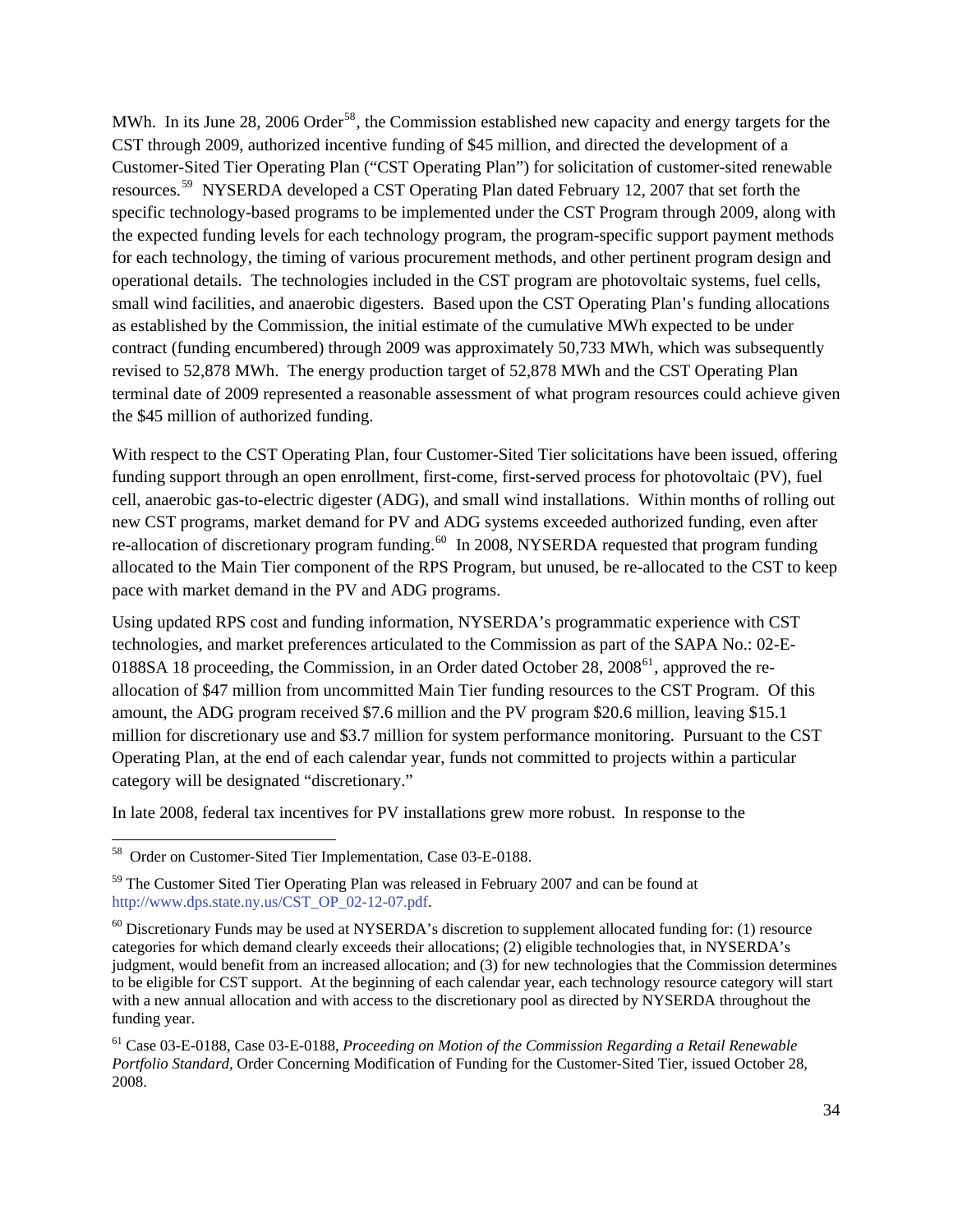Commission's order dated October 28,  $2008^{62}$  $2008^{62}$  $2008^{62}$ , and based on analysis of these new market developments, NYSERDA announced that program incentives offered through its current PV program would decrease by 25% from historic levels, effective February 2, 2009. This had the effect of encouraging a flurry of market activity that has nearly exhausted total funding under the PV program, even after accounting for a recent funding authorization by the Commission and the re-allocation of discretionary funding pursuant to the CST Operating Plan by NYSERDA.

Table 4-3 depicts budget and funding that is: a) encumbered; b) committed for project applications; and c) available for future project applications pursuant to the current CST Operating Plan as of January 31, 2009.

|                                    | o<br><b>Budgeted</b> | <b>Encumbered</b> | <b>Committed</b><br>(Contract<br><b>Applications</b><br>Accepted) | <b>Funding Balance</b><br><b>Available for</b><br><b>Future Contract</b><br>Applications <sup>63</sup> |
|------------------------------------|----------------------|-------------------|-------------------------------------------------------------------|--------------------------------------------------------------------------------------------------------|
| Photovoltaics                      | 60,333,734           | 20,112,25         | \$                                                                | \$                                                                                                     |
|                                    | \$                   | \$                | 37,932,094                                                        | 2,289,384                                                                                              |
| <b>Fuel Cells</b>                  | \$                   | \$                | \$                                                                | \$                                                                                                     |
|                                    | 5,794,420            | 32,21             | 2,032,210                                                         | 3,730,000                                                                                              |
| Anaerobic Digesters                | 20,100,000           | \$                | \$                                                                | \$                                                                                                     |
|                                    | \$.                  | 8,090,74          | 7,541,938                                                         | 4,467,318                                                                                              |
| Small Wind                         | \$                   | \$                | \$                                                                | \$                                                                                                     |
|                                    | 2,071,846            | 439,58            | 132,265                                                           | 1,500,000                                                                                              |
| Discretionary Funds                | \$<br>$\theta$       | \$                | \$<br>$\theta$                                                    | \$<br>$\Omega$                                                                                         |
| <b>System Performance Analysis</b> | 3,700,000            | \$<br>1,055,40    | \$<br>431,400                                                     | \$<br>2,213,200                                                                                        |
| Total:                             | 92,000,000<br>S      | \$29,730,19       | \$<br>48,069,907                                                  | \$<br>14,199,902                                                                                       |

**Table 4-3: Funding Status of CST Operating Plan effective January 31, 2009.** 

Tables 4-4 and 4-5 present a forecast of capacity and energy production associated with: (a) project capacity that is in operation and funding is encumbered; (b) project capacity for which funding is committed (formal applications have been accepted and contracts are pending/anticipated and for which funding is not yet encumbered), and (c) project capacity that could be supported with remaining uncommitted program budgets, based on current total authorized funding. The CST Operating Plan established program year 2009 as the terminal year for achieving program-specific targets and established that achievement of these targets would be measured not on the basis of actual energy being produced at the end of 2009; but on the basis of energy production associated with funding encumbered/contracted as of the end of program year 2009.

<span id="page-34-0"></span> $\overline{\phantom{a}}$ 62 PSC Order, issued October 28, 2008.

<span id="page-34-1"></span> $63$  Absent any increase in the pace of applications being processed since January 2009, available funding for the PV program is expected to support new contract applications only through May 2009. The funding balances shown for all technologies already reflect a discretionary re-allocation of funding by NYSERDA between programs for the program year 2009. Pursuant to the CST Operating Plan, NYSERDA has no further discretion to re-allocate funding balances between programs for program year 2009.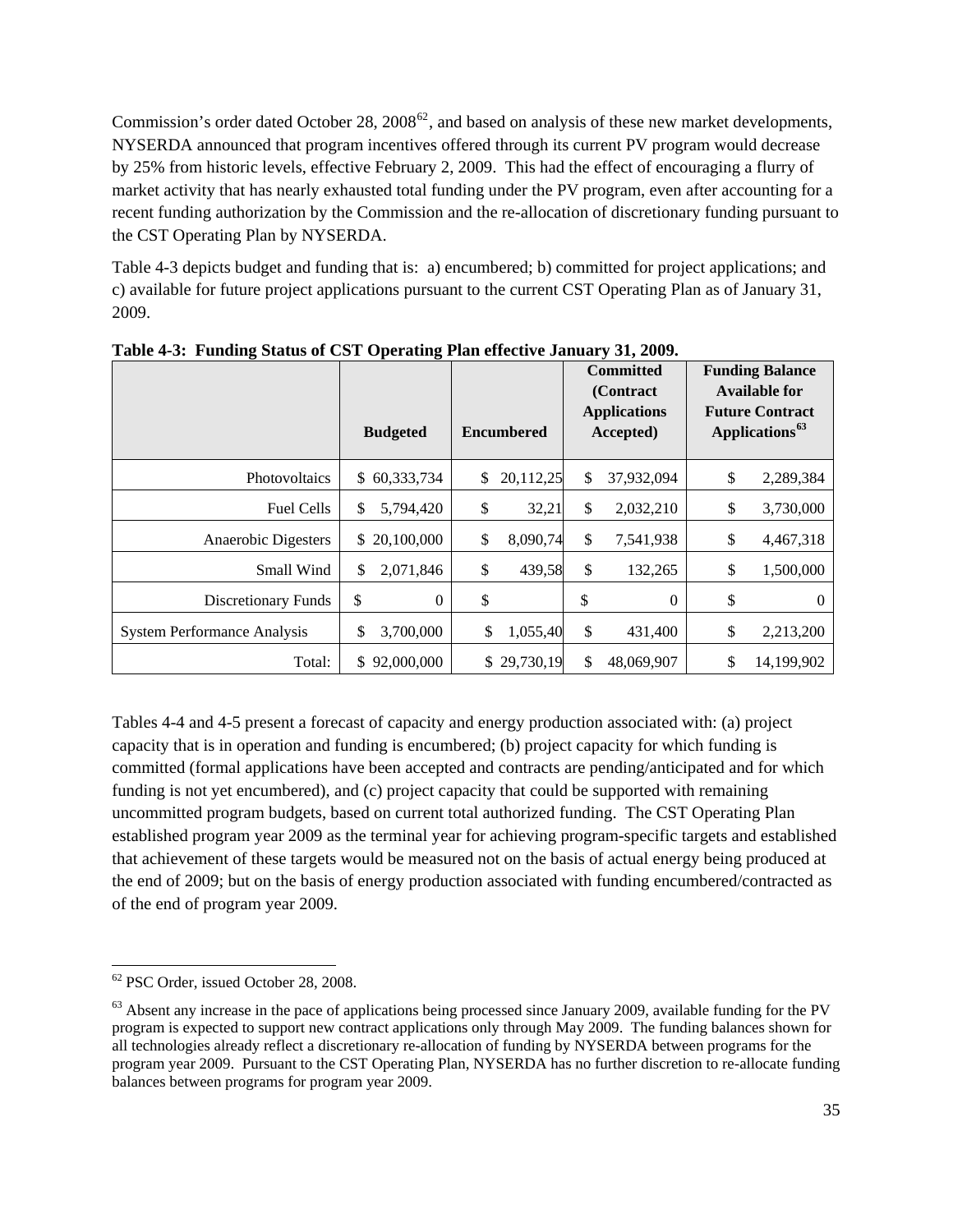On the basis of applications in process, pending contracts and operating installations through January 31, 2009, energy production from eligible technologies is expected to approach 73,000 MWh or nearly 140% of the end-of-year 2009 program target of 52,878 MWh as specified in the CST Operating Plan. If available uncommitted funding is used as planned, total energy production from eligible technologies through the end-of-year 2009 is expected to approach 89,000 MWh or nearly 170% of the program target as shown in Table 4-5. With respect to PV and ADG technologies, total expected program production is expected to exceed the technology-specific end-of-year 2009 targets by multiples of 4 and 2 respectively.

| <b>CST Program</b>     | Original<br><b>Operating</b><br>Plan:<br><b>Target</b><br>Capacity<br>by<br>12/31/09 | <b>Actual</b><br><b>Installed</b> | <b>Under</b><br><b>Contract</b> | (Pending)<br><b>Contract</b><br><b>Applications</b><br>Accepted | Projected<br>$(w/\mathbf{remaining})$<br>funds) | <b>Total</b><br>Program<br>Progress* | <b>Total</b><br><b>Expected</b><br><b>Progress</b><br>toward<br>12/31/09<br><b>Target</b> |
|------------------------|--------------------------------------------------------------------------------------|-----------------------------------|---------------------------------|-----------------------------------------------------------------|-------------------------------------------------|--------------------------------------|-------------------------------------------------------------------------------------------|
| Solar<br>Photovoltaics | 3.5                                                                                  | 2.14                              | 2.84                            | 9.63                                                            | 0.87                                            | 15.48                                | 442%                                                                                      |
| <b>Fuel Cells</b>      | 2.7                                                                                  |                                   | 0.05                            | 0.56                                                            | 0.75                                            | 1.36                                 | 50%                                                                                       |
| Anaerobic<br>Digesters | 3.7                                                                                  |                                   | 3.34                            | 3.67                                                            | 1.75                                            | 8.76                                 | 237%                                                                                      |
| Small Wind             | 1.8                                                                                  |                                   | 0.14                            | 0.03                                                            | 0.50                                            | 0.67                                 | 37%                                                                                       |
| Program Total          | 11.7                                                                                 | 2.14                              | 6.37                            | 13.89                                                           | 3.87                                            | 26.27                                | 224%                                                                                      |

**Table 4-4: Actual and Expected Installed CST Capacity (MW)** 

\*Total Program includes actual installations, under contract, pending contracting, and projected with remaining funds.

**Table 4-5: Actual and Expected Annual CST Energy Production (MWh)** 

| <b>CST</b><br>Program  | Original<br><b>Operating</b><br><b>Plan:</b><br><b>Target</b><br>Annual<br><b>Generation</b><br>by<br>12/31/09 | <b>Actual</b><br>Energy<br><b>Production</b><br>from<br><b>Installed</b><br>Capacity | ັ<br><b>Expected</b><br><b>Energy</b><br><b>Production</b><br><b>Based on</b><br>Capacity<br><b>Under</b><br><b>Contract</b> | <b>Expected</b><br><b>Production</b><br><b>Based on</b><br>Pending<br><b>Contracts</b><br>(Application<br>Accepted) | <b>Production</b><br><b>Expected</b><br>from<br>Projected<br>Capacity<br><b>Based on</b><br><b>Remaining</b><br><b>Funds:</b> | <b>Total</b><br><b>Expected</b><br><b>Production</b><br>Progress* | <b>Total</b><br><b>Expected</b><br><b>Progress</b><br>toward<br>12/31/09<br><b>Target</b> |
|------------------------|----------------------------------------------------------------------------------------------------------------|--------------------------------------------------------------------------------------|------------------------------------------------------------------------------------------------------------------------------|---------------------------------------------------------------------------------------------------------------------|-------------------------------------------------------------------------------------------------------------------------------|-------------------------------------------------------------------|-------------------------------------------------------------------------------------------|
| Solar<br>Photovoltaics | 4,533                                                                                                          | 2.774                                                                                | 3,682                                                                                                                        | 12.485                                                                                                              | 1.129                                                                                                                         | 20,070                                                            | 443%                                                                                      |
| <b>Fuel Cells</b>      | 18,700                                                                                                         |                                                                                      |                                                                                                                              | 4,862                                                                                                               | 1,634                                                                                                                         | 6,496                                                             | 35%                                                                                       |
| Anaerobic<br>Digesters | 25,700                                                                                                         |                                                                                      | 23,757                                                                                                                       | 25,362                                                                                                              | 12.264                                                                                                                        | 61,383                                                            | 239%                                                                                      |
| Small Wind             | 3,945                                                                                                          |                                                                                      | 175                                                                                                                          | 32                                                                                                                  | 626                                                                                                                           | 833                                                               | 21%                                                                                       |
| Program Total          | 52,878                                                                                                         | 2.774                                                                                | 27.614                                                                                                                       | 42.741                                                                                                              | 15,653                                                                                                                        | 88,782                                                            | 168%                                                                                      |

\*Total Expected Production Progress includes: actual production, production under contract, production pending contracting, and expected production from projected capacity.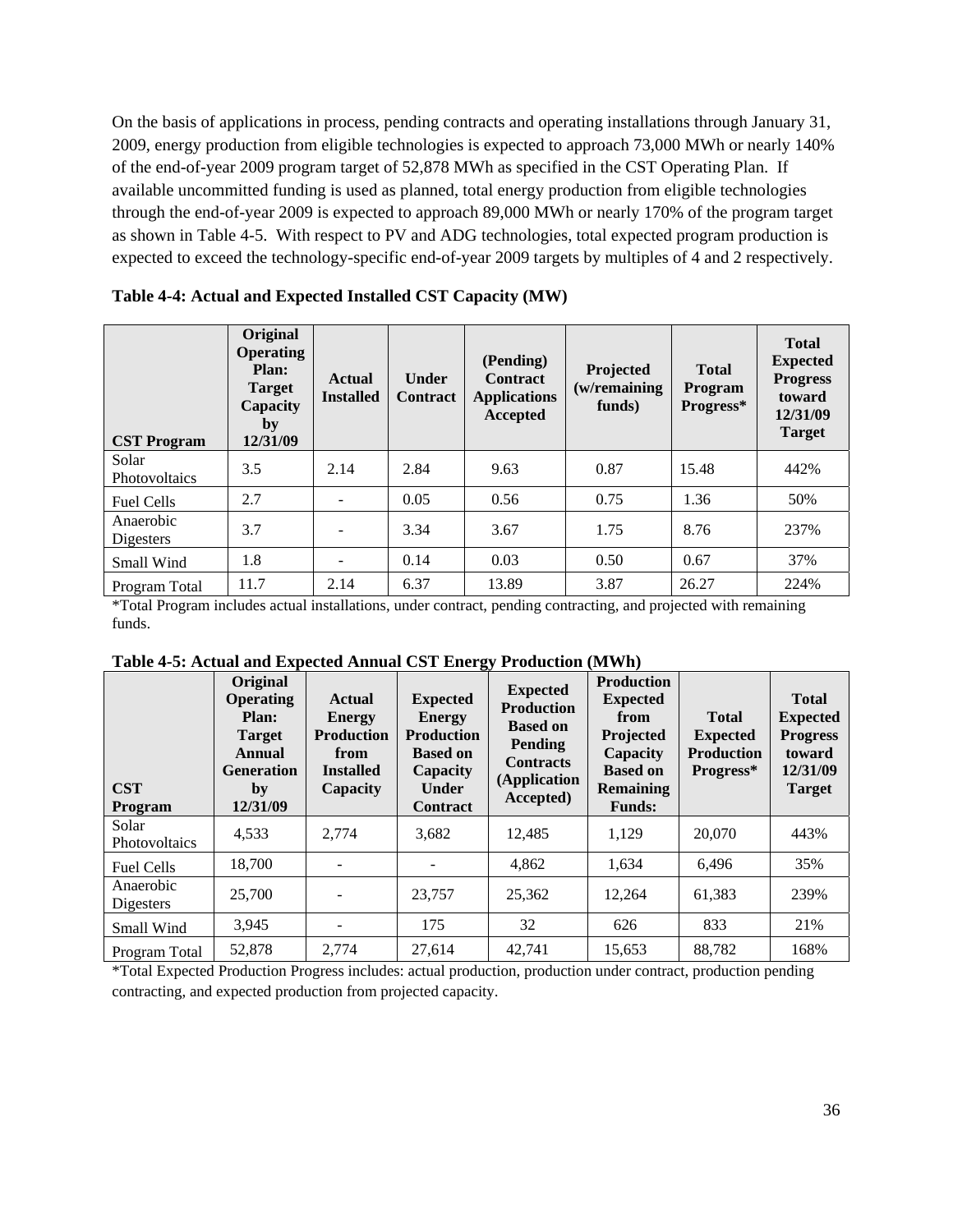# <span id="page-36-0"></span>**RPS Program Funding**<sup>[64](#page-36-1)</sup>

Total program funding is currently \$746.4 million. This is comprised of specified collections of \$741.5 million, accrued interest on collections of approximately \$3.1 million and approximately \$1.8 million in financial security forfeitures.

Taking into account the recently cancelled projects, actual and expected contract adjustments from underperforming facilities, and the October 28, 2008 reallocation of Main Tier funds to the CST, approximately \$636.6 million is currently committed, leaving a balance of \$109.8 million for future program activities. Figure 4-1 below illustrates RPS Program funding commitments as of January 31, 2009. The numbers for each category represent: 1) the actual dollars that have been expended for each category through January 31, 2009, and 2) the funds committed for future expenditures.



**Figure 4-1: RPS Funding Expended and Committed** 

<span id="page-36-1"></span>l 64 As of Jan nuary 31, 2009 l 9.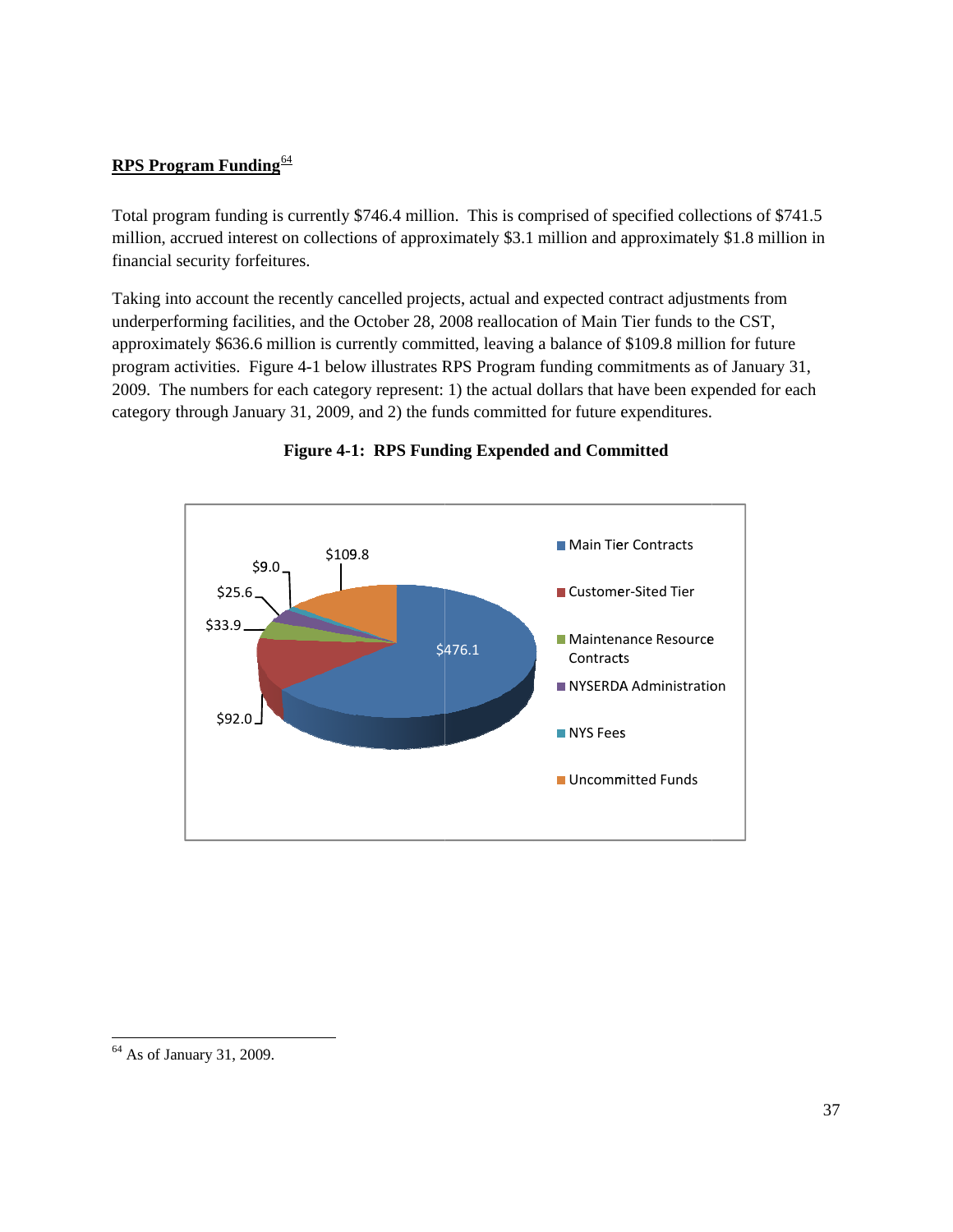# <span id="page-37-0"></span>**5 OVERVIEW OF EVALUATION CONTRACTOR REPORTS**

This section presents key findings and recommendations provided by KEMA and Summit Blue Consulting in their role as independent evaluation contractors. Findings are based on the scope and timing of the research conducted by the contractors, and the recommendations provided are not necessarily being advanced by NYSERDA or DPS Staff. The contractor's findings are intended to provide useful input on the RPS Program progress and market conditions to help inform future program decision making and policy in this area. If deemed worthy of consideration from a public policy perspective, such recommendations offered by the evaluation contractors may be appropriate for consideration by NYSERDA and the Commission. Other recommendations may be outside the jurisdiction or authority of the Commission or NYSERDA and, if warranted, would require more broad policy changes in the State.

The 2009 evaluation review addressed program implementation and processes, impact analyses, and market characterization.

The RPS Program implementation and process evaluation examined several key questions, including:

- Is the Program efficiently implemented in a manner that best leverages ratepayer funds;
- Is it effective at reaching its targets, including driving the building of new generation capacity; and
- Are the targets used to benchmark Program progress appropriate.

The impact analysis focused on:

- Cost effectiveness of the Program given the overall costs to ratepayers and macroeconomic benefits throughout the economy; and
- The Program's impact on the electricity grid in terms of wholesale electric prices and system reliability.

Finally, market characterization questions addressed by the evaluation include:

- How critical is the RPS in the development of new renewable energy capacity in New York;
- What factors affect the RPS Attribute prices that are bid into the Program;
- What are the significant barriers impeding the development of renewable energy; and
- What are the steps New York should take to transition to a more market-based program.

The main findings of these evaluation elements are summarized in the remainder of this section.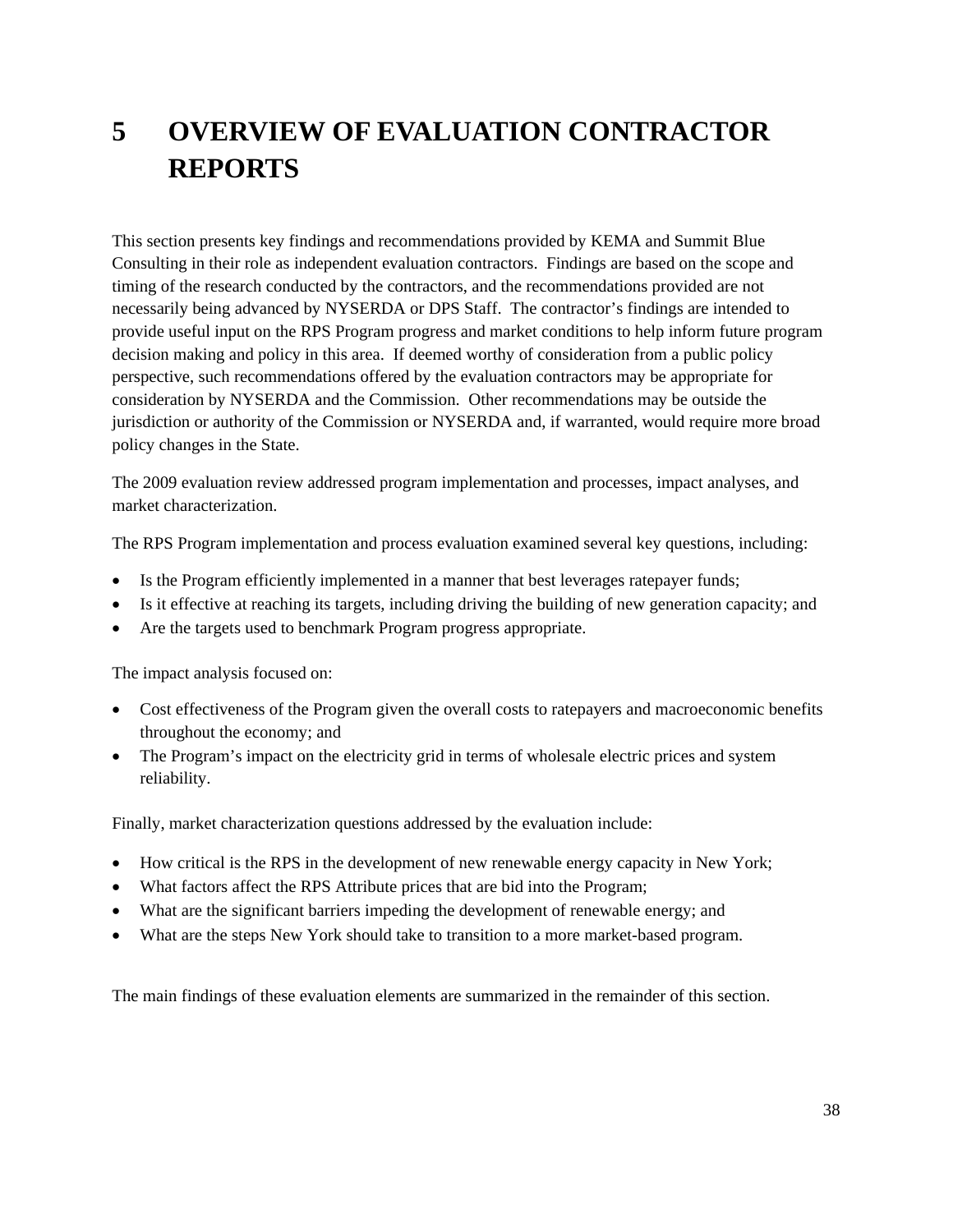## <span id="page-38-0"></span>**Impact and Process Evaluation Report**

The Impact and Process Evaluation report by KEMA, Inc. focused on progress toward RPS Program targets, macroeconomic benefits, impacts on the transmission system reliability, and the project selection process used in the Main Tier Program. The sections below summarize these key impacts. Additional discussion of these and other findings can be found in KEMA's detailed report.

# Progress toward Targets

Achievement of the RPS policy goal is predominately based on the Main Tier's ability to attain its share of the goal, which is the vast majority of the total incremental target determined in the 2004 Order.<sup>[65](#page-38-1)</sup> Achievement of the Main Tier target is dependent upon the schedule and timing of authorized funding in relation to market demands and conditions. The ultimate goal cannot be met without considerable additional renewable energy procurement, and therefore additional funding, through the Main Tier Program. Authorized funding at this time is inadequate to meet the Main Tier's 2013 target.

In the 2004 Order, the Commission authorized a collection schedule that totals \$741.5 million. If all of the currently specified collections were dedicated to acquiring only the Main Tier 2013 target of 9.8 million MWh per year under 10 year contracts, contracted prices for RPS Attributes would need to average approximately \$7 to \$8 per MWh—a rate well below market averages throughout New York, New England, and below the average bid prices for the second and third solicitations.<sup>[66](#page-38-2)</sup>

According to the 2008 RPS Cost Study Update, it is likely that the 2013 load forecast will be reduced by the successful implementation of the Energy Efficiency Portfolio Standard (EEPS). Consequently, the amount of attributes needed to achieve the 25% goal will change, as will the number of attributes needed to achieve the RPS Main Tier Program target.

Under a reduced load forecast for 2013, the 25% RPS Main Tier Program target is expected to require 4.57 million MWh of renewable attributes, a reduction from the original estimate of 9.85 MWh in 2004.<sup>[67](#page-38-3)</sup> If the proposed RPS goal of 30% by 2015 is adopted by the Commission, the RPS Main Tier Program target would increase to a total of 10.1 million MWh of renewable attributes. Given that approximately 3 million MWh of renewable attributes are already procured in the Main Tier Program, this would leave an additional 1.5 million MWh to be procured in the future to meet the 25% goal by 2013, and an additional 7 million MWh to meet the 30% by 2015 goal.

The RPS Program targets are measurable, but fungible in terms of timing, funding levels, and subject to administrative discretion and prudence. From a policy perspective, the major advantage of this kind of target approach is that New York ratepayers do not risk paying exorbitant prices for renewable attributes or paying for compliance penalties.

 $\overline{\phantom{a}}$ 

<span id="page-38-1"></span><sup>&</sup>lt;sup>65</sup> The total incremental target beyond baseline resources is approximately 12 million MWh (excluding LIPA).

<span id="page-38-2"></span><sup>&</sup>lt;sup>66</sup> Average bid prices for the second and third solicitations were \$15.30 and \$14.92 respectively.

<span id="page-38-3"></span><sup>67</sup> La Capra/SEA, RPS Cost Study Update. Pg. 6.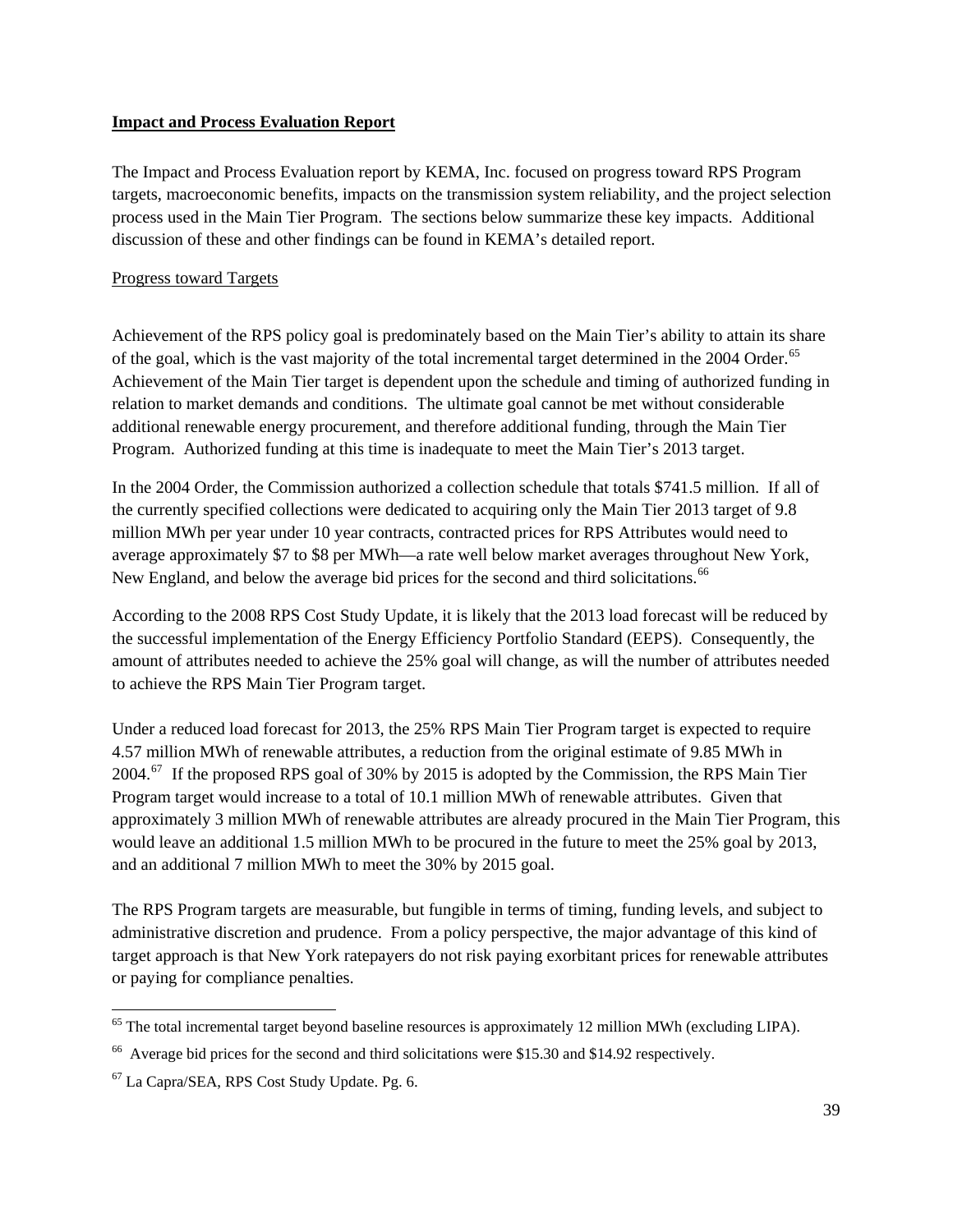The Program's economic risk is alleviated by the Main Tier bid scoring system that incorporates a price ceiling above which bid prices are not accepted. NYSERDA derives the price ceiling from current market conditions information. The Program's economic risk is further alleviated by a competitive market in which there was, at the time, an ample supply of potential projects.

## Cost Effectiveness and Economic Benefits

KEMA's assessment found that the RPS Program has cost-effectively achieved new renewable energy capacity in New York. The Program has attracted new renewable energy generation capacity into the State beyond the levels financially supported by the Program and is poised to yield substantial economic benefits for the State's economy.

KEMA reported the economic benefits at two levels, direct and indirect. The direct benefits are comprised of project construction spending and plant operations spending in New York supported by the Main Tier Program. The indirect benefits are the multiplier effects throughout other sectors of the economy, which were estimated using an IMPLAN model of New York. The cost-effectiveness analysis was calculated on the basis of direct benefits since they are more conservative estimates of economic benefits. The macroeconomic analysis reports on both direct and indirect economic effects for current and future scenarios.

The economic benefits findings used in the cost-effectiveness analysis do not incorporate the recent cancellations of three wind projects representing 174 MW in the RPS Main Tier Program. Roughly, the total capacity supported by the RPS Program is reduced by 13% as a result of these cancellations; however, this percentage was not applied to the program progress findings made in KEMA's report. Caution is recommended against a simple 13% reduction of results of the macroeconomic benefits or the benefit/cost analysis. Moreover, the three cancelled projects, while all wind, are of very different size and geographic location. Therefore, any simplifying adjustment to these values would risk undermining the integrity of the model.

## *Cost-Effectiveness*

l

The Main Tier RPS Program is highly cost-effective with a benefit-cost ratio exceeding 6-to-1. The specified benefits include direct benefits related to investment and wages in the New York economy, electricity price suppression at the wholesale level, and environmental benefits in the form of specific avoided air emissions. The benefits are described in more detail below. The specified costs include NYSERDA's cost to administer the program and the payments to developers under contract for RPS attributes.<sup>[68](#page-39-0)</sup>

<span id="page-39-0"></span><sup>&</sup>lt;sup>68</sup> KEMA conducted a program cost test, not a total resource cost test. The total costs to developers to build facilities are proprietary information and not disclosed to NYSERDA. The total opportunity costs to ratepayers were not included in the program cost test because the induced or indirect economic benefits were not included either.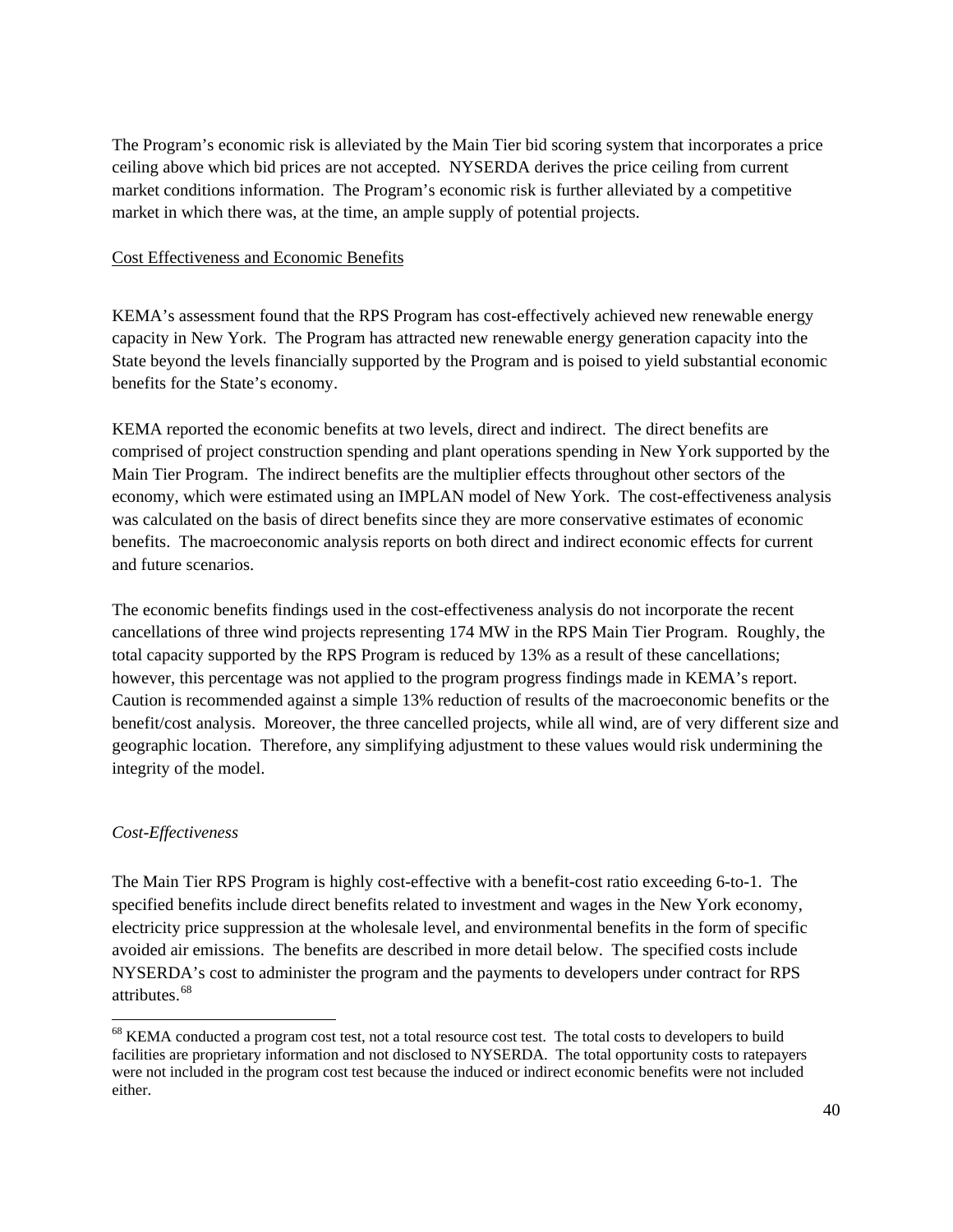Economic benefits used in the cost-effectiveness calculation, including the following inputs:

- The value added to the economy in terms of Gross State Product from developers' investment in renewable energy resources in New York;
- Price suppression from adding low or zero marginal fuel cost electricity resources to the NYISO loading used a rate of \$1.92 per MWh for 2010, totaling approximately \$323 million in electricity price savings in  $2010^{69}$  $2010^{69}$  $2010^{69}$ ; and
- Environmental benefits of avoided emissions from conventional generation sources of carbon dioxide, nitrogen oxide, and sulfur dioxide were expressed in market values. Market values of avoided emission were derived from the New York Mercantile Exchange allowance prices (as of February  $4^{\text{th}}$ , 2009) at: \$3.95 per ton for carbon dioxide, \$3,250 per ton for nitrogen oxides, and \$11 per ton for sulfur dioxide.

# *Macroeconomic Benefits*

l

The macroeconomic report used the IMPLAN model to estimate economic effects, and the model inputs included self-reported developer data, standard industry classification data, and other demographic and firmographic sources. The direct economic benefits of the facilities and their indirect or multiplier economic effects throughout the economy are added together to comprise the total economic benefits to New York. As shown in Table 5-1, the total economic benefits to New York State resulting from the three Main Tier solicitations are estimated to be more than \$4.2 billion over the average 20 year life of the facilities. If the RPS goal is increased to 30% by 2015 (assuming the post-EEPS load forecast), the total direct and indirect economic benefits could rise to approximately \$12.5 billion.

|  | Table 5-1: Total Economic Benefits (\$M) |  |
|--|------------------------------------------|--|
|--|------------------------------------------|--|

| <b>Scenario</b>                                 | <b>Analysis</b><br>Interval* | <b>Direct Project</b><br><b>Benefits (\$M)</b> | <b>Indirect Benefits</b><br>\$M\$ | <b>Total Benefits</b><br>\$M) |
|-------------------------------------------------|------------------------------|------------------------------------------------|-----------------------------------|-------------------------------|
| Scenario 1: First Three<br><b>Solicitations</b> | 2005-2028                    | \$2,065                                        | \$2,183                           | \$4,248                       |
| Scenario 2: 25% by 2013                         | 2005-2030                    | \$2,627                                        | \$2,796                           | \$5,423                       |
| Scenario 3: 30% by 2015                         | 2005-2034                    | \$6,007                                        | \$6,567                           | \$12,574                      |

\*Analysis intervals capture the 20-year life of the facilities that are coming on-line progressively in subsequent years

<span id="page-40-0"></span><sup>69</sup> Summit Blue performed a regression analysis to calculate price suppression. This analysis is summarized in Appendix F of the Market Conditions Assessment.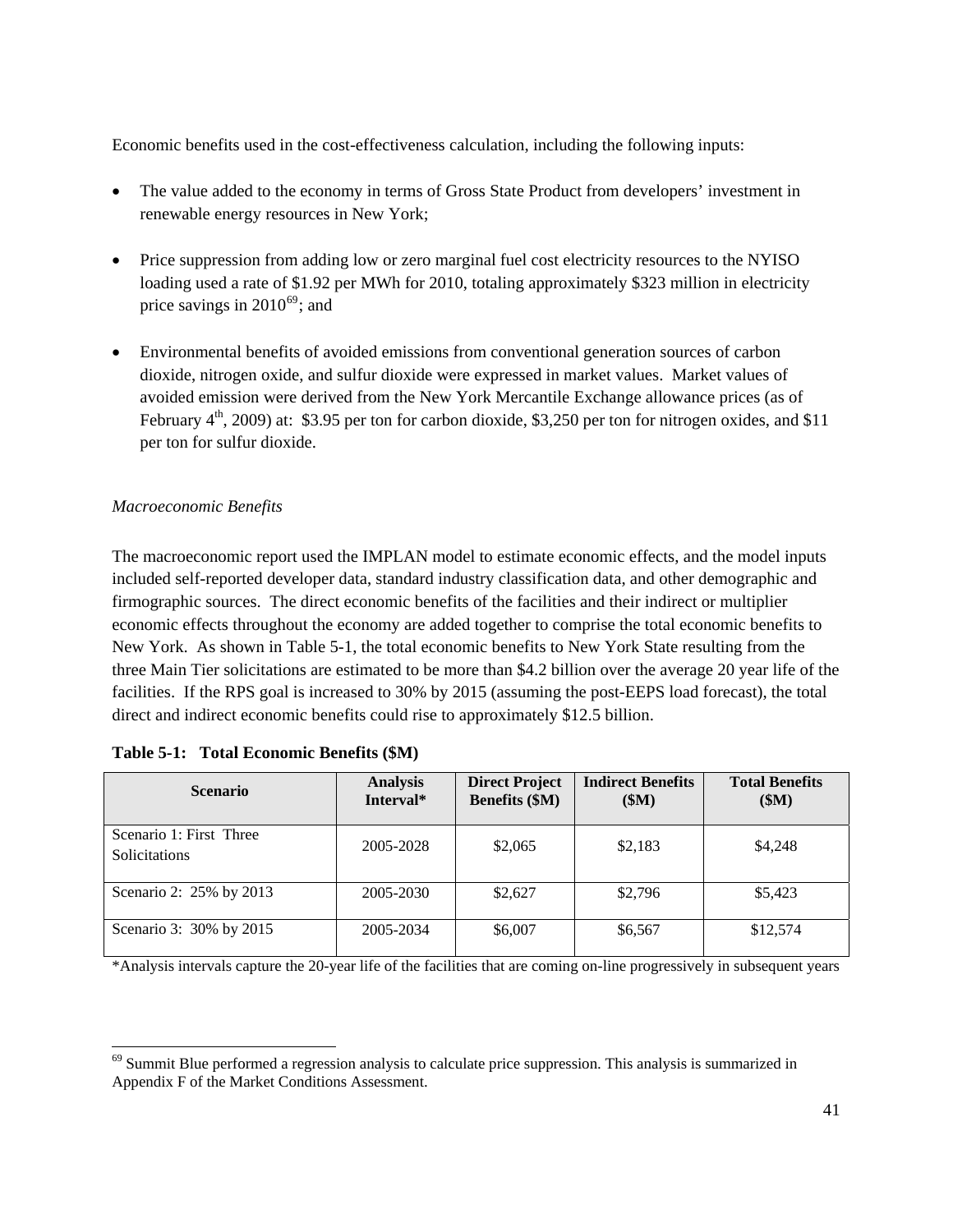Direct benefits result from the construction and operation of the facilities supported by the RPS and they are more conservative estimates of economic stimulus because they do not take into consideration the multiplier effects in the economy from spending wages in other economic sectors. Table 5-2 shows the total direct economic benefits per MWh of new renewable production. These amounts can be contrasted with the average price paid for the attributes per MWh of production. For example, based on the first three solicitations, the average price paid for attributes was approximately \$15.50 per MWh, which is estimated to yield economic benefits of more than \$25 per MWh.

| <b>Scenario</b>                       | <b>Resource</b> | <b>New</b><br>Renewable<br><b>Energy</b><br><b>Production</b><br>(MWh/yr) | <b>New Lifetime</b><br><b>Renewable</b><br>Energy<br><b>Production</b><br>(MWh over 20)<br>year) | <b>Total Direct \$</b><br>(Construction)<br>to end of<br>facility life) | <b>Total</b><br><b>Direct</b><br>\$ per<br><b>MWh</b> |
|---------------------------------------|-----------------|---------------------------------------------------------------------------|--------------------------------------------------------------------------------------------------|-------------------------------------------------------------------------|-------------------------------------------------------|
| Scenario 1: First Three Solicitations | All             | 4,066,553                                                                 | 80,852,940                                                                                       | \$2,064,621,293                                                         | \$25.39                                               |
| Scenario 2: 25% by 2013               | All             | 5,266,252                                                                 | 105,325,040                                                                                      | \$2,627,132,184                                                         | \$24.94                                               |
| Scenario 3: 30% by 2015               | All             | 10,995,279                                                                | 219,905,580                                                                                      | \$6,006,979,054                                                         | \$27.32                                               |

**Table 5-2: Direct Economic Benefits by Scenario** 

Table 5-3 illustrates that economic benefits vary by technology. Due to the large volume of MWh procured from wind resources, most of the economic benefits identified are associated with wind projects. Wind projects under both future Scenarios 2 and 3 would still account for the largest share of total impacts created, but the relative dominance of wind lessens in the future somewhat as bio-fuel projects are expected to play a larger role in meeting incremental goals. In the future, biofuels are expected to contribute 19% of all renewable energy in Scenario 2, and 27% in Scenario 3 as compared to 17% under the first three solicitations. On a per-MWh basis, biomass projects are associated with larger direct economic benefits than wind (\$39 versus \$24 in the first three solicitations) because they employ more people per MW of capacity and purchase in-state fuel feed stocks. Landfill gas projects, which are expected to play a larger role in the future under either Scenario 2 or 3, would have the highest direct economic benefits in the future per unit of energy production, approximately \$50 per MWh.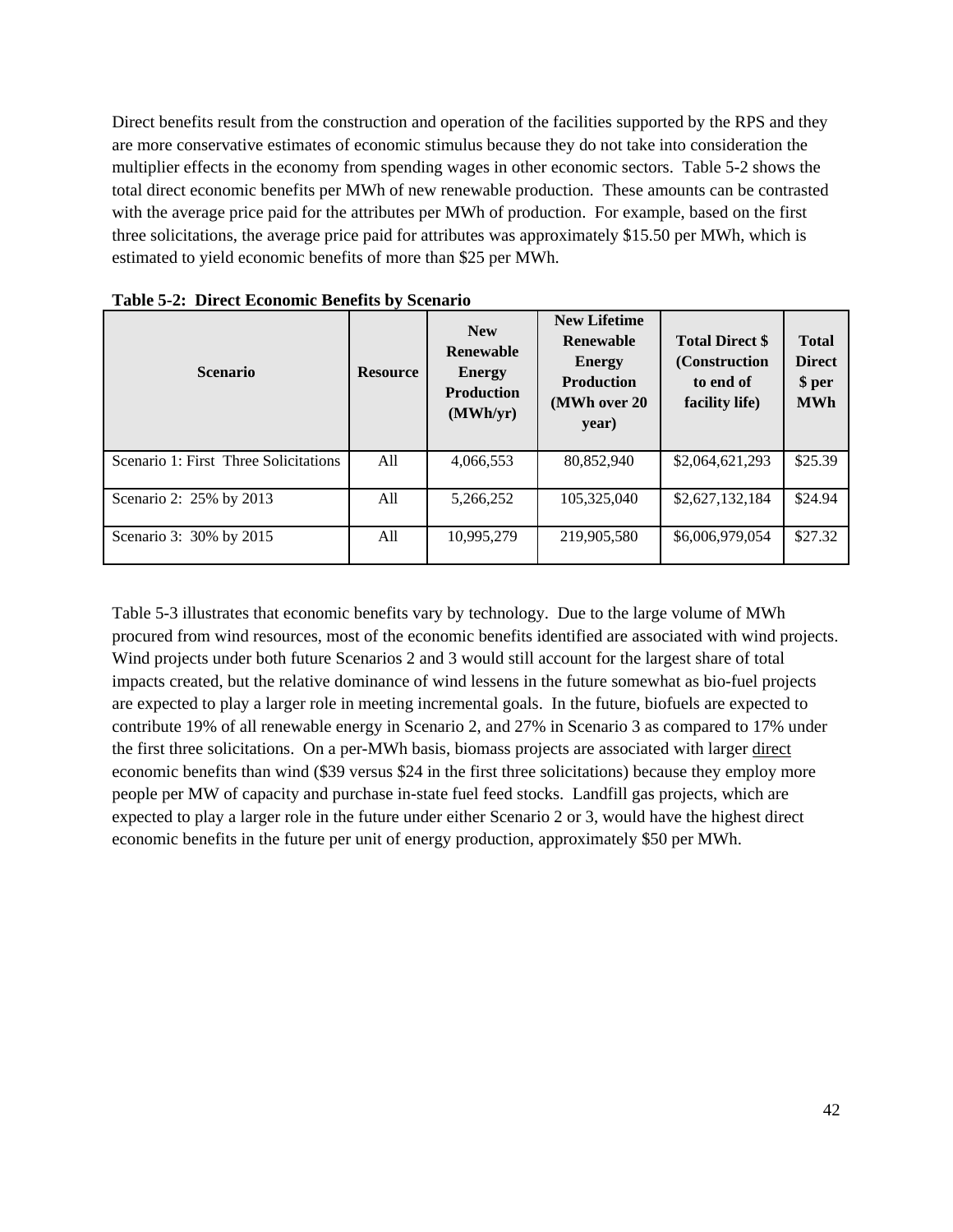|                                  | <b>Resource</b> | <b>Total Direct \$ per MWh</b> |
|----------------------------------|-----------------|--------------------------------|
| Scenario 1:                      | <b>Biofuel</b>  | \$38.78                        |
| <b>First Three Solicitations</b> | Hydro           | \$11.06                        |
|                                  | Wind            | \$23.92                        |
|                                  | Biofuel         | \$39.38                        |
| Scenario 2:                      | Hydro           | \$9.69                         |
| 25% by 2013                      | Wind            | \$24.48                        |
|                                  | Landfill Gas    | \$50.29                        |
|                                  | <b>Biofuel</b>  | \$41.84                        |
| Scenario 3:                      | Hydro           | \$9.38                         |
| 30% by 2015                      | Wind            | \$26.56                        |
|                                  | Landfill Gas    | \$49.45                        |

**Table 5-3: Direct Economic Benefits by Technology (\$ per MWh)** 

# *Job Creation*

-

Job creation estimates were reported in actual number of jobs (Table 5-4) and in job years (Table 5-5) which capture how long-lasting the job is.<sup>[70](#page-42-0)</sup> Using the IMPLAN model, KEMA estimated the number of jobs that would be created, expressed in job years and associated payroll or labor income. The estimates are linked to the same three scenarios used in the macro-economic analysis described above. In all cases, these outputs are significant, leading to hundreds of full-time, well-paying jobs.

Annual jobs created in New York from the RPS Main Tier projects are related to short- and long-term employment opportunities. Short-term construction work is assumed to average three years, and longterm facility operations jobs are assumed to last through the 20-year life of the facility. Table 5-4 shows the total number jobs, in every year of the interval period, created in New York from the RPS Main Tier.

<span id="page-42-0"></span> $70$  For example, one job lasting two years would be expressed as two job years.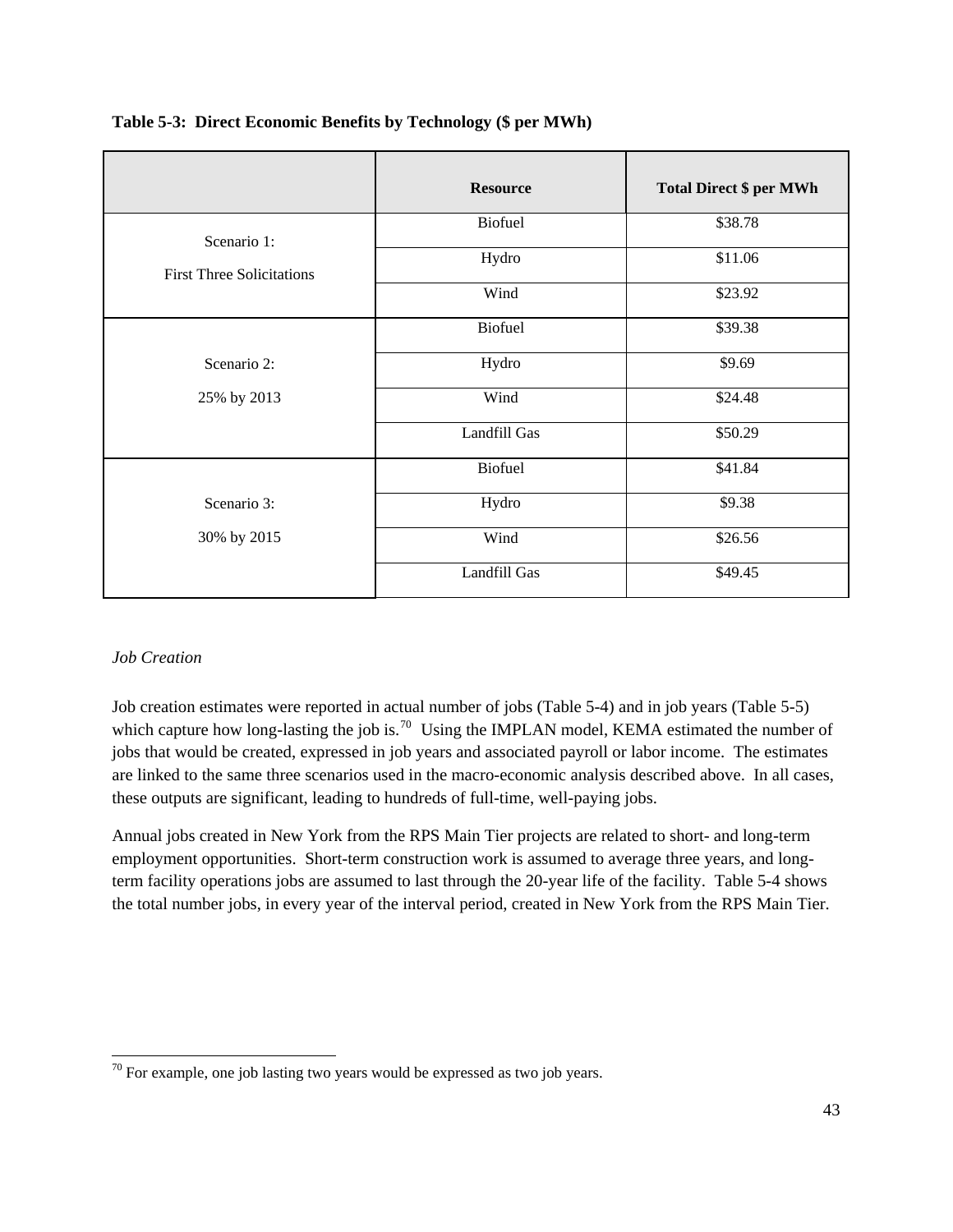| Annual                    | <b>First Three Solicitations</b> | 25% by 2013 | 30% by 2015 |
|---------------------------|----------------------------------|-------------|-------------|
| Short-term Jobs (3 years) |                                  | 857         | 1.764       |
| Long-term Jobs (20 years) | 223                              | 279         | 600         |

**Table 5-4: Direct Annual Jobs Created in NYS from Main Tier RPS** 

Table 5-5 expresses the annual jobs in job years. The macroeconomic analysis also shows that the jobs created to build and operate the renewable energy facilities are well-paying. Table 5 shows the average yearly compensation per job year for each scenario based on the direct and indirect job years created over the life of the facility. Indirect jobs are not as well compensated as direct jobs, since renewable energy facility workers spending their wages in New York tend to purchase goods and services from lower-wage sectors, such as retail.

| <b>Over Facility Life</b>      | <b>First Three Solicitations</b> | 25% by 2013     | 30% by 2015     |
|--------------------------------|----------------------------------|-----------------|-----------------|
|                                |                                  |                 |                 |
| Direct Job Years               | 6.492                            | 8,298           | 19,607          |
| Direct Payroll                 | \$501,788,643                    | \$635,533,210   | \$1,481,422,272 |
| Avg. Compensation per Job      | \$77,293                         | \$76,589        | \$75,556        |
|                                |                                  |                 |                 |
| Indirect Job Year Impact       | 16,184                           | 20,230          | 45,201          |
| <b>Indirect Payroll Impact</b> | \$860,000,000                    | \$1,070,000,000 | \$2,331,000,000 |
| Avg. Compensation per Job      | \$52,892<br>\$53,139             |                 | \$51,570        |
| <b>Total Job Years</b>         | 22,676                           | 28,528          | 64,808          |

**Table 5-5: Main Tier RPS Impacts on Average Annual Worker Compensation** 

# *Data Credibility*

Self-reported economic benefits data are provided by developers when they bid into the Main Tier solicitations. This data was used as a basis for KEMA's analysis of economic benefits. KEMA performed a credibility assessment on the developers' self-reported economic data and concluded that, with a few minor exceptions, the data reported in these bids are reliable. KEMA's analysis determined that the data from developers could serve as a basis for the current and other analyses of the economic benefits that can be claimed from renewable energy development.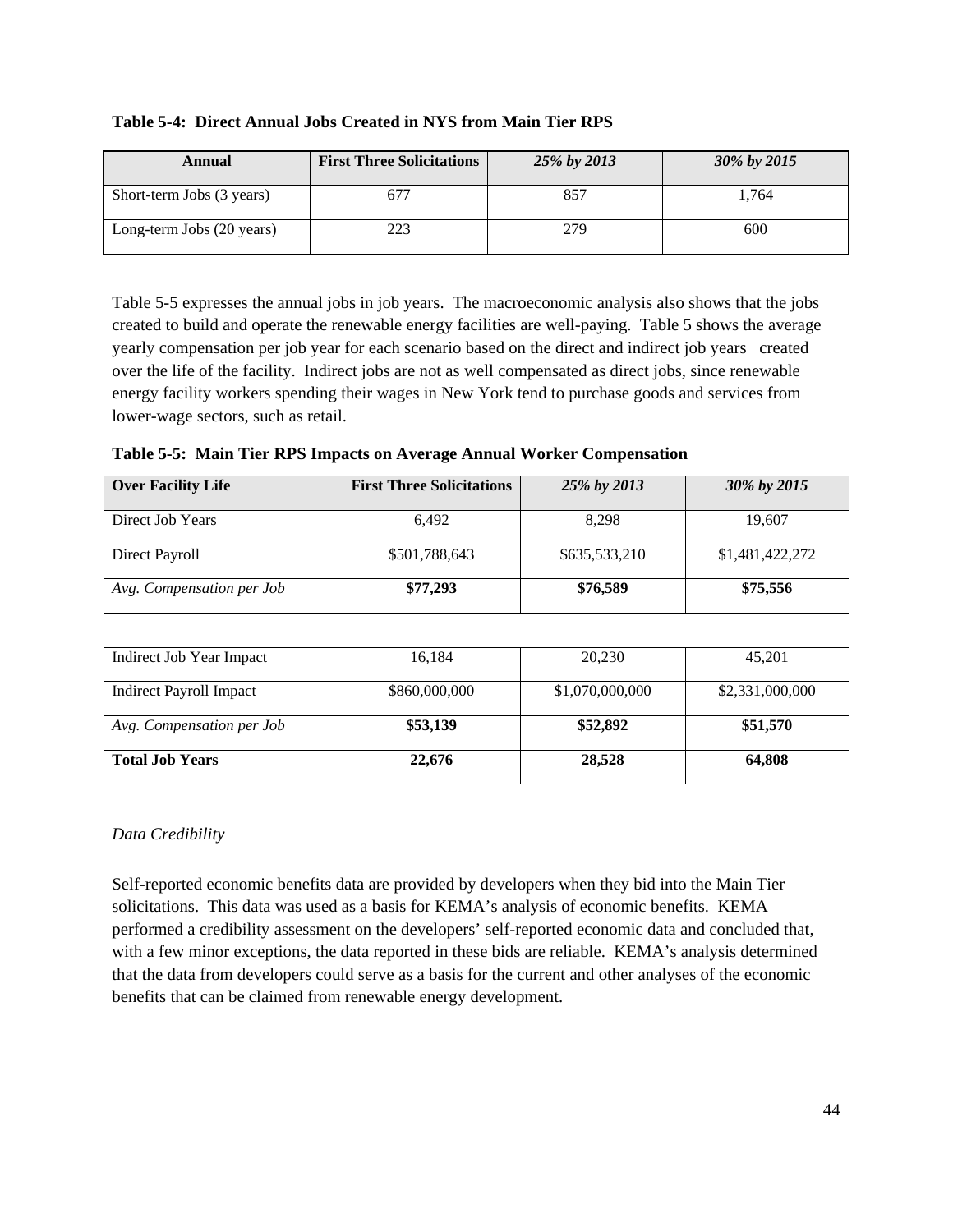## Customer-Sited Tier

Customer-Sited Tier projects also have an economic impact. For example, the PV Program is now working with approximately 100 installers. In many instances, these are small, yet growing companies with a business model that is centered on the design, installation and maintenance of PV systems. NYSERDA has been active in the implementation of accredited training programs to expand the number of installers capable of serving the market. It is expected that by increasing the number of installation companies in the market, competition for customers will force a price reduction.

# Impact on Grid Reliability

To the extent renewable resources' ability to serve load is limited by the physical limitations of the transmission system, policy goals will not be satisfied. This finding is based on conditions such as existing aging transmission infrastructure and load centers located far from generation and suitable feeding points.

The assessment also concluded that enhancing the value of dispatched capacity from wind resources could occur through improved market information, and that improving market information for wind generation would be more cost-effective approach than upgrading transmission infrastructure in the nearterm. The assessment assumed that if the information derived from improved protocols for wind forecasting is incorporated into market information, there would be increased integration of intermittent capacity into the NYISO's interconnection, forecasting and market information systems. Enhancing market information for intermittent energy providers has many benefits: better planning, enhanced project profitability, increased competitiveness for financing of high quality projects, insurance against displaced output from other proximate renewable resources, and achievement of RPS goals. Enhanced performance of intermittent renewable energy systems through complete delivery of the capacity generated from zero cost fuel resources—the result of better market signals—likely offers more shortterm solutions for both load serving entities and developers than added transmission infrastructure.

# Program Design

The Commission chose a central procurement model that maximizes early ventures and ease of procurement, while laying the basis for a certificates market.<sup>[71](#page-44-0)</sup> NYSERDA, as the procurement agent, is authorized to purchase only attributes, not energy commodity. This model is compatible with a market in which attributes are treated as a tradable commodity and are available for use in compliance of the RPS and in support of voluntary markets. By engaging in attribute-only transactions, NYSERDA's intervention in the marketplace is minimal.

In KEMA's assessment, the current central procurement structure using an RFP approach is working well to select projects that satisfy the RPS Program's objectives of providing least-cost renewable energy while promoting economic development within the State. As a public authority and a steward of public

<span id="page-44-0"></span>l  $71$  2004 RPS Order. p. 49.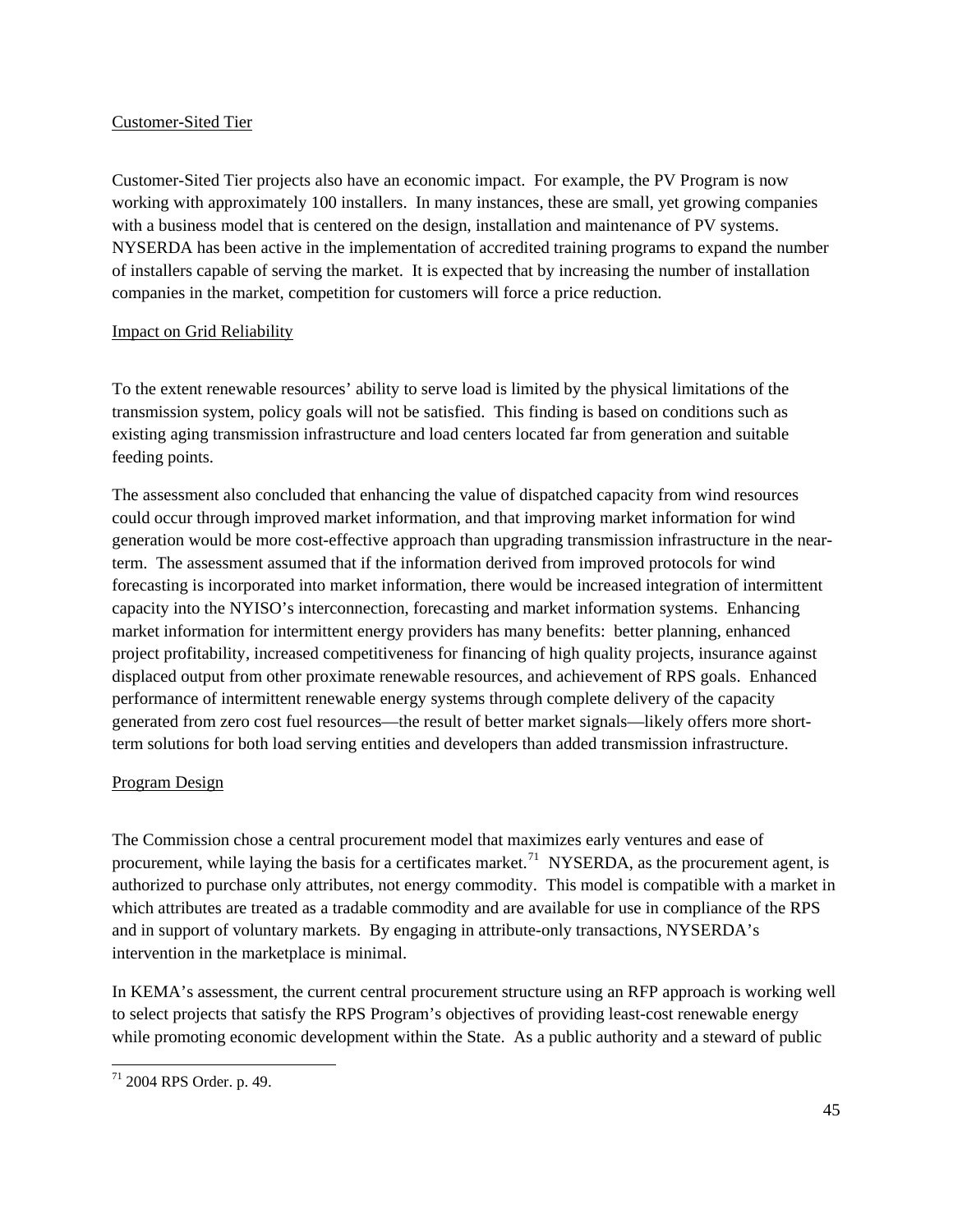ratepayer funds, NYSERDA is positioned to officiate on economic benefits considerations. Developers reported that the market is too small for a Declining Clock Auction approach, which also suggests that individual RFP competitions among LSEs might reduce the bidder pool for each solicitation, resulting in higher costs to ratepayers. Given that the renewable energy project planning, development, and marketing cycle is costly and long, the central procurement approach also likely saves developers time and money by avoiding the situation of multiple competitive markets and customized response requirements under an LSE approach.

Several developers underscored that the lack of firm funding commitments to meet the Main Tier targets has a dampening effect on long-term interest in renewable energy investment in New York. The procurement authorization process, since it is not regularly scheduled, does not foster a great deal of certainty in the marketplace. Additionally, the project planning and development cycle and the time horizon for investment cost recovery are long. In this context, concerns raised by developers can be summarized as follows:

- Funding Certainty—Developers want to plan on a specific level of available funding and the time in which it will be available.
- Frequency—Developers would like more opportunities to compete for funding, perhaps as frequently as every six months as market conditions dictate; however, annual competitions are expected.
- Regularity—Developers note that a predictable procurement schedule would aid their planning processes.
- Advance Notification—A long term commitment for regular, frequent and certain funding levels would send a strong signal to project developers to focus on opportunities in New York.

Moreover, the analysis concluded that current RPS rules offer no remedy for NYSERDA to re-inject unexpended, disencumbered, or forfeited security funds back into the market to acquire replacement resources after a given solicitation process has ended. Additionally, the absence of this mechanism also reduces progress toward RPS targets and undermines to some extent the policy objectives of the RPS Program in general.

## Project Selection Criteria

Promoting projects that provide significant economic benefits to New York State is a major objective of the program. The current scoring system provides 70% weighting of points for bid prices and a 30% weighting of points for economic benefits, and KEMA determined that this ratio constitutes a sound scoring system. The emphasis on in-state expenditures, which is clearly stated to developers in the RFP process in the scoring criteria, may encourage developers to purchase more goods and services in New York. The current system is designed to ensure that the winning bids capture the set of projects that best provide significant in-state economic benefits at a low price.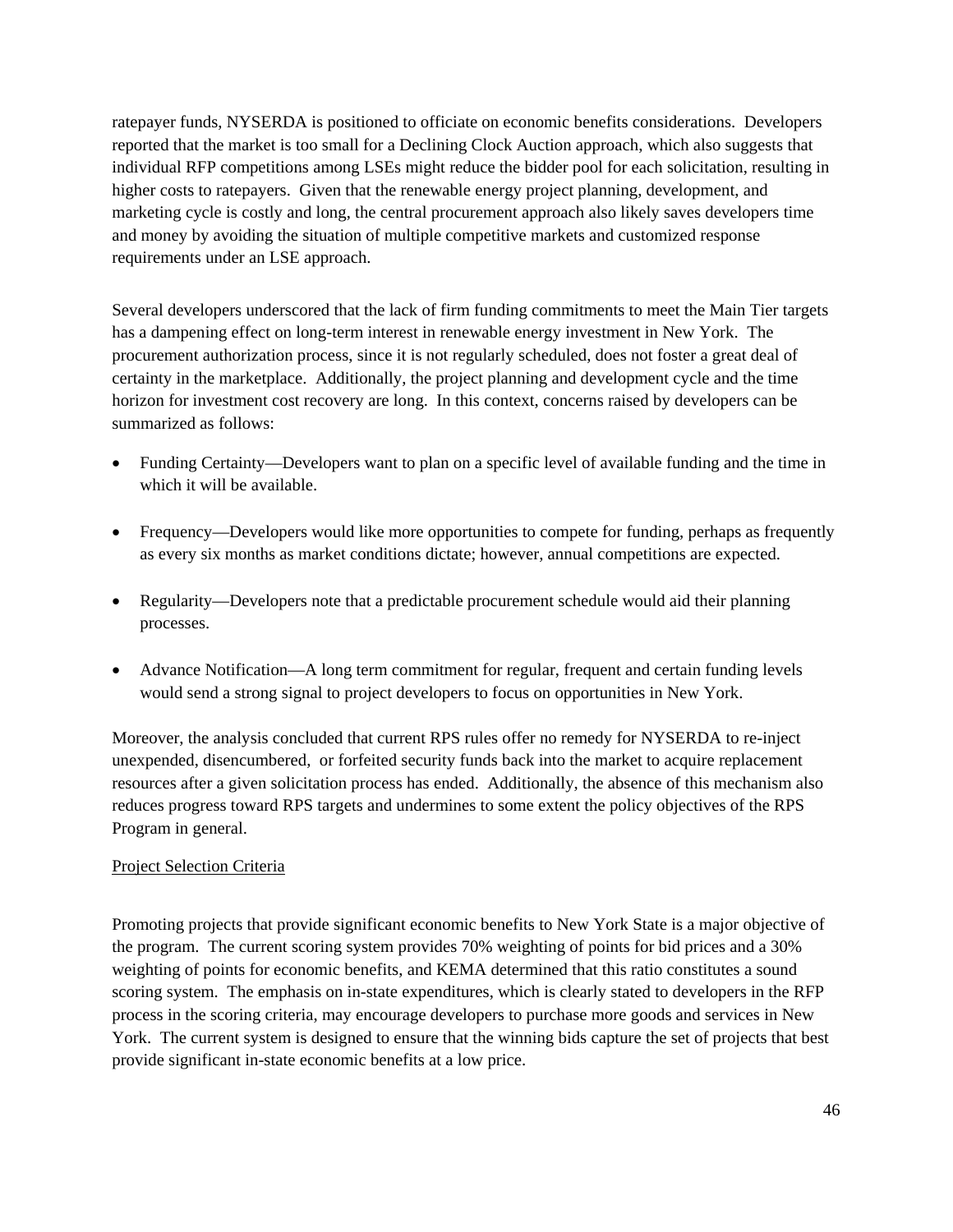## Project Selection Criteria Impact on Resource Diversity

The data presented earlier in this section suggest that factoring economic benefits into the equation to a greater extent would likely lead to more biomass projects, as biomass tends to have higher economic benefits on a per MWh basis. This is because biomass projects purchase domestic fuel feed stock and employ more people per MW of capacity. Biomass is also a base load technology. Compared to intermittent resources such as wind, biomass plants are able to take advantage of higher electricity revenues during on peak times and to derive profits from the full installed capacity value of the project.

#### Project Selection Impact on Financial Risk-Taking

KEMA's analysis concluded that the RPS Program is being administered efficiently and with due diligence mitigating risks to ratepayer funds. The current competitive process encourages low bids. While that competition could conceivably lead to "defective pricing," the standard contract provisions protect ratepayer's funds from investments in failed projects. "Defective pricing" is a case in which a winning bidder cannot deliver on the project, crowding out other legitimate bidders who would have been next in line to secure a RPS contract. However, NYSERDA's retention of a contract security, which is standard procedure in the RPS Main Tier contracting process, discourages defective pricing. Overall, the analysis concluded that requiring project developers to post a significant financial security is an approach which appears to have been effective at preventing frivolous or defective bids.

#### Project Selection Criteria Impact on System Reliability

The analysis considered whether factoring location considerations into the selection criteria process could encourage more projects to be sited closer to appropriate feed points on the transmission system, reduce grid congestion and/or offset pollution by encouraging renewable technologies to be sited closer to fossil fuel generators for the purpose of offsetting their output into the load order. On the other hand, location considerations could add to project development costs and place increasing strain on the RPS Program budget, because the sites with the best resources are not necessarily the same as those that would allow coal-generated power to be offset or minimize negative impacts to the transmission system. This problem might persist even if the best resource and transmission impact combination was combined into a single "capacity factor" criterion.

In responding to grid constraints, a bid scoring criterion that considers project location might prove less effective than efforts to improve market information. Such a locational criterion may simply add complication and potential ambiguity to the bid award process. While it is not clear that the potential transmission impacts of wind power's intermittency are properly or fully signaled in the market for RPS Attributes, for the most part it appears that existing market mechanisms account for locational factors to some degree. However, market information could be further improved to accommodate these concerns such as reliance on the improved wind forecasting system being implemented by the NYISO.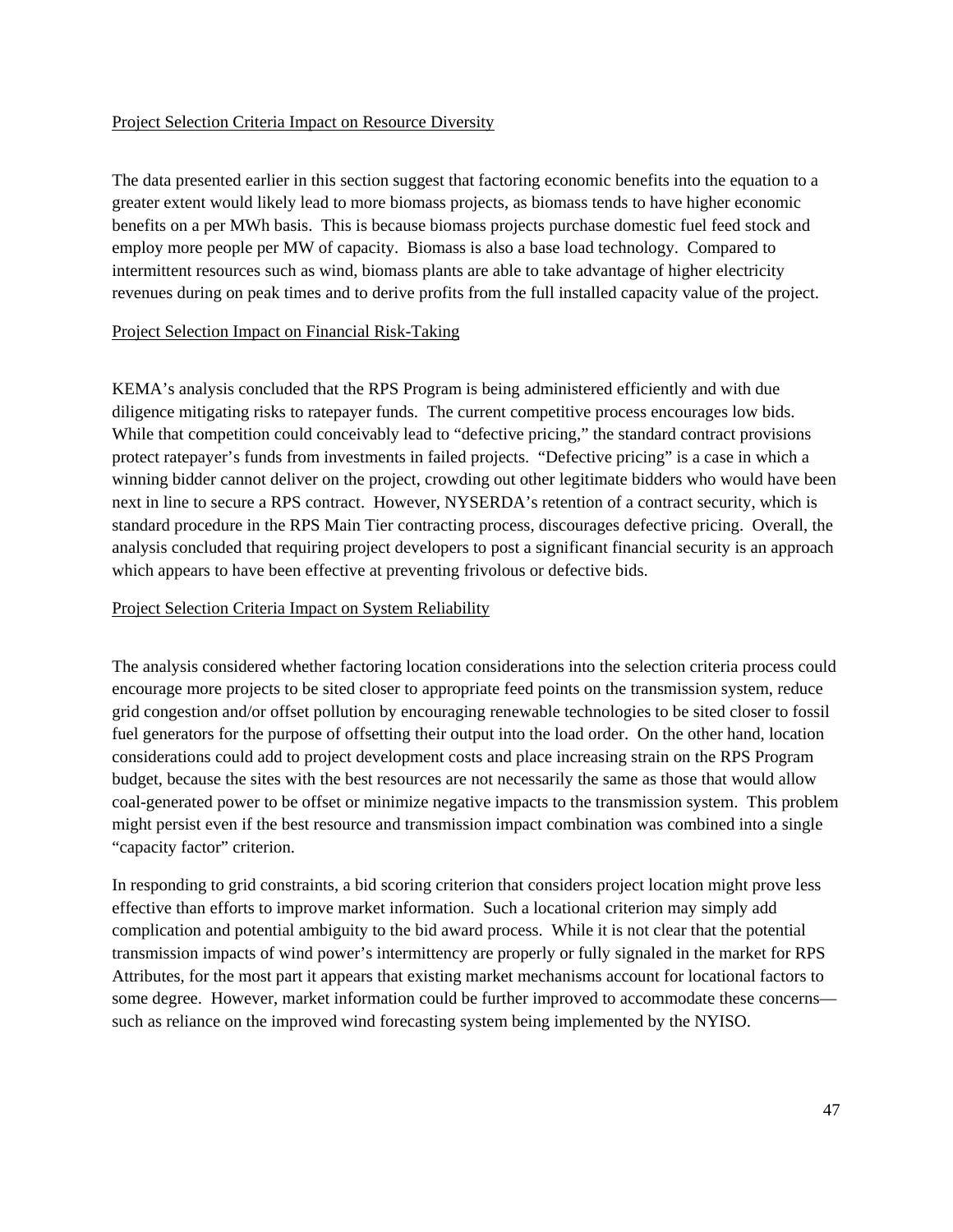## Impact of Long-Term Contract Financing

During KEMA's interviews, developers typically described RPS Attributes contracts as "critical" or "essential" to financing their projects. Long-term contracts remain essential for new project development because such contracts reduce the developers' risk. By providing a guaranteed revenue stream, long-term contracts help developers secure financing for their projects, improving the debt terms that are negotiated. Even developers who finance their projects internally generally prefer to have a certain guaranteed level of revenue (*i.e.,* through a long-term contract) to reduce risk. From a policy perspective, the long-term contract protects ratepayers in two ways. Generally, it allows developers to offer lower bid prices than they would be willing to accept under short-term contracts, especially in a nascent market. It also provides a hedge against rising RPS Attribute prices over time. Through the first three solicitations, RPS Attribute prices in New York have compared favorably with prices in nearby states. By locking in these relatively low rates for ten years, NYSERDA protects the RPS funds from potential price spikes.

#### Impact of Program Design on the Voluntary Market

The RPS Main Tier's standard contract offers developers the option to suspend their contracts to deliver attributes if they are to be sold into the New York voluntary market or to a public agency through EO 111. This contractual provision not only supports New York's long term goals of creating a sustainable market, but also offers developers an option to sell RECs at higher profits if market conditions allow. This contract suspension clause supports the short- and long-term viability of the RPS Attribute and renewable energy market in New York. One developer has used this provision already.

It is unclear if the program set-aside structure is enough to ensure that the voluntary market targets (as were expected by the PSC in the 2004 RPS Order) will be met under current market conditions. Assuming RPS projects sell 90% to 95% of their attributes to NYSERDA through Main Tier contracts, then only 0.3% to 0.6% of New York's voluntary demand could be met through Main Tier projects—and that assumes the entire available set-aside green power supply is sold.

Developers of new generation cite the current Environmental Disclosure Program (EDP) tracking system as overly burdensome compared to others in the region, underscoring the conclusions reached by the Commission in its January 26 and June 28, 2006 Orders about the importance of having a regionally compatible tracking and trading system. The data requirements for what REC marketers can sell outside of New York and what consumers demand (*e.g.,* Green-e certified RECs) cannot be met in a timely manner under the current EDP system which has a time lag. Additionally, it is still difficult to predict how much generation would be offset from various fossil fuel facilities, and what the associated environmental benefits might be.

The critical element to any sustainable renewable energy market is the actual availability of renewable energy generation capacity. As discussed in Section 4, the RPS Program has been highly effective in achieving renewable energy capacity additions. As the RPS contracts expire, the capacity of these facilities will become available to the voluntary market.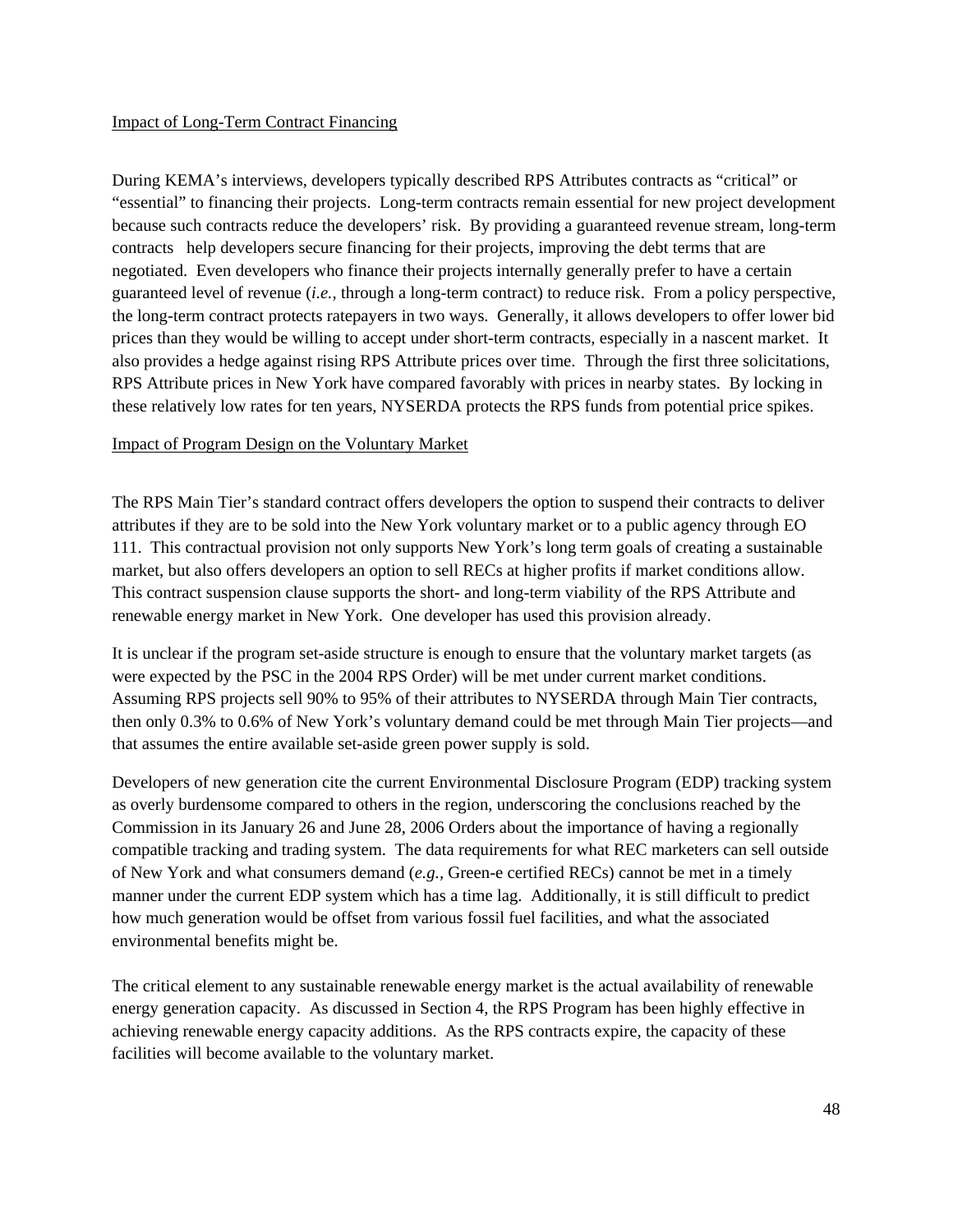## <span id="page-48-0"></span>Customer-Sited Tier Incentives

In the Customer-Sited Tier program, incentive levels are linked to a project's installed capacity and to expected performance. Installers stated that performance measurement standards on which incentives are based could be improved; however, they generally embrace the concept of standardization in performance measurement as well as capacity-based incentives. Installers stated a desire for industry-wide standards that are credible and evenly applied across the competition.

Installers of anaerobic digesters affirmed that the RPS incentives make the projects possible, and that the \$1 million maximum cap is adequate. Installers of both PV and small wind believe that the incentive structures favor smaller systems. Installers of small wind technologies stated that the incentive levels are note adequate for projects over 100 kW; and that capacity-based incentives are essential to cover the upfront capital costs.

# **Market Conditions Assessment**

The Market Conditions Assessment by Summit Blue finds that New York's RPS has played a critical role in advancing renewable energy markets in the State to date, highly influencing the development of wind and biomass in particular. The provision of long-term Main Tier contracts is a key factor affecting the program's success.

# Presence and Level of Market Activity

Long-term contracts offered under the Main Tier Program have proven valuable in driving the development of large-scale wind projects in the State. Beginning around 2003, the wind industry in the U.S. underwent a rapid transition from one populated by many small domestic developers to one dominated by large European wind developers partnering with institutional investors (commercial bankers and lenders) offering both equity and debt capital. While the equity investors could take advantage of tax benefits, such as the Production Tax Credit, the RPS was designed to address gaps in securing debt financing. To secure debt financing, developers needed revenue guarantees of sufficient duration and amount to repay investors. Ten-year contracts became the means to provide the necessary secure revenue stream for wind; with the result being that the potential wind resource in New York is being more fully realized.

The dominance of large wind development corporations has a few implications for the growth of wind resources in New York. Their dominance has constrained opportunities for medium and small-sized wind developers who cannot realize economies of scale and risk mitigation strategies available to larger corporations. Also, larger investors have opportunities to invest anywhere, putting New York projects in competition with other key states for the same capital resources.

Landfill energy markets are distinct from wind markets. The market structure for landfill gas is still fragmented with smaller projects, and its potential is still largely unrealized in New York. Landfill gas projects require lower levels of capital and have less exposure to fuel supply risks when compared to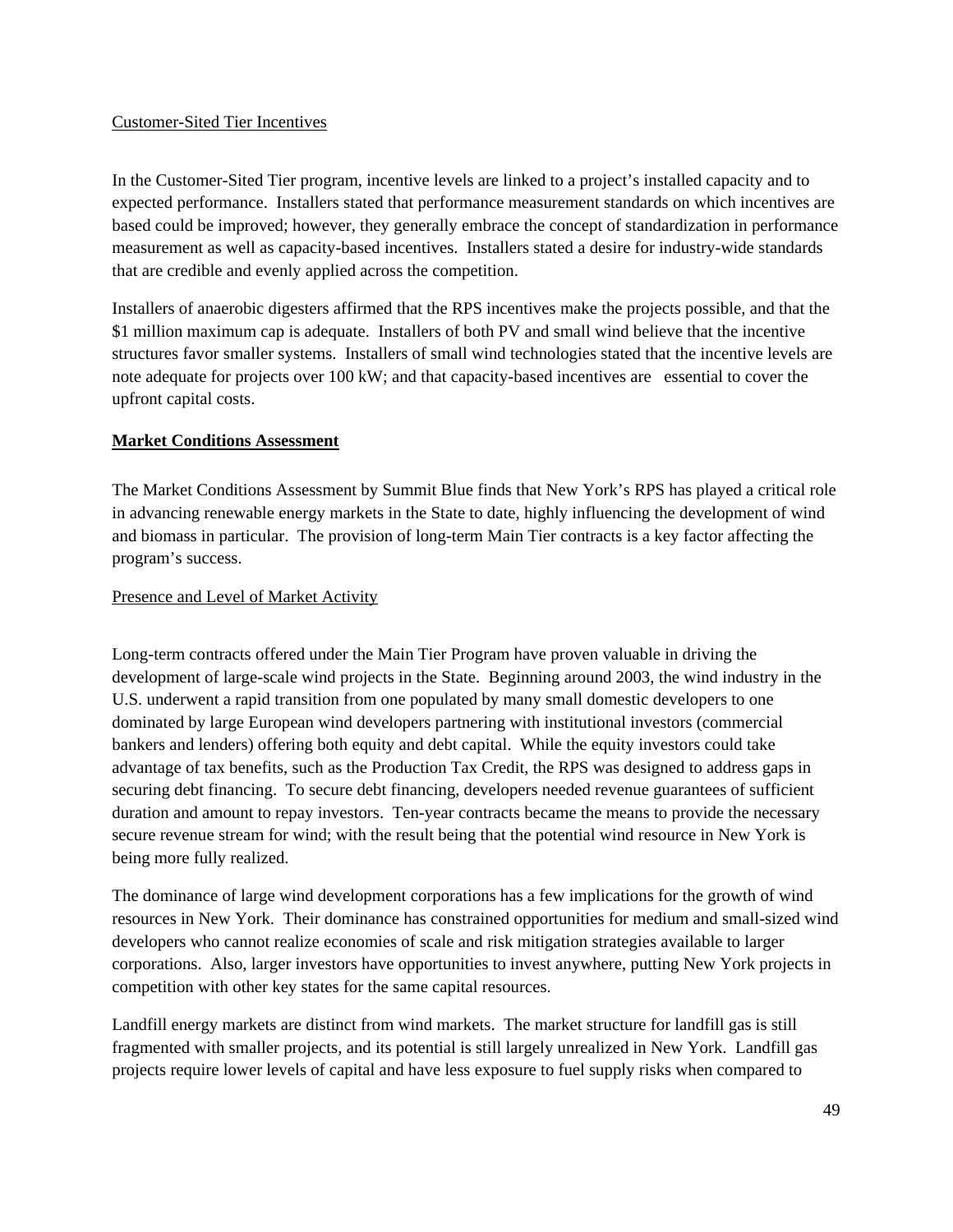other biomass technologies. As a baseload resource, landfill gas can secure power purchase agreements that contribute to the low risk profile desired by small and independent developers. Recent biogas projects to enter the RPS Program are co-firing projects at the site of existing coal facilities; co-firing provides the developer with flexibility to respond to energy price volatility and fuel feedstock risks.

# Barriers to Large-Scale Project Development

The top five barriers to large scale renewable development in New York are:

- project costs impacted by federal tax incentives and purchases of equipment and raw materials;
- transmission constraints;
- permitting;

l

- local opposition; and
- interconnection costs and protocols.

The uncertainty associated with the existence of a production tax credit has created development boom and bust cycles. Developers report that equipment costs have undergone increases of 15 to 20% between a project's planning and construction phases. Transmission, permitting, local opposition, and interconnection issues may arise depending on geographic location and infrastructure. In the absence of an Article X siting law<sup>[72](#page-49-0)</sup>, all projects are subject to a State Environmental Quality Review, which is a lengthy process and more vulnerable to parochial pressures. The interconnection protocols followed by the NYISO were viewed by developers as lengthy and inconsistently applied among utility service territories. Another significant barrier is the lack of an attribute tracking system that impedes market transactions of renewable attributes unbundled from the energy commodity, an approach typically used in voluntary and other compliance markets. Other barriers are the higher cost of doing business in New York, the limited availability of sites with strong potential (defined as a combination of resource potential, available land and a favorable locality), and the expenses associated with local property taxes and host communities payments.

## Program Influence on Large-Scale Development

RPS Attribute financing is critical to the development of wind power, which is a capital-intensive endeavor. For biomass, the uncertainty about future fuel costs makes the stable RPS Attribute revenue stream important. In contrast, hydro upgrade projects are less dependent on RPS Attribute revenues, and landfill gas projects in New York can make more lucrative REC sales into New England's RPS compliance markets.

The wind potential in New York is being developed at a pace exceeding others states with more abundant wind resources, indicating the RPS Program's positive influence on wind development. The New York RPS Program solicitations attract a competitive pool of bidders, and the RPS Attribute bid prices reflect

<span id="page-49-0"></span> $72$  Article X refers to an expired Public Service law that provided a one-stop approach to securing approvals and permits for the siting of new energy generation facilities. The law expired in 2002.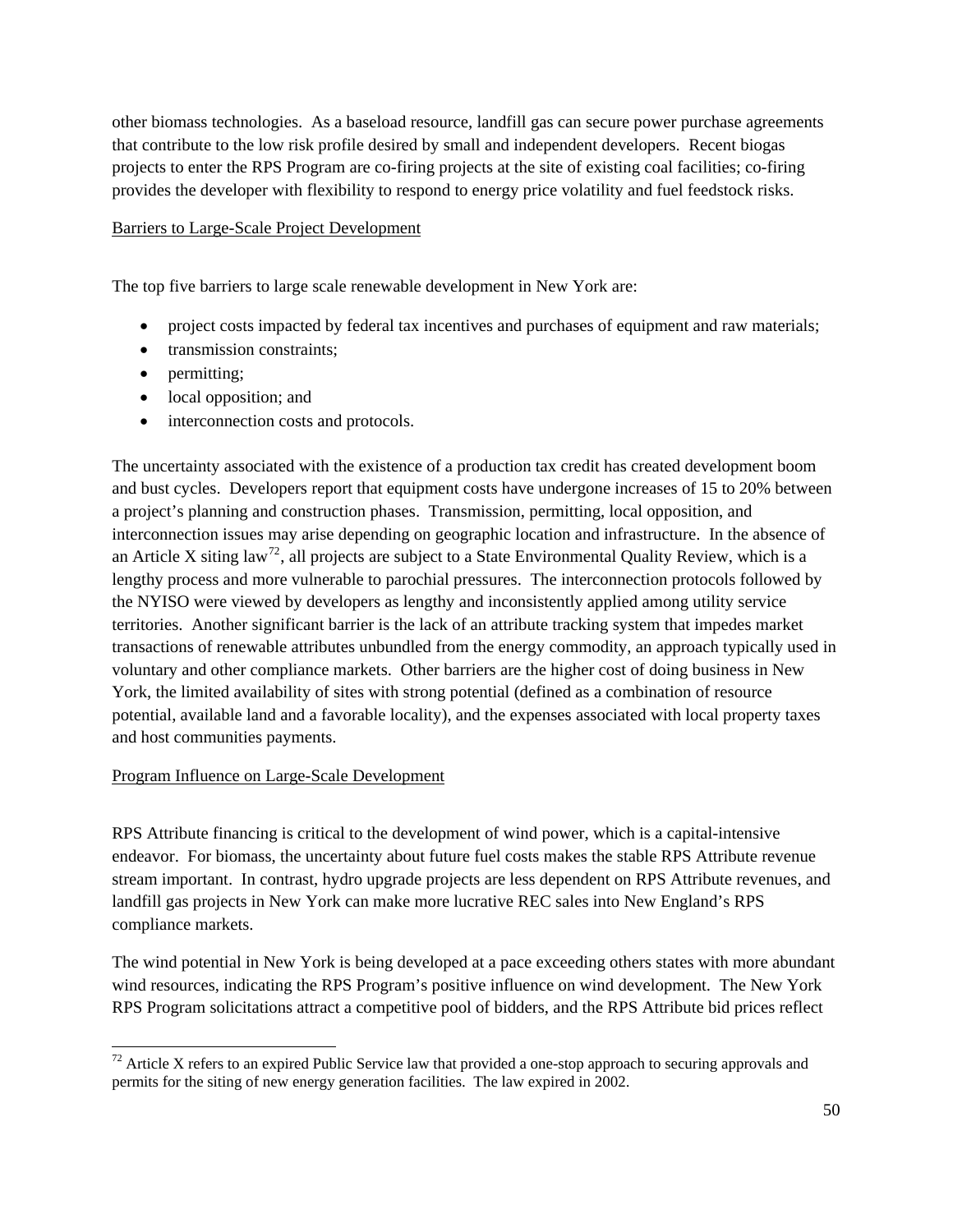that they are significant components of the projects' financing mix; both factors are seen as indicators of the Program's influence on wind development.

# RPS Program Comparison with Other States

Key differences and similarities were assessed with three neighboring states (Massachusetts, Pennsylvania, and New Jersey) and California because it is a leading state in the U.S. in renewable energy development. The key difference is that New York is the only state with experience using a centralized procurement approach<sup>[73](#page-50-0)</sup>, which is characterized as having only one RPS Attribute buyer for compliance, operating within a pre-defined budget without penalty expenditures in the event interim targets are unmet. Also, New York's eligibility is open only to projects initiated after the date the RPS Program was established<sup>[74](#page-50-1)</sup>, while the vintage date used elsewhere includes facilities pre-existing their RPS. Unlike New York, waste-to-energy resources are eligible in these other states. Most other states have larger, multi-state control areas to draw on resources for compliance; however, Massachusetts recently enacted a law favoring in-state resources. Key similarities between New York and the comparison states include tiers for separate resources and allowing sales of unbundled RPS Attributes or RECs. Barriers were found to be similar across states, with transmission capacity identified among the top barriers in California and Massachusetts.

# RPS Attribute Pricing

RPS Attribute prices are a key market signal the cost of renewable energy generation since the electricity market clearing price is typically set by fossil fuel generators. Average RPS Attribute prices for wind declined over New York's three RPS Main Tier procurements; while average RPS Attribute prices for repowered hydro and biomass rose over that same period. RPS Attribute prices in New York are less than the REC prices in most neighboring states' RPS compliance markets. RPS Attribute/REC price differences among states are likely attributed to different eligibility and vintage requirements<sup>[75](#page-50-2)</sup>, and the size of the control area from which resources can be drawn without incurring import requirements.

The 2003 vintage date in New York could result in higher RPS Attribute prices compared to larger eligibility pools in other states that also accept facilities pre-existing their RPS. However, New York's vintage date ensures that the RPS Attribute revenues are directed to new projects that need financing to be built, and not to pre-existing facilities. The hourly delivery requirement on external intermittent generators may also be driving up their RPS Attribute prices, limiting the bidder pool and reducing competition. Economic benefits and partial bid capacity appear to not affect RPS Attribute prices.

Factors favoring lower RPS Attribute prices in New York are: abundant wind resources, inclusion of hydro upgrades, long-term contracts, competition, and the capacity to limit expenditures to a pre-set price

<span id="page-50-0"></span>l  $73$  Illinois recently adopted a centralized procurement approach.

<span id="page-50-1"></span> $74$  Pre-existing facilities that demonstrate financial hardship are the exception.

<span id="page-50-2"></span> $^{75}$  A vintage date refers to the date a facility was constructed for purposes of establishing RPS eligibility. New York's 2003 vintage date distinguishes facilities in existence prior to the establishment of the RPS in 2004.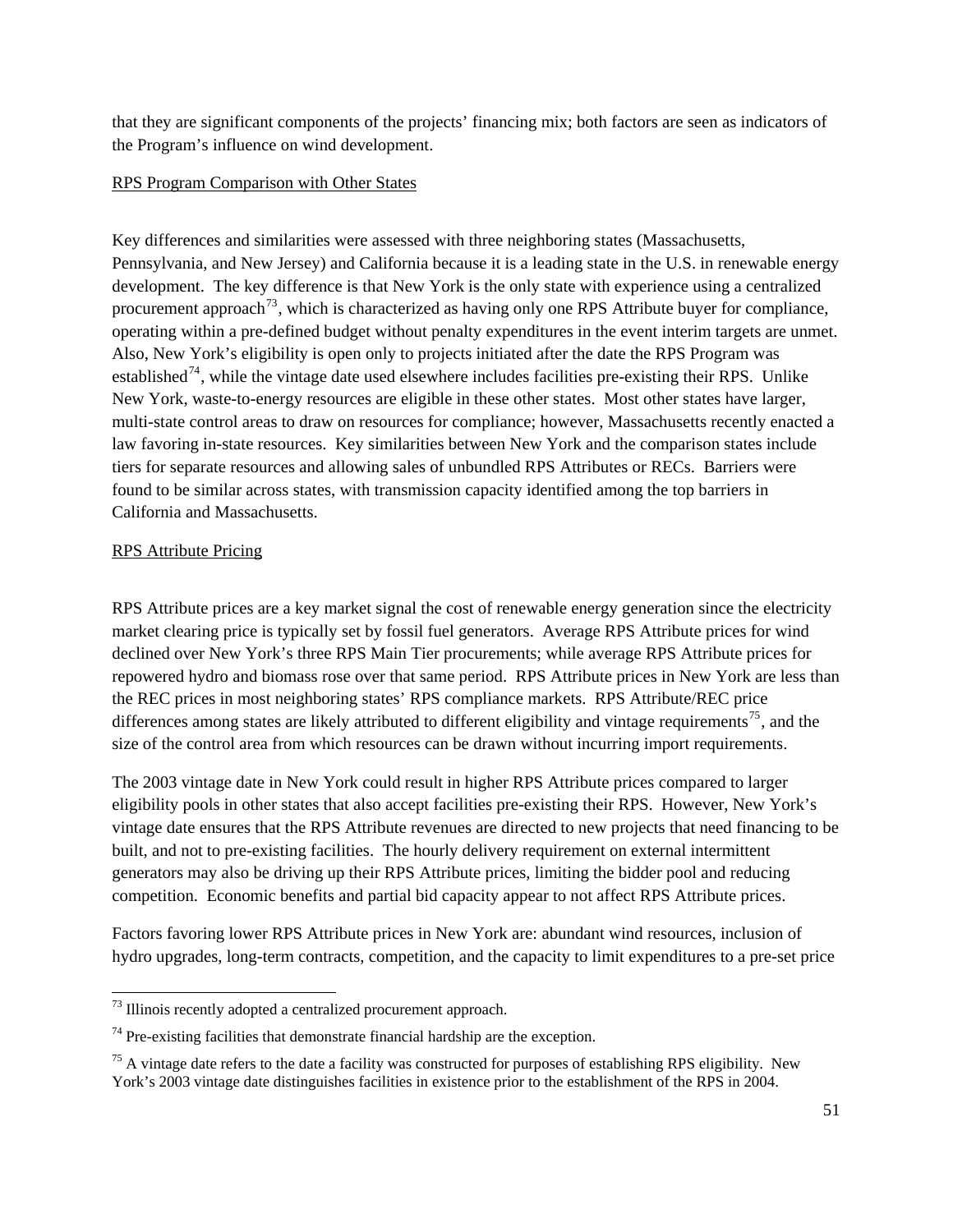ceiling, capped at fixed collections. The fact that all technologies compete against each other may also exert downward pressure. If the RPS program was to use technology-specific tiers or allocations to attract more resource diversity, it would also advance the competitive position of less efficient projects that would be competing in smaller bidder pools, resulting in higher bid prices.

In general, external influences on RPS Attribute prices reflect both cost and revenue factors. RPS Attributes are often the last source of financing in a complex financing package for new projects and thus, are affected by external credit markets. The long term nature of the RPS Attribute contract and the ability to make physical bilateral contracts likely exert downward trends on the RPS Attribute prices. On the cost side are equipment or fuel costs. On the revenue side are energy revenues, followed by the Production Tax Credit.

Factors affecting REC/attribute prices in the voluntary market are more lax vintage, resources, and geographic eligibility requirements which would lower prices, while more competition nationally and more demand than supply might drive up their prices.

# Price Suppression

A regression analysis performed by Summit Blue<sup>[76](#page-51-0)</sup> revealed that renewable resources are suppressing natural gas prices (modestly) and wholesale electricity prices. A more significant suppression on electricity prices arises through the addition of a resource with supply costs near zero within a more localized market. The analysis estimated electricity price suppression in 2010 at \$2/MWh on a statewide load basis. This will effectively lower electricity costs by approximately \$100 per MWh of renewable energy produced, which is significantly more than the weighted average RPS Attribute price of \$15 per MWh in the third procurement. Price suppression will be higher in the early years as the renewable resources will first displace the highest costs resources on the supply curve.

# Customer-Sited Tier**[77](#page-51-1)**

A comparison of New York's incentives with other states revealed that New York's PV incentives equal or exceed other states, while total funds for PV were less in New York at the time the analysis was done.[78](#page-51-2) New York's small wind incentives were comparable; ADG and small system fuel cell incentives were more favorable in other states.

Investment in PV, small wind and fuel cell technologies is primarily attractive to niche groups with discretionary resources and those interested in a hedge against rising electricity prices, preventing climate change, or interested in the technology.<sup>[79](#page-51-3)</sup> That being said, CST incentives are significantly increasing market activity; installers across technologies reported that less than 10% of the current volume would be

<span id="page-51-0"></span><sup>1</sup> <sup>76</sup> Summit Blue, Market Conditions Assessment, Appendix F.

<span id="page-51-1"></span> $77$  The sample interviewed for this tier was small, limiting the ability to generalize the findings.

<span id="page-51-2"></span> $78$  At the time the analysis was done, New York's PV Program was funded at \$13 million.

<span id="page-51-3"></span> $79$  NYSERDA reports that customer interest in ADG is driven by waste management needs.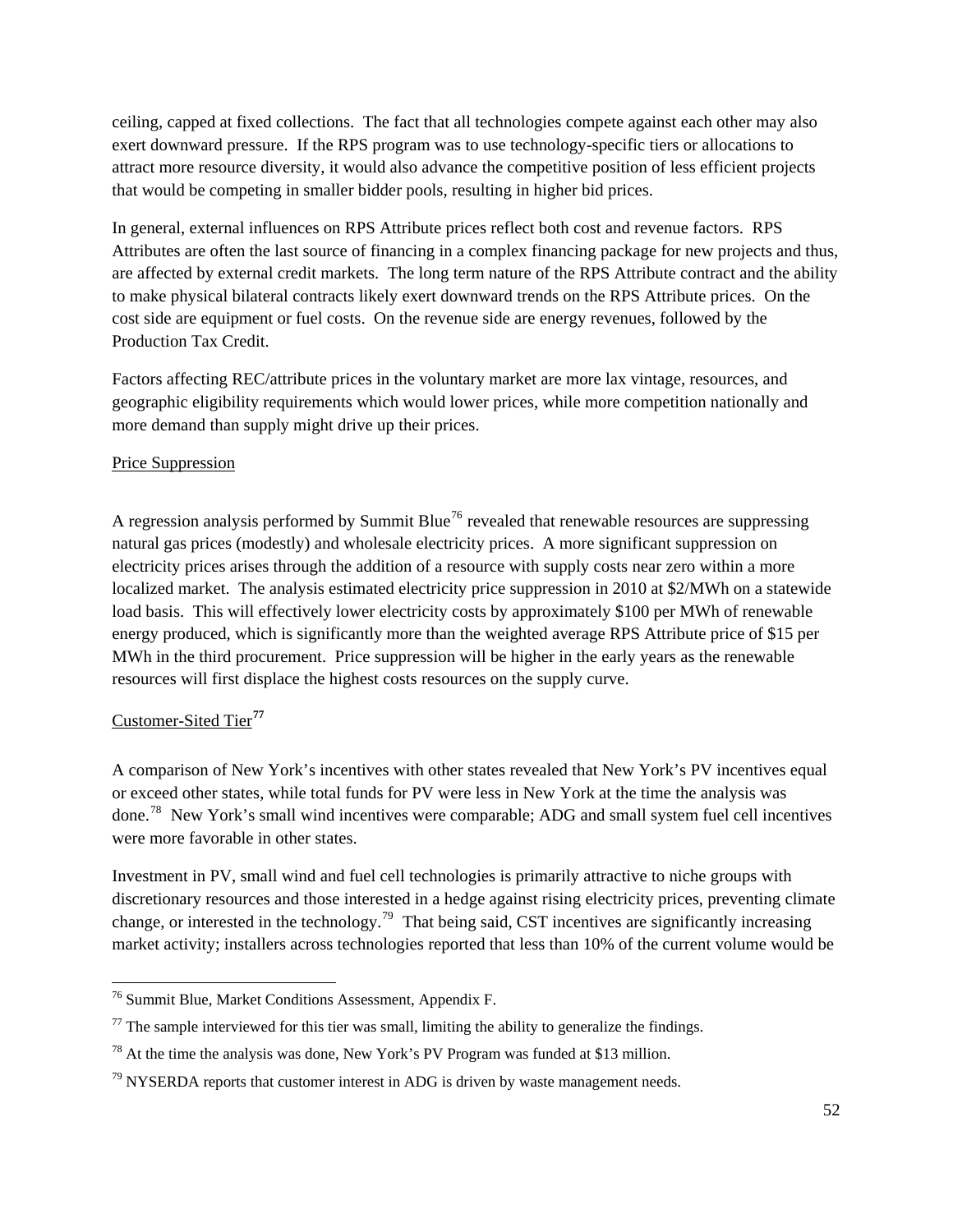installed in the absence of the incentives. In terms of market activity, PV accounts for 92% of the total CST incentive applications while ADG represents 68% of the total capacity (average PV capacity is 7.7 kW and ADG is 347 kW). Complementary sources of funding include the US Farm Bill for ADG, municipal bonds for Waste Water Treatment Projects with ADG improvements, and loan subsidies for PV and small wind. Increasing use of third party ownership models is attracting more commercial sector participation. Survey respondents believe that net metering will improve the economics of CST installations. Top barriers cited by survey respondents cutting across technologies include upfront costs, customer awareness, cumbersome application processes, difficult permitting and siting in New York, and lack of tax incentive certainty.

#### Voluntary Green Power Market

New York's voluntary consumer market is expected to contribute 1% of the RPS goal (1,828,670 MWh). As of September 2007<sup>[80](#page-52-0)</sup>, 59,600 customers were purchasing green power.<sup>[81](#page-52-1)</sup> RPS Program components for set-asides and contract suspensions for sales to other markets are designed to support the voluntary market. Currently, three participating wind projects are retaining 60% of their production for sales to other undisclosed markets. It is not clear whether RPS Attribute prices are affecting the price of attributes sold in the voluntary market. The RPS is increasing the supply of attributes and the Main Tier Program purchases only attributes from newer facilities, leaving pre-existing resources' attributes available to the voluntary markets. The top barriers (cited by survey respondents) to voluntary market growth are the lack of an attribute tracking and trading system, low consumer willingness to pay a price premium, lack of customer awareness, and insufficient marketing. Developers report that voluntary market sales are insufficient to drive large scale project development, largely because the voluntary market does not fulfill their revenue requirements. This is because voluntary attribute prices and procurement volumes are low and generally do not provide long-term contracts.

## Manufacturing and Related Business Development

Some small manufacturers and distributors of wind equipment were active in New York before the RPS was instituted in 2004. For the most part, the renewable energy products produced by these companies were additions to their existing product lines and did not comprise a significant amount of their business. None of these businesses had located in New York with the sole purpose of serving the State's renewable energy market, yet they were able to leverage existing facilities to serve the growing need for renewable energy. NYSERDA's Research & Development Program support has had some beneficial impact on building the renewable energy industry and a qualified workforce.

No large-scale wind developers have located in New York due to the State's location on the east coast and lack of proximity to markets of scale. New York's market is also considered small when compared to states such as Texas, or states in the Midwest with tremendous wind resources. New York has, however,

<span id="page-52-0"></span><sup>1</sup>  $80$  2007 is the most recent date for which voluntary market data is current.

<span id="page-52-1"></span><sup>&</sup>lt;sup>81</sup> Department of Public Service.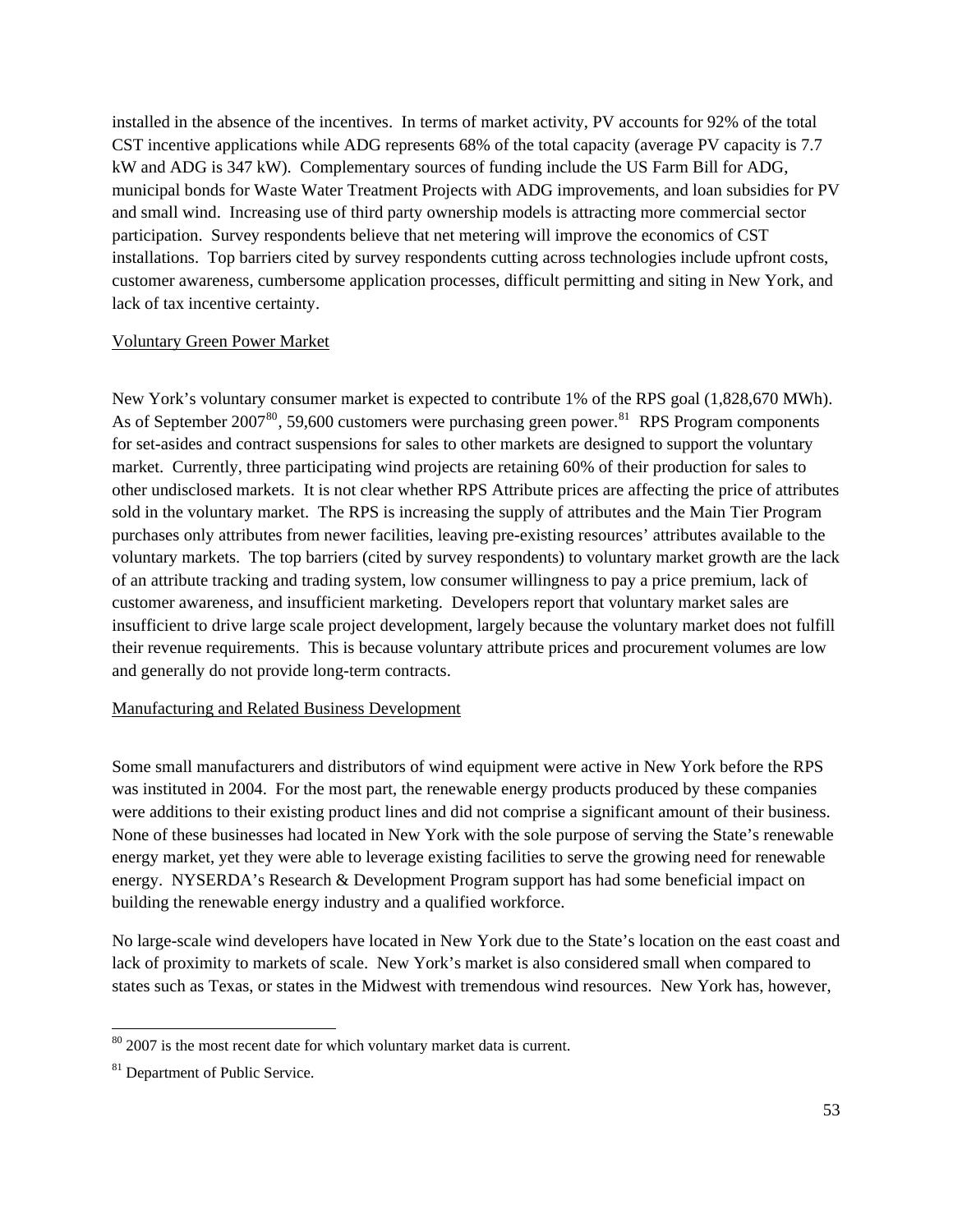attracted companies manufacturing or distributing components for renewable energy systems, including wind turbine components. Opportunities exist for in-state companies to expand existing lines as more than 450 companies in New York are active in industrial sectors that could also supply components for clean energy technologies.

# Steps to Transition to a More Market-Based System

The current RPS system is already market-based in that it provides a place for buyers and sellers to exchange goods. A more market-based system may involve less government participation as a buyer. A self-sustaining market would be one that did not rely on State mandates or incentives to attain the renewable energy levels sought by the RPS. The elements necessary for achieving a more market-based system to support renewable energy growth in New York were identified by Summit Blue as follows:

- Long-term market certainty;
- Open, liquid markets, wherein there is a diversity of buyers and sellers, frequent transactions, and flexibility for market participants to negotiate contracts that suit the characteristics of the project and its financing package;
- Limited barriers to participation;
- Existence of market drivers (both supply and demand) sufficient to achieve the level of market activity targeted; and
- Transparency of market data, such as winning bid prices.

These elements may present opportunities for developers that are at odds with the prudent expenditures of ratepayer funds. For example, increased transparency of market data, such as winning bid prices, could lead to higher bid prices in the future and higher RPS Program expenditures.

# New York's Progress toward Achieving Self-Sustaining Renewable Energy Markets

Summit Blue reports that New York is making substantial progress toward building a self-sustaining market for renewable energy. In response to the RPS Main Tier Program, many projects are being built. The CST is also achieving strong results with its funding. Continued activity in New York's voluntary green power market is another favorable indicator of renewable energy market sustainability. Moreover, the State's investment in the development of the renewable energy industry through many of NYSERDA's complementary R&D program opportunities help advance market growth. Lastly, the implementation of the Regional Greenhouse Gas Initiative will help improve the economic competitiveness of renewable energy.

While substantial groundwork has been made, challenges remain. Most of the stakeholders interviewed agreed that the market is not ready to sustain itself in the absence of State-level incentives and assistance.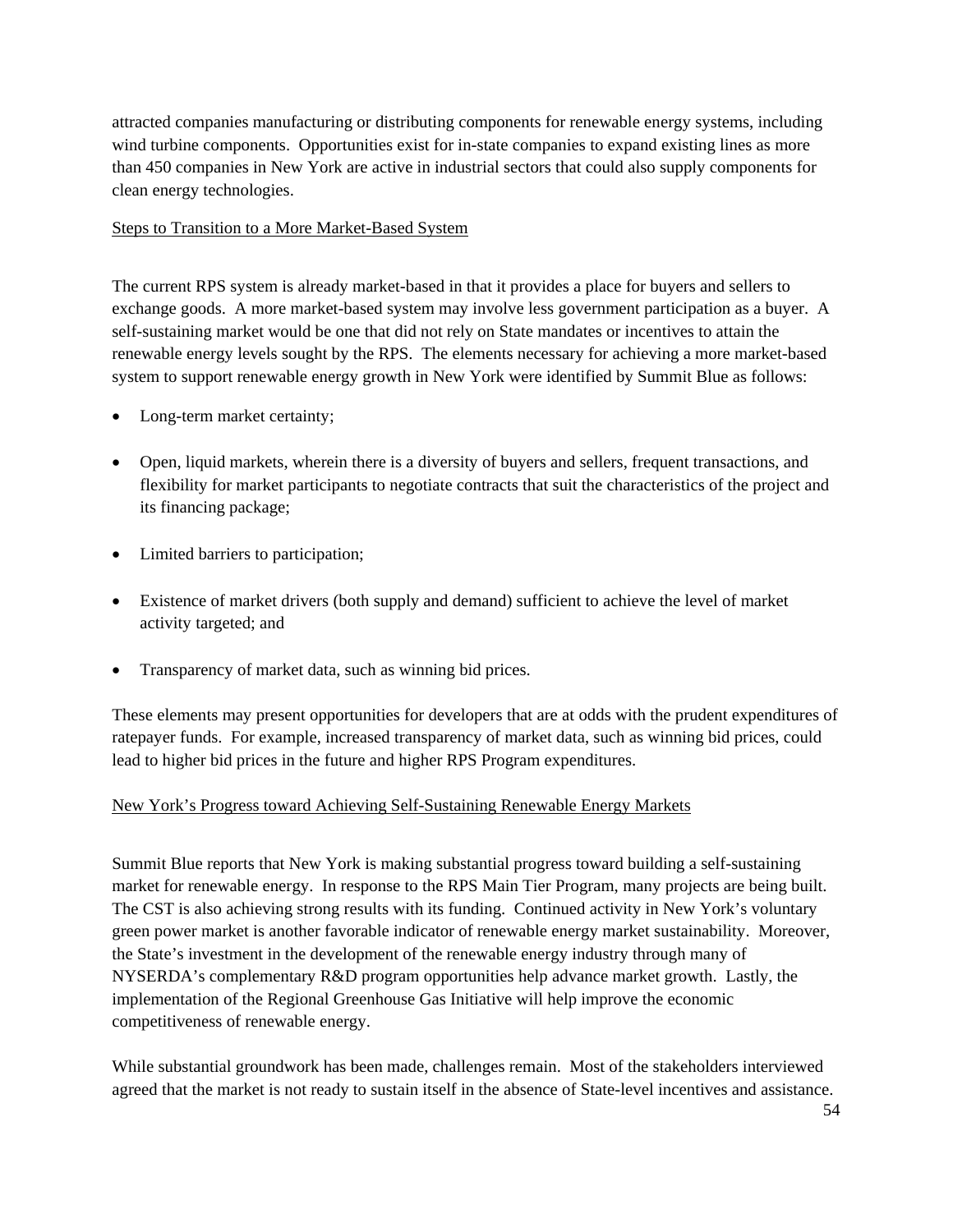<span id="page-54-0"></span>A number of challenges have bearing on the State's ability to realize its market growth potential over the long-term. These challenges are both within and outside the State's control and include the following:

- Potential for RPS Attribute prices increases in the future this is uncertain, but future budgets should reflect this possibility;
- Transmission capacity constraints;
- Siting and permitting barriers;
- Lack of an appropriate attribute tracking and trading system;
- Interaction of RPS with RGGI and potential national carbon markets $^{82}$  $^{82}$  $^{82}$ ;
- Expanded net metering laws; and
- Complementary role of demand-side management and energy efficiency initiatives (*e.g.,* Energy Efficiency Portfolio Standard).

# **Evaluation Contractor Recommendations**

As noted earlier, this section is comprised of recommendations provided by KEMA and Summit Blue in their role as independent evaluation contractors. Some recommendations may be appropriate for consideration by NYSERDA and the Commission, while others may be outside the jurisdiction or authority of the Commission or NYSERDA and may require more broad policy changes in the State.

## Impact and Process Evaluation Report

KEMA's report identified recommendations in order to help meet targets and goals, and improve program effectiveness and efficiency. KEMA's recommendations are summarized below.

- First and foremost, adequate funding must be made available for additional Main Tier solicitations since that is the program responsible for the vast majority of the State's incremental renewable energy goal. If targets are not set in accordance with available funding, the target is not realistic. New York should define any future RPS procurements and targets in accordance with forecast cost requirements and take into consideration authorized funds. This approach would be congruent with how the CST targets have been recast in the current CST Operating Plan based on authorized funding levels.
- Developers interviewed by KEMA are seeking more market certainty. The evaluation recommends that one way to signal more market certainty would be to transform percentage targets into annual MWh production goals. Moreover, "hard" targets that must be met would also enhance market certainty because developers would know how much new renewable energy attributes were going to be procured in a Main Tier solicitation.
- Improving market certainty for renewable energy developers is important. Authorizing additional funds on a periodic basis for the procurement of hard targets will bolster market certainty for

<span id="page-54-1"></span>l  $82$  Since it is possible that RECs could be tradable commodities in both carbon and RPS compliance markets, the opportunity for double-counting or inconsistent eligibility rules may arise.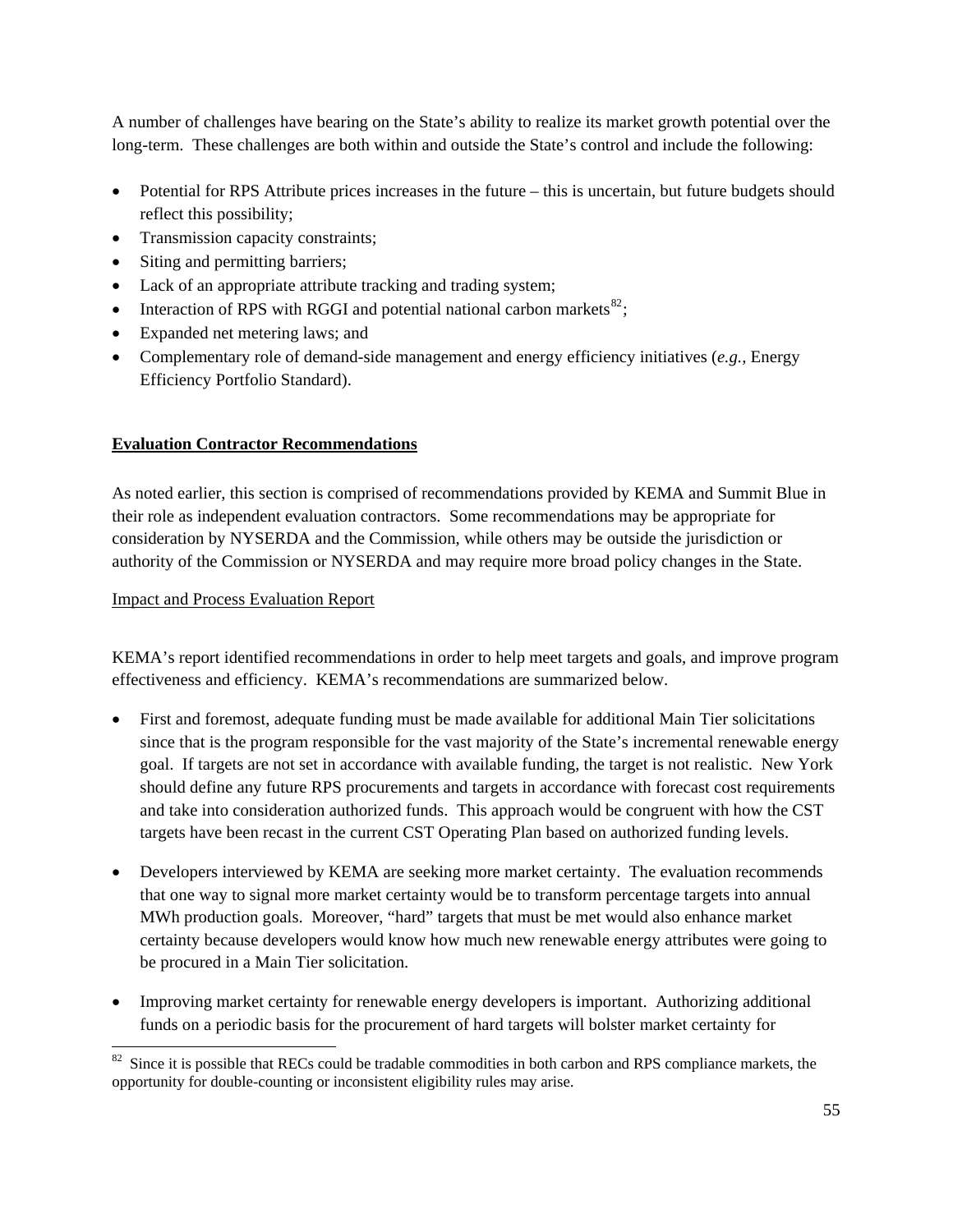developers, thereby helping them obtain the equity and debt financing necessary for projects to go forward. NYSERDA should continue to offer long term contracts and consider flexibility to extend contract term offers beyond the current maximum of 10 years. A regular schedule with flexibility to conduct more frequent and smaller, if warranted, solicitations would provide the flexibility for the RPS Program to respond to market conditions and reduce market uncertainty for developers. This approach is dependent upon making funding available on a schedule that supports such periodicity in procurement cycles. The solicitation schedule should be published as far in advance as possible to increase market certainty.

- In order to serve smaller sized Main Tier resources that cannot compete economically against largescale projects, NYSERDA should consider issuing a "standard offer" for smaller projects, perhaps from 1MW to 10 MW. While a standard offer could be issued at any time, it could also make use of unexpended or forfeited funds following awards from a competitive solicitation if a balance remains. A standard offer could also make use of monies that become available due to the suspension of contracts at the developer's initiation, or due to underperforming contracts.
- To improve market liquidity, New York should consider moving from a procurement system where only attributes from one physical generator are eligible to satisfy contract compliance to a productbased system where a tradable REC associated with the electric generation of any otherwise eligible RPS resource can be substituted for compliance purposes. In order to do this, New York should formally recognize tradable RECs as a means of compliance with the RPS.
- Although outside of NYSERDA's direct control and the Commission's jurisdiction, adopting a regionally compatible REC tracking and trading system would advance voluntary REC market activity and facilitate environmental disclosure. The voluntary market does not appear to be meeting policy objectives. New York may wish to engage in discussions with both Green Power Providers and distribution utilities to identify program changes that will increase the participation of this market segment.
- New York should consider alternative forums for working with wind and demand response providers to develop new solutions to transmission and distribution congestion issues. A starting point for this may be facilitated meetings on future transmission impacts, participation in the day-ahead market and assignment of dispatch base-points for wind operators.
- NYSERDA should maintain the practice of setting confidential bid price ceilings in Main Tier solicitations that are based on current market conditions. A bid price ceiling exerts restraint and encourages the prudent expenditure of public funds. Confidentiality serves to avoid having bid prices drift toward the ceiling price.
- NYSERDA should implement a proposal review and award schedule process to demonstrate as much transparency as possible, including a clear schedule for award date, debriefing window, and what debriefings will (*e.g.*, clarity of estimation and presentation of economic benefits) or will not cover (*e.g.*, disclosure of the bid price).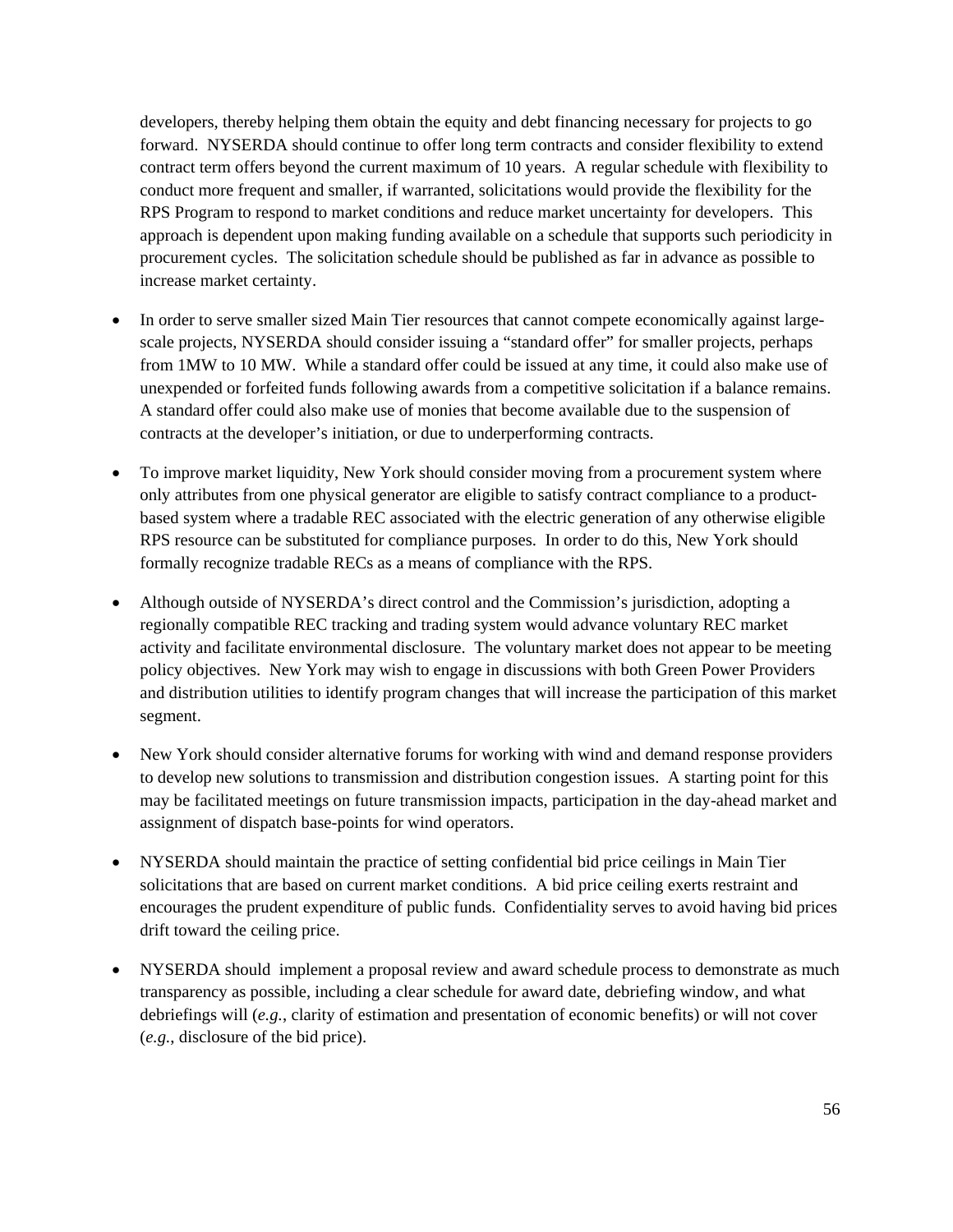# Market Conditions Assessment

The Summit Blue Market Conditions Assessment report also included recommendations for the Main Tier RPS Program based on an analysis of its strengths and limitations. Strengths of the Main Tier RPS Program, with respect to building renewable energy markets, include:

- Long-term contracts;
- New in-State project development;
- Ability to leverage non-funded capacity growth; and
- Optimal use of finite program funds.

Limitations of the Main Tier Program with respect to building renewable energy markets include:

- Uncertainty about the scale and timing of future RPS solicitations (reducing this uncertainty will help more developers get established in the State);
- Uncertainty about the volume of RPS Attributes to be purchased in a given procurement;
- Lack of transparency related to RPS Attribute prices (*i.e.*, limited of visibility of prices, other than average for a procurement);
- Uncertainty about long-term demand for renewable energy in New York;
- Lack of market transaction liquidity;
- Lack of funding flexibility to respond to changing market conditions; and
- Resource diversity is not fostered, as this would likely entail higher cost.

Based on these key findings, some overarching factors for possible consideration by the Commission and NYSERDA, related to the RPS Program and, more broadly, renewable energy markets in the State include:

- New York's competitiveness relative to other states that are also aggressively pursuing renewable energy market growth;
- Market certainty;
- Conflicting interests of developers and ratepayers (*i.e.*, a better market for developers comes at higher cost to ratepayers); and
- Potential future changes in market conditions, specifically the potential for national greenhouse gas regulations and the effects of changing financial markets.

Table 5-6 links recommendations for advancing large-scale renewable energy development in the State with the list of key elements necessary to achieve a more market based system to support renewable energy growth.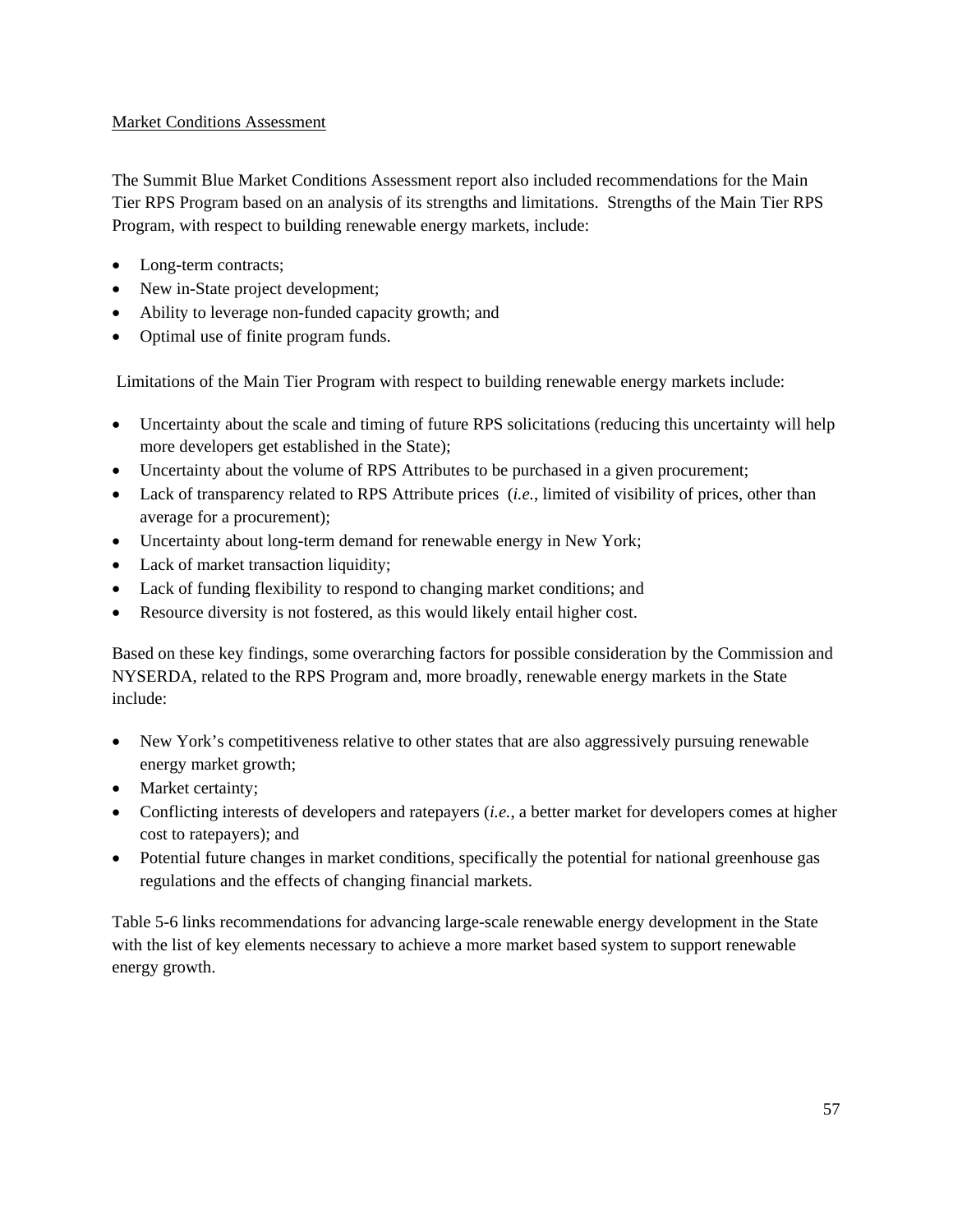# **Table 5-6: Summary of Key Elements for a Market Based System and Corresponding Recommendations**

| <b>Key Elements</b>                                                                             | <b>Recommendations</b>                                                                                                                                                                                                                                                                                                                                                                                                                                                                                                                                                    |
|-------------------------------------------------------------------------------------------------|---------------------------------------------------------------------------------------------------------------------------------------------------------------------------------------------------------------------------------------------------------------------------------------------------------------------------------------------------------------------------------------------------------------------------------------------------------------------------------------------------------------------------------------------------------------------------|
| Long-Term Market<br>Certainty                                                                   | • Define State's long-term goals and objectives for the future of renewable energy<br>growth, beyond those already in place for 2013.<br>• Establish the funding and oversight mechanisms needed to achieve those targets.<br>• Provide a schedule for future RPS procurements.                                                                                                                                                                                                                                                                                           |
| Open, Liquid Markets                                                                            | • Consider options for facilitating the development of a robust secondary market for<br>renewable attributes in the State, with due consideration of ratepayer costs. For<br>instance, allowing procurements for RPS Attribute shortfalls on a short term basis<br>between procurement cycles to make up contract shortfalls.<br>• Adopt an attribute tracking system that is compatible with those in place in the ISO-<br>NE and PJM control areas.                                                                                                                     |
| Limited Barriers to<br>Participation                                                            | • Implement strategies to address transmission capacity constraints, building on<br>models in use in other states.<br>• Address siting and permitting issues by adopting an Article X siting law,<br>developing criteria for more objectively evaluating visual and noise impacts of<br>wind projects, highlighting areas of the State that welcome renewable energy<br>development, conducting community outreach, and monitoring approaches used in<br>other states.<br>• Develop an attribute tracking system that is compatible with those in neighboring<br>regions. |
| <b>Market Drivers</b><br>Sufficient to Achieve the<br><b>Target Level of Market</b><br>Activity | • Sustain demand for RPS Attributes by defining State's long term renewable energy<br>goals and objectives, and establishing funding and oversight mechanisms to ensure<br>those targets are met.<br>• Encourage long-term policy stability at the federal level to provide a more favorable<br>investment environment.<br>• Encourage more companies to expand their existing product lines to include<br>renewable energy-related equipment.                                                                                                                            |
| Transparency                                                                                    | • Provide market participants with information about the total funding available in a<br>given solicitation.<br>• Provide more data on past program outcomes, while weighting ratepayer interests to<br>avoid potential for gaming<br>• Register facilities as "RPS eligible in New York" and post lists of eligible facilities.<br>• Foster development of a secondary market for attributes that would result in another<br>source of market data on transactions.                                                                                                      |

Source: Summit Blue Consulting, Market Conditions Assessment report.